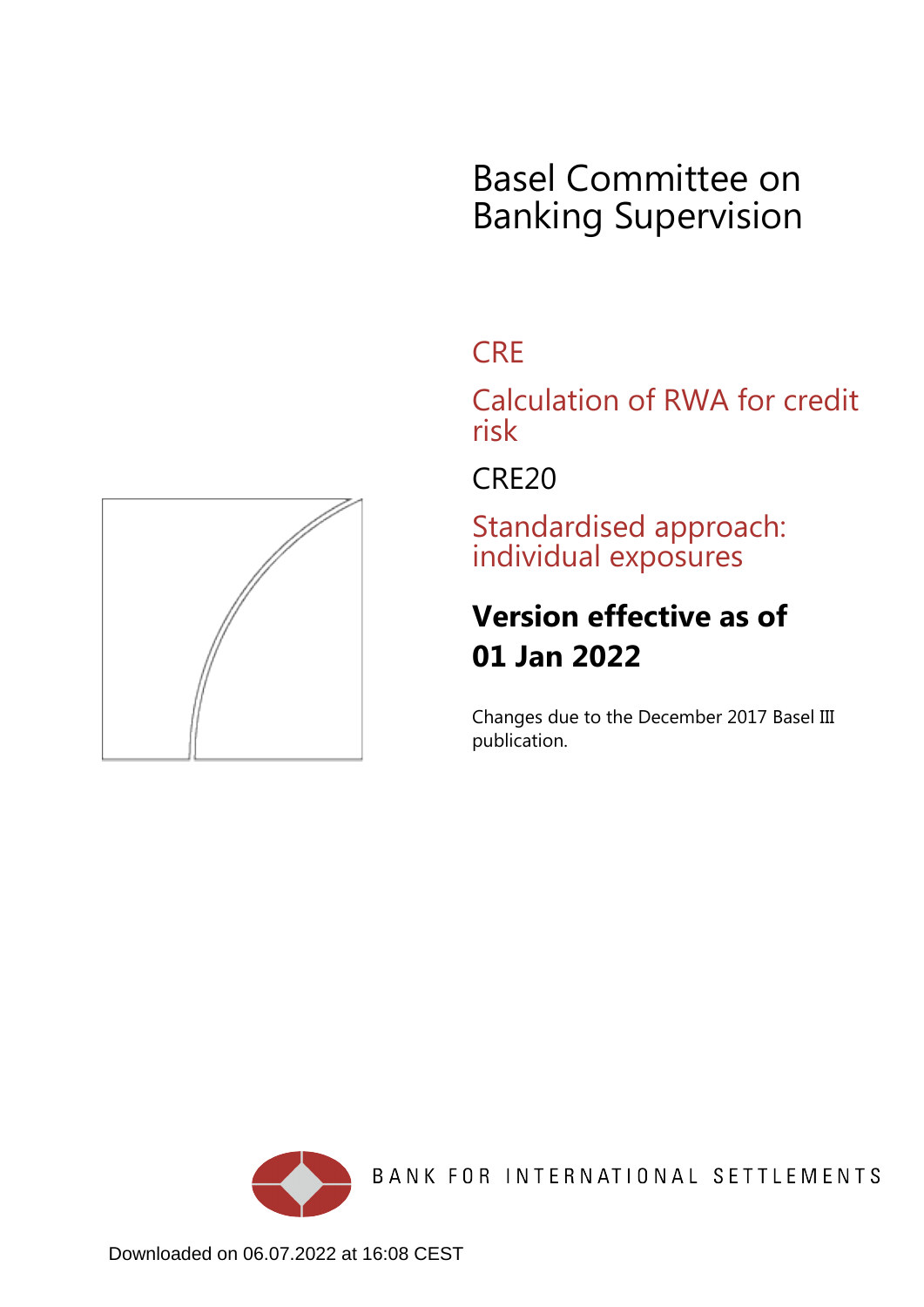*© Bank for International Settlements 2022. All rights reserved.*

Downloaded on 06.07.2022 at 16:08 CEST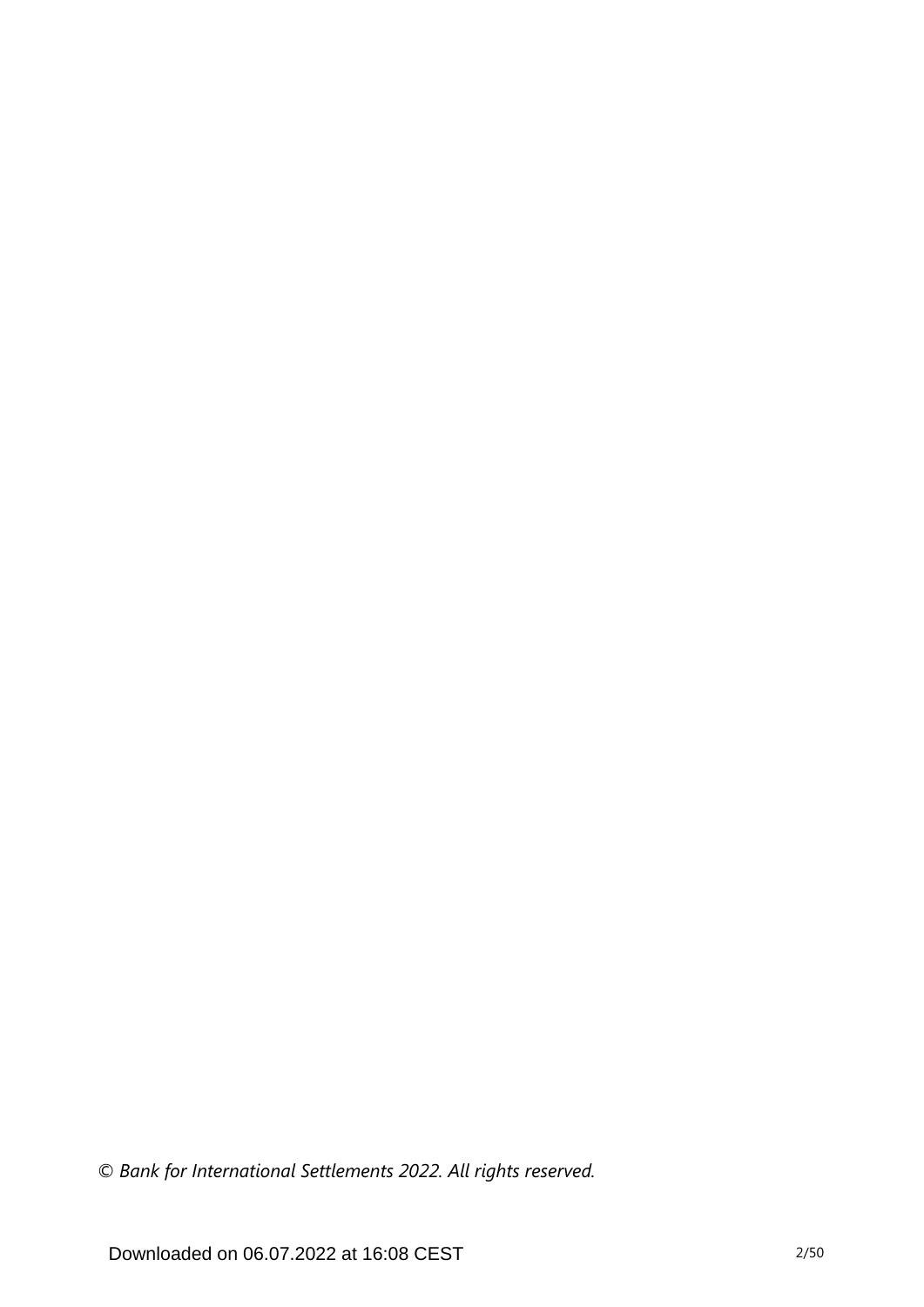# **Introduction**

- Banks can choose between two broad methodologies for calculating their riskbased capital requirements for credit risk. The first is the standardised approach, which is set out in chapters [CRE20](https://www.bis.org/basel_framework/chapter/CRE/20.htm?tldate=20250101&inforce=20220101&published=20191215) to [CRE22](https://www.bis.org/basel_framework/chapter/CRE/22.htm?tldate=20250101&inforce=20230101&published=20201126): **20.1**
	- (1) The standardised approach assigns standardised risk weights to exposures as described in this chapter, [CRE20.](https://www.bis.org/basel_framework/chapter/CRE/20.htm?tldate=20250101&inforce=20220101&published=20191215) Risk weighted assets are calculated as the product of the standardised risk weights and the exposure amount. Exposures should be risk-weighted net of specific provisions (including partial write-offs).
	- (2) To determine the risk weights in the standardised approach for certain exposure classes, in jurisdictions that allow the use of external ratings for regulatory purposes, banks may, as a starting point, use assessments by external credit assessment institutions that are recognised as eligible for capital purposes by national supervisors. The requirements covering the use of external ratings are set out in chapter [CRE21.](https://www.bis.org/basel_framework/chapter/CRE/21.htm?tldate=20250101&inforce=20230101&published=20200327)<sup>[1](#page-2-0)</sup>
	- (3) The credit risk mitigation techniques that are permitted to be recognised under the standardised approach are set out in chapter [CRE22.](https://www.bis.org/basel_framework/chapter/CRE/22.htm?tldate=20250101&inforce=20230101&published=20201126)

# <span id="page-2-1"></span>*Footnotes*

<span id="page-2-0"></span>*[1](#page-2-1)*

- *The notations in [CRE20](https://www.bis.org/basel_framework/chapter/CRE/20.htm?tldate=20250101&inforce=20220101&published=20191215) to [CRE22](https://www.bis.org/basel_framework/chapter/CRE/22.htm?tldate=20250101&inforce=20230101&published=20201126) follow the methodology used by one institution, Standard and Poor's (S&P). The use of S&P credit ratings is an example only; those of some other external credit assessment institutions could equally well be used. The ratings used throughout this document, therefore, do not express any preferences or determinations on external assessment institutions by the Committee.*
- **20.2** The second risk-weighted capital treatment for measuring credit risk, the internal ratings-based (IRB) approach, allows banks to use their internal rating systems for credit risk, subject to the explicit approval of the bank's supervisor. The IRB approach is set out in [CRE30](https://www.bis.org/basel_framework/chapter/CRE/30.htm?tldate=20250101&inforce=20230101&published=20200327) to [CRE36](https://www.bis.org/basel_framework/chapter/CRE/36.htm?tldate=20250101&inforce=20230101&published=20200327).
- The treatment of the following exposures is addressed in separate chapters of the **20.3** credit risk standard:
	- (1) Equity investments in funds are addressed in [CRE60.](https://www.bis.org/basel_framework/chapter/CRE/60.htm?tldate=20250101&inforce=20230101&published=20200327)
	- (2) Securitisation exposures are addressed in [CRE40](https://www.bis.org/basel_framework/chapter/CRE/40.htm?tldate=20250101&inforce=20230101&published=20201126) to [CRE44](https://www.bis.org/basel_framework/chapter/CRE/44.htm?tldate=20250101&inforce=20230101&published=20200327).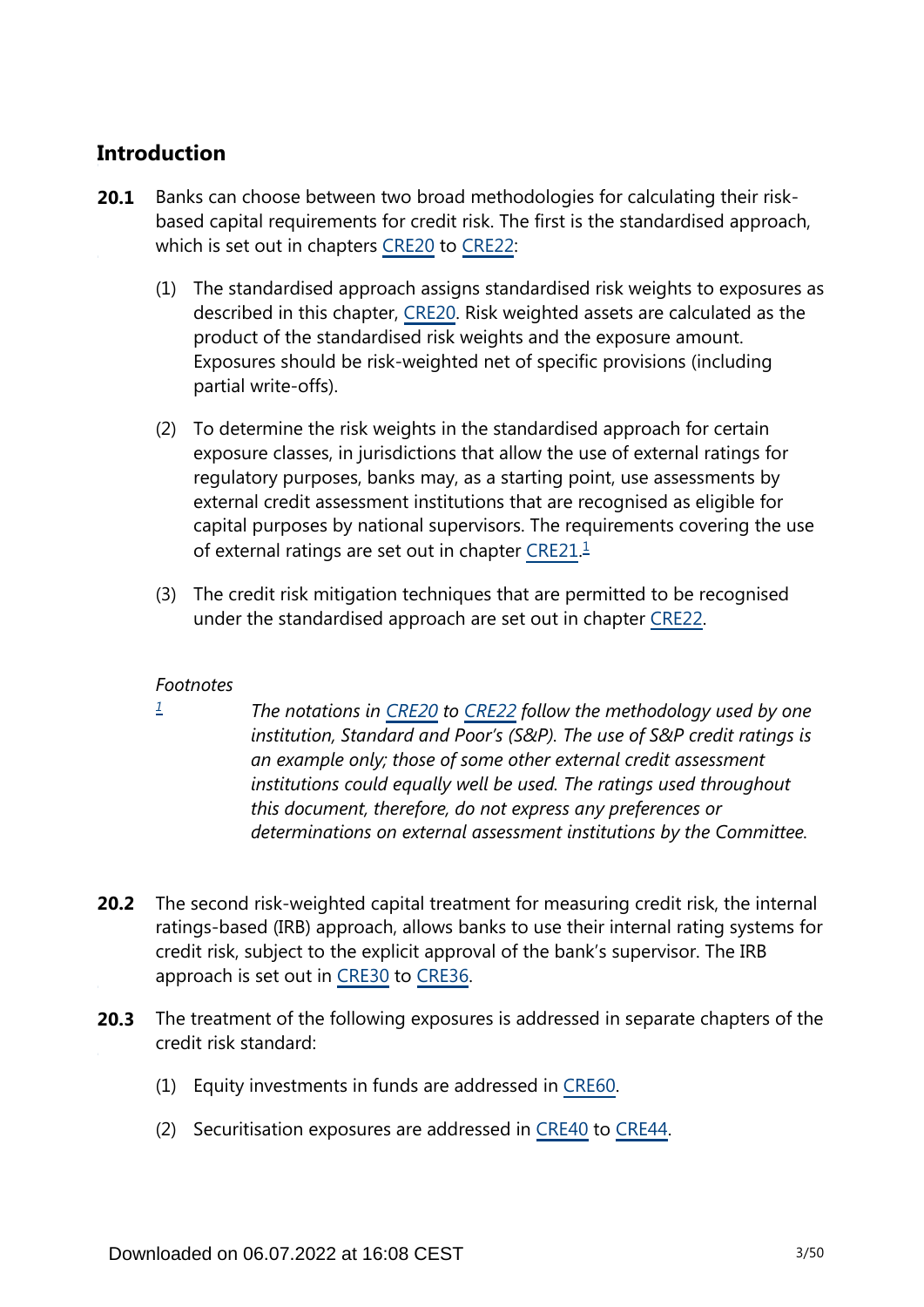- (3) Exposures to central counterparties are addressed in [CRE54.](https://www.bis.org/basel_framework/chapter/CRE/54.htm?tldate=20250101&inforce=20230101&published=20200327)
- (4) Exposures arising from unsettled transactions and failed trades are addressed in [CRE70.](https://www.bis.org/basel_framework/chapter/CRE/70.htm?tldate=20250101&inforce=20191215&published=20191215)

# **Due diligence requirements**

<span id="page-3-3"></span><span id="page-3-2"></span>Consistent with the Committee's guidance on the assessment of credit risk<sup>[2](#page-3-0)</sup> and paragraphs [SRP20.12](https://www.bis.org/basel_framework/chapter/SRP/20.htm?tldate=20250101&inforce=20191215&published=20191215#paragraph_SRP_20_20191215_20_12) to [SRP20.14](https://www.bis.org/basel_framework/chapter/SRP/20.htm?tldate=20250101&inforce=20191215&published=20191215#paragraph_SRP_20_20191215_20_14) of the supervisory review process standard, banks must perform due diligence to ensure that they have an adequate understanding, at origination and thereafter on a regular basis (at least annually), of the risk profile and characteristics of their counterparties. In cases where ratings are used, due diligence is necessary to assess the risk of the exposure for risk management purposes and whether the risk weight applied is appropriate and prudent.<sup>[3](#page-3-1)</sup> The sophistication of the due diligence should be appropriate to the size and complexity of banks' activities. Banks must take reasonable and adequate steps to assess the operating and financial performance levels and trends through internal credit analysis and/or other analytics outsourced to a third party, as appropriate for each counterparty. Banks must be able to access information about their counterparties on a regular basis to complete due diligence analyses. **20.4**

# *Footnotes*

<span id="page-3-0"></span>*[2](#page-3-2)*

*Basel Committee on Banking Supervision, Guidance on credit risk and accounting for expected credit losses, December 2015, available at [www.bis.org/bcbs/publ/d350.pdf](https://www.bis.org/bcbs/publ/d350.pdf) .*

- *The due diligence requirements do not apply to the exposures set out in [CRE20.7](https://www.bis.org/basel_framework/chapter/CRE/20.htm?tldate=20250101&inforce=20220101&published=20191215#paragraph_CRE_20_20220101_20_7) to [CRE20.12.](https://www.bis.org/basel_framework/chapter/CRE/20.htm?tldate=20250101&inforce=20220101&published=20191215#paragraph_CRE_20_20220101_20_12) [3](#page-3-3)*
- <span id="page-3-1"></span>For exposures to entities belonging to consolidated groups, due diligence should, to the extent possible, be performed at the solo entity level to which there is a credit exposure. In evaluating the repayment capacity of the solo entity, banks are expected to take into account the support of the group and the potential for it to be adversely impacted by problems in the group. **20.5**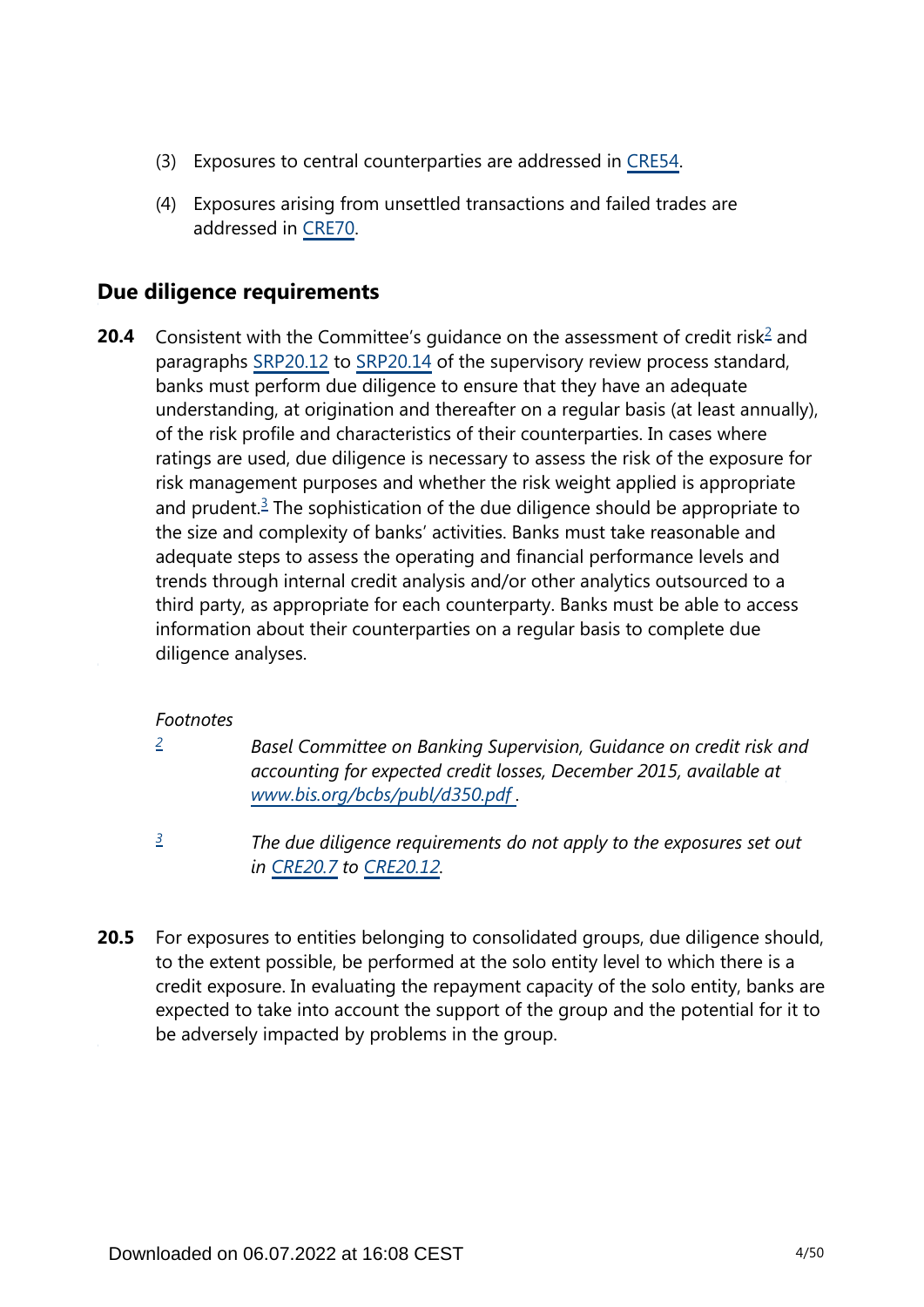Banks should have in place effective internal policies, processes, systems and controls to ensure that the appropriate risk weights are assigned to counterparties. Banks must be able to demonstrate to their supervisors that their due diligence analyses are appropriate. As part of their supervisory review, supervisors should ensure that banks have appropriately performed their due **20.6**

diligence analyses, and should take supervisory measures where these have not been done.

# **Exposures to sovereigns**

**20.7** Exposures to sovereigns and their central banks will be risk-weighted as follows:

| Risk weight table for sovereigns and central banks |                 |                |                 |               |          |         |  |  |
|----------------------------------------------------|-----------------|----------------|-----------------|---------------|----------|---------|--|--|
| External rating                                    | AAA to<br>$AA-$ | $A+to$<br>$A-$ | BBB+ to<br>BBB- | $BB+$ to $B-$ | Below B- | Unrated |  |  |
| Risk weight                                        | 0%              | <b>20%</b>     | 50%             | 100%          | 150%     | 100%    |  |  |

<span id="page-4-2"></span>At national discretion, a lower risk weight may be applied to banks' exposures to their sovereign (or central bank) of incorporation denominated in domestic currency and funded $4$  in that currency.<sup>[5](#page-4-1)</sup> Where this discretion is exercised, other national supervisors may also permit their banks to apply the same risk weight to domestic currency exposures to this sovereign (or central bank) funded in that currency. **20.8**

*Footnotes*

- <span id="page-4-0"></span>*This is to say that the bank would also have corresponding liabilities denominated in the domestic currency. [4](#page-4-2)*
- <span id="page-4-1"></span>*This lower risk weight may be extended to the risk-weighting of collateral and guarantees under the CRM framework [CRE22.](https://www.bis.org/basel_framework/chapter/CRE/22.htm?tldate=20250101&inforce=20230101&published=20201126) [5](#page-4-2)*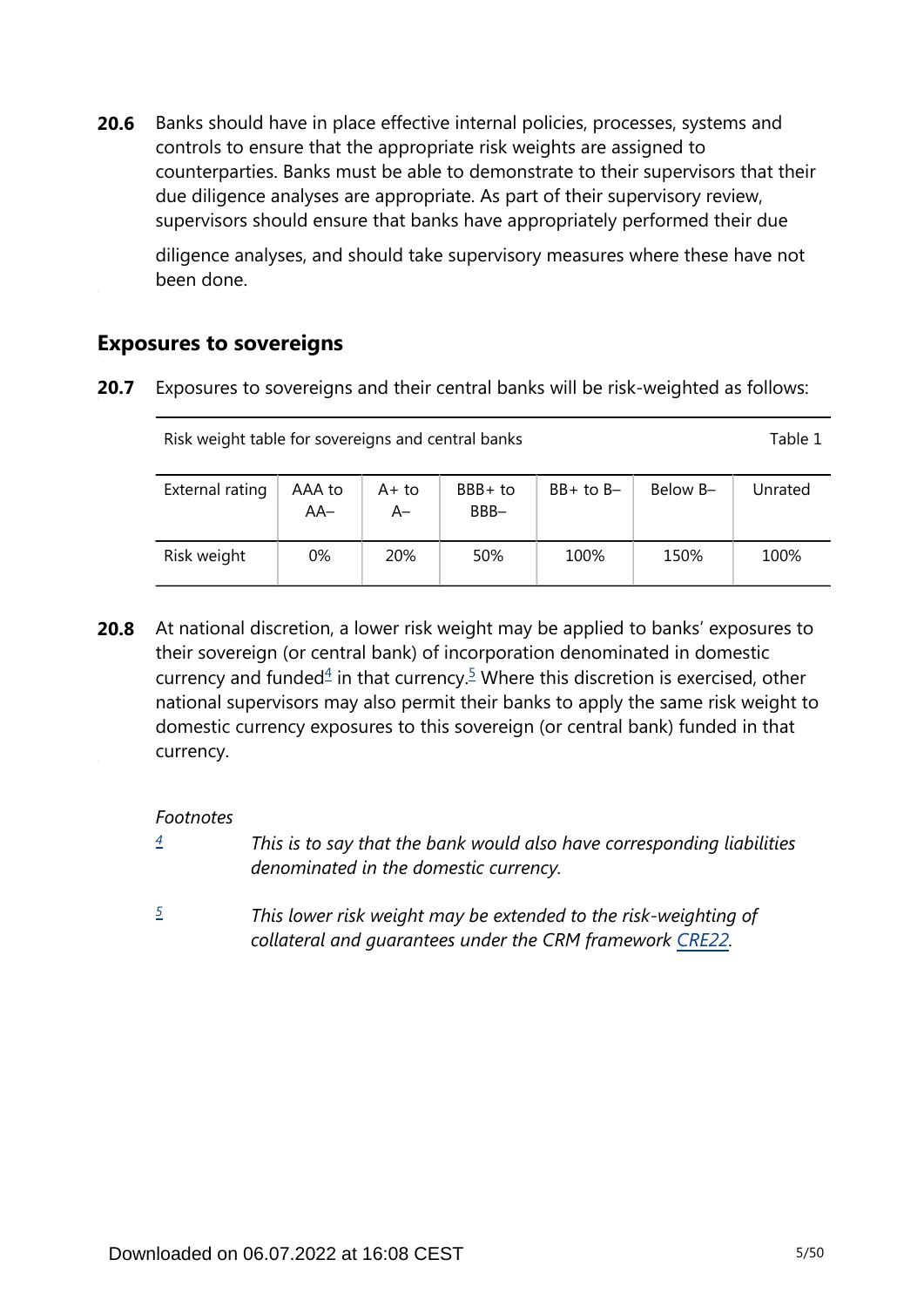<span id="page-5-1"></span>For the purpose of risk-weighting exposures to sovereigns, supervisors may recognise the country risk scores assigned by Export Credit Agencies (ECAs). To qualify, an ECA must publish its risk scores and subscribe to the methodology agreed by the Organisation for Economic Cooperation and Development (OECD). Banks may choose to use the risk scores published by individual ECAs that are recognised by their supervisor, or the consensus risk scores of ECAs participating in the "Arrangement on Officially Supported Export Credits".<sup>[6](#page-5-0)</sup> The OECD-agreed methodology establishes eight risk score categories associated with minimum export insurance premiums. These ECA risk scores will correspond to risk weight categories as detailed below. **20.9**

| Risk weight table for sovereigns and central banks |    |     |     |      |      |  |  |  |
|----------------------------------------------------|----|-----|-----|------|------|--|--|--|
| ECA risk scores<br>0 to 1<br>4 to 6                |    |     |     |      |      |  |  |  |
| Risk weight                                        | 0% | 20% | 50% | 100% | 150% |  |  |  |

#### *Footnotes*

<span id="page-5-0"></span>*[6](#page-5-1)*

*The consensus country risk classifications of the Participants to the Arrangement on Officially Supported Export Credits are available on the OECD's website ( www.oecd.org ).*

**20.10** Exposures to the Bank for International Settlements, the International Monetary Fund, the European Central Bank, the European Union, the European Stability Mechanism and the European Financial Stability Facility may receive a 0% risk weight.

# **Exposures to non-central government public sector entities (PSEs)**

**20.11** Exposures to domestic PSEs will be risk-weighted at national discretion, according to either of the following two options.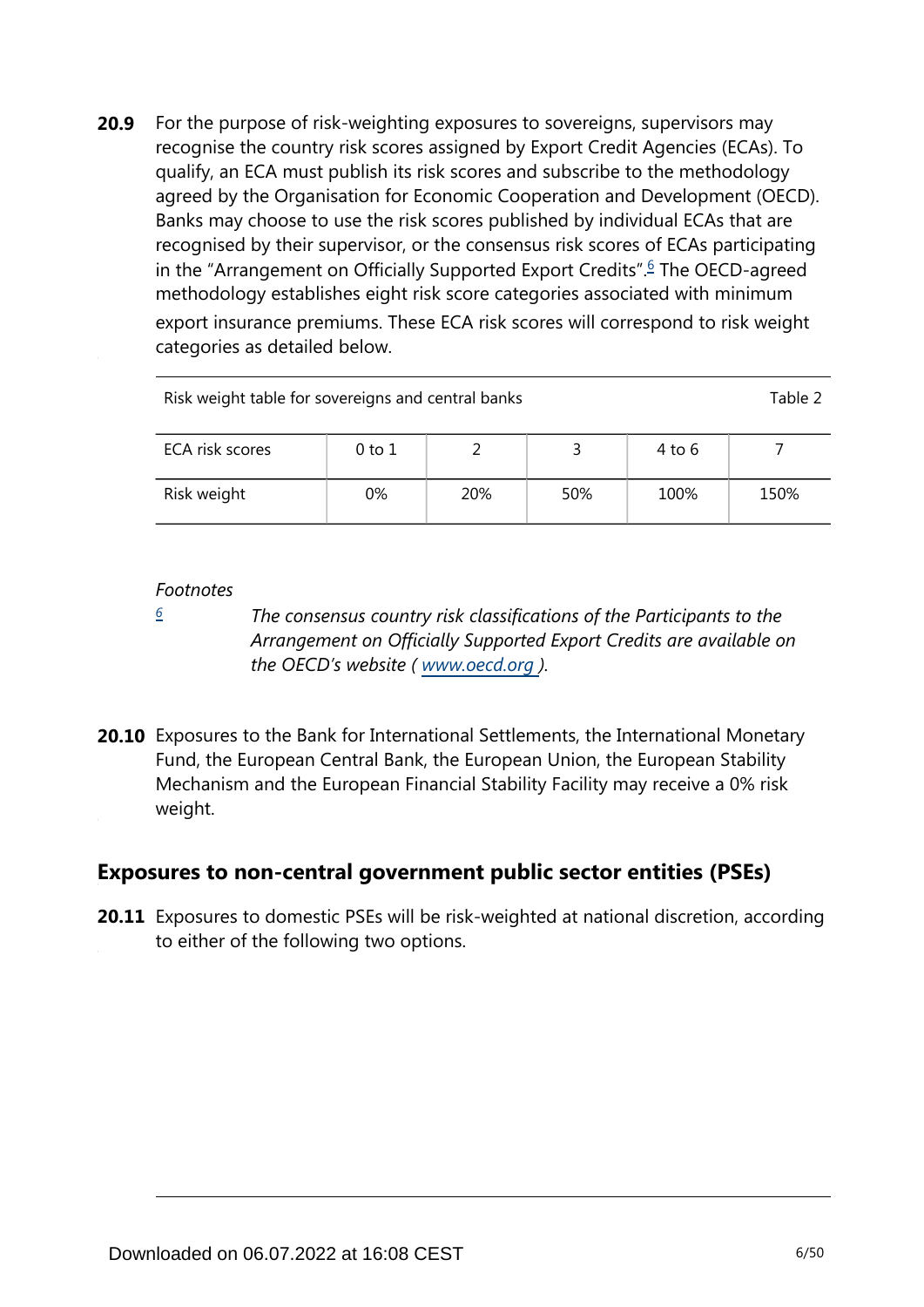#### Risk weight table for PSEs

#### Option 1: Based on external rating of sovereign Table 3

| External rating of the        | AAA to | $A+to$ | $BBB+to$ | $BB+$ to | <b>Below</b> | Unrated |
|-------------------------------|--------|--------|----------|----------|--------------|---------|
| sovereign                     | $AA-$  | A–     | BBB-     | $B -$    | $B -$        |         |
| Risk weight under<br>Option 1 | 20%    | 50%    | 100%     | 100%     | 150%         | 100%    |

Risk weight table for PSEs

Option 2: Based on external rating of PSE Table 4

| External rating of the        | AAA to | A+ to | $BBB+to$ | $BB+$ to | <b>Below</b> | Unrated |
|-------------------------------|--------|-------|----------|----------|--------------|---------|
| <b>PSE</b>                    | $AA-$  | A–    | BBB-     | $B -$    | $B -$        |         |
| Risk weight under<br>Option 2 | 20%    | 50%   | 50%      | 100%     | 150%         | 50%     |

<span id="page-6-0"></span>**20.12** Subject to national discretion, exposures to certain domestic PSEs<sup>[7](#page-7-0)</sup> may also be treated as exposures to the sovereigns in whose jurisdictions the PSEs are established. Where this discretion is exercised, other national supervisors may allow their banks to risk-weight exposures to such PSEs in the same manner.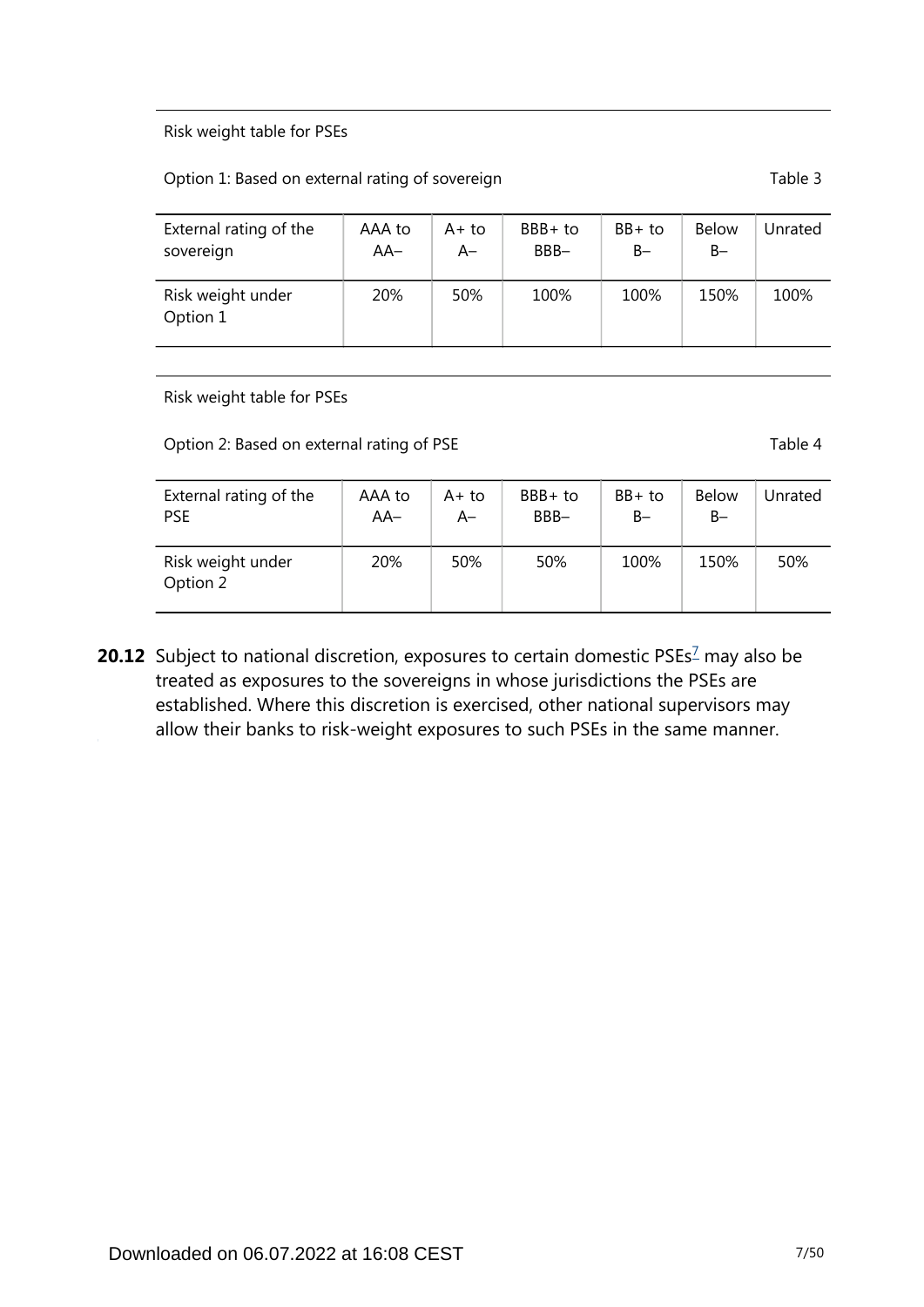<span id="page-7-0"></span>*[7](#page-6-0)*

*The following examples outline how PSEs might be categorised when focusing on one specific feature, namely revenue-raising powers. However, there may be other ways of determining the different treatments applicable to different types of PSEs, for instance by focusing on the extent of guarantees provided by the central government:*

- *(a) Regional governments and local authorities could qualify for the same treatment as claims on their sovereign or central government if these governments and local authorities have specific revenue-raising powers and have specific institutional arrangements the effect of which is to reduce their risk of default.*
- *(b) Administrative bodies responsible to central governments, regional governments or to local authorities and other noncommercial undertakings owned by the governments or local authorities may not warrant the same treatment as claims on their sovereign if the entities do not have revenue-raising powers or other arrangements as described above. If strict lending rules apply to these entities and a declaration of bankruptcy is not possible because of their special public status, it may be appropriate to treat these claims according to Option 1 or 2 for PSEs.*
- *(c) Commercial undertakings owned by central governments, regional governments or by local authorities may be treated as normal commercial enterprises. In particular, if these entities function as a corporate in competitive markets even though the state, a regional authority or a local authority is the major shareholder of these entities, supervisors should decide to consider them as corporates and therefore attach to them the applicable risk weights.*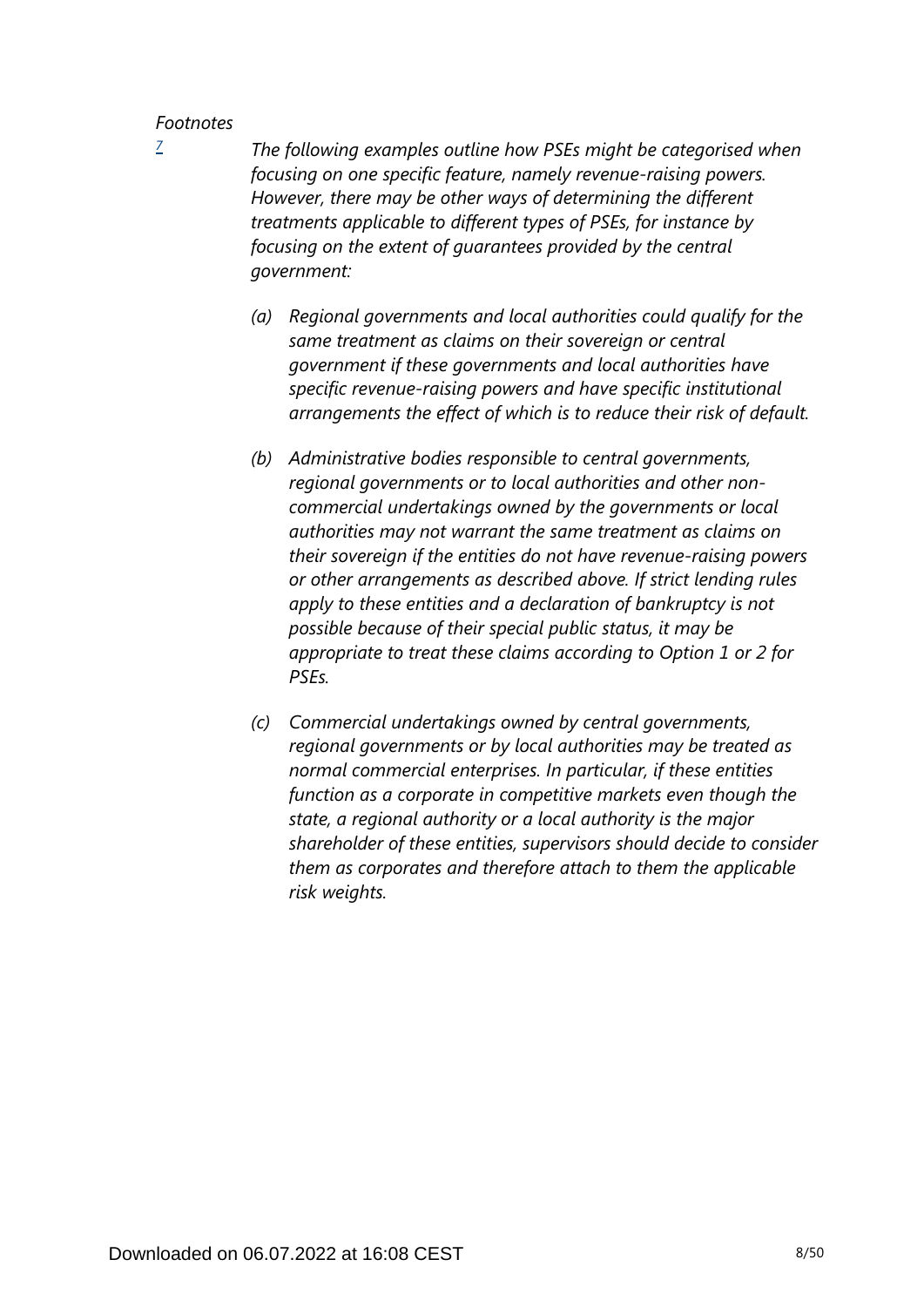# **Exposures to multilateral development banks (MDBs)**

- **20.13** For the purposes of calculating capital requirements, a Multilateral Development Bank (MDB) is an institution created by a group of countries that provides financing and professional advice for economic and social development projects. MDBs have large sovereign memberships and may include both developed and /or developing countries. Each MDB has its own independent legal and operational status, but with a similar mandate and a considerable number of joint owners.
- <span id="page-8-1"></span><span id="page-8-0"></span>**20.14** A 0% risk weight will be applied to exposures to MDBs that fulfil to the Committee's satisfaction the eligibility criteria provided below. $8$  The Committee will continue to evaluate eligibility on a case-by-case basis. The eligibility criteria for MDBs risk-weighted at 0% are:
	- (1) very high-quality long-term issuer ratings, ie a majority of an MDB's external ratings must be  $AAA$ ;<sup>[9](#page-9-1)</sup>
	- (2) either the shareholder structure comprises a significant proportion of sovereigns with long-term issuer external ratings of AA– or better, or the majority of the MDB's fund-raising is in the form of paid-in equity/capital and there is little or no leverage;
	- (3) strong shareholder support demonstrated by the amount of paid-in capital contributed by the shareholders; the amount of further capital the MDBs have the right to call, if required, to repay their liabilities; and continued capital contributions and new pledges from sovereign shareholders;
	- (4) adequate level of capital and liquidity (a case-by-case approach is necessary in order to assess whether each MDB's capital and liquidity are adequate); and,
	- (5) strict statutory lending requirements and conservative financial policies, which would include among other conditions a structured approval process, internal creditworthiness and risk concentration limits (per country, sector, and individual exposure and credit category), large exposures approval by the board or a committee of the board, fixed repayment schedules, effective monitoring of use of proceeds, status review process, and rigorous assessment of risk and provisioning to loan loss reserve.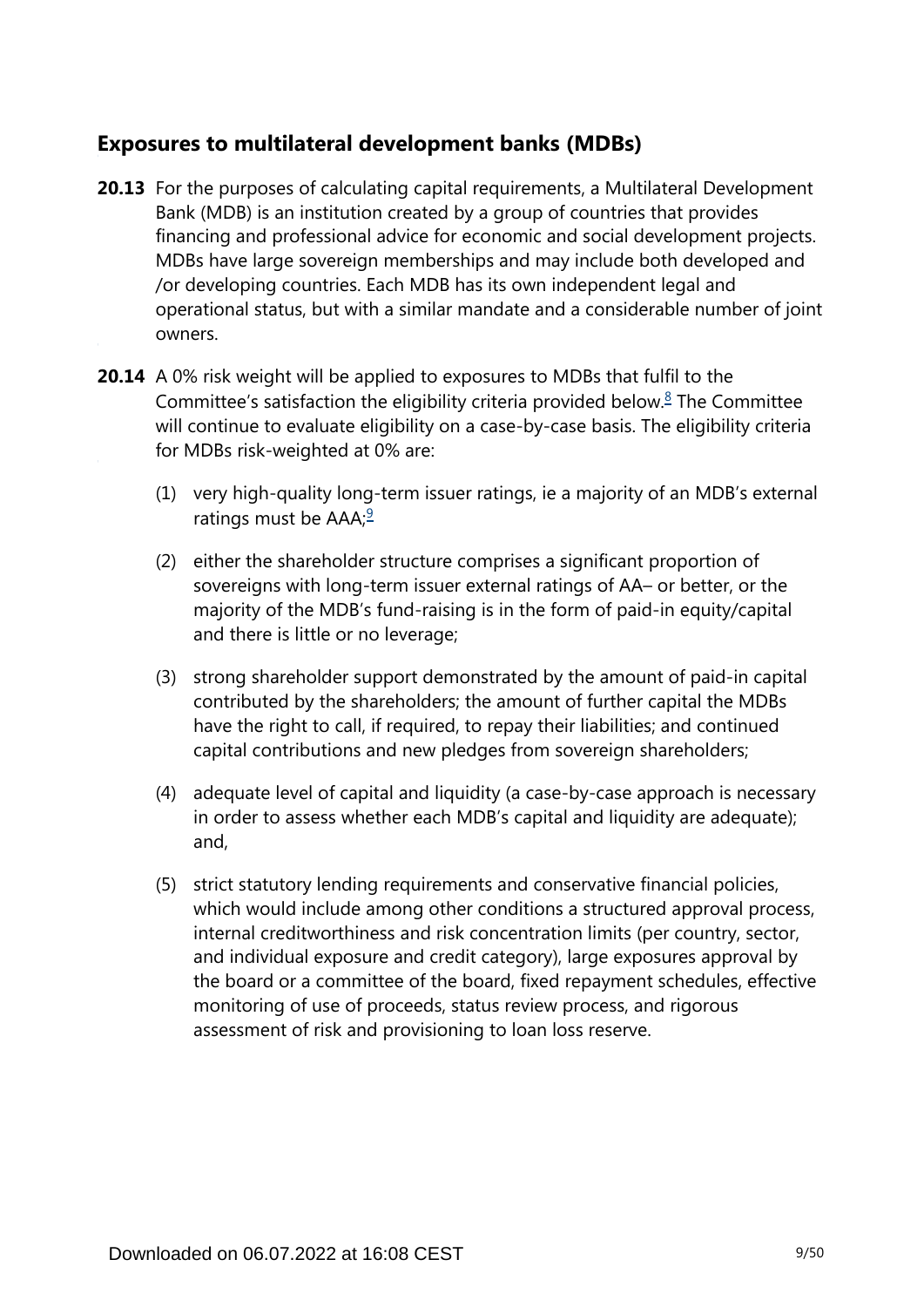<span id="page-9-0"></span>*[8](#page-8-0)*

- *MDBs currently eligible for a 0% risk weight are: the World Bank Group comprising the International Bank for Reconstruction and Development, the International Finance Corporation, the Multilateral Investment Guarantee Agency and the International Development Association, the Asian Development Bank, the African Development Bank, the European Bank for Reconstruction and Development, the Inter-American Development Bank, the European Investment Bank, the European Investment Fund, the Nordic Investment Bank, the Caribbean Development Bank, the Islamic Development Bank, the Council of Europe Development Bank, the International Finance Facility for Immunization, and the Asian Infrastructure Investment Bank.*
- <span id="page-9-1"></span>*MDBs that request to be added to the list of MDBs eligible for a 0% risk weight must comply with the AAA rating criterion at the time of the application. Once included in the list of eligible MDBs, the rating may be downgraded, but in no case lower than AA–. Otherwise, exposures*  to such MDBs will be subject to the treatment set out in [CRE20.15.](https://www.bis.org/basel_framework/chapter/CRE/20.htm?tldate=20250101&inforce=20220101&published=20191215#paragraph_CRE_20_20220101_20_15) *[9](#page-8-1)*
- **20.15** For exposures to all other MDBs, banks incorporated in jurisdictions that allow the use of external ratings for regulatory purposes will assign to their MDB exposures the corresponding "base" risk weights determined by the external ratings according to Table 5. Banks incorporated in jurisdictions that do not allow external ratings for regulatory purposes will risk-weight such exposures at 50%.

Risk weight table for MDB exposures Table 5

| External rating of | AAA to | A+ to | BBB+ to | $BB+$ to | <b>Below</b> | Unrated |
|--------------------|--------|-------|---------|----------|--------------|---------|
| counterparty       | $AA-$  | A–    | BBB-    | B-       | $B-$         |         |
| "Base" risk weight | 20%    | 30%   | 50%     | 100%     | 150%         | 50%     |

# **Exposures to banks**

<span id="page-9-2"></span>**20.16** For the purposes of calculating capital requirements, a bank exposure is defined as a claim (including loans and senior debt instruments, unless considered as subordinated debt for the purposes of [CRE20.60](https://www.bis.org/basel_framework/chapter/CRE/20.htm?tldate=20250101&inforce=20220101&published=20191215#paragraph_CRE_20_20220101_20_60)) on any financial institution that is licensed to take deposits from the public and is subject to appropriate prudential standards and level of supervision. $10$  The treatment associated with subordinated bank debt and equities is addressed in [CRE20.53](https://www.bis.org/basel_framework/chapter/CRE/20.htm?tldate=20250101&inforce=20220101&published=20191215#paragraph_CRE_20_20220101_20_53) to [CRE20.60](https://www.bis.org/basel_framework/chapter/CRE/20.htm?tldate=20250101&inforce=20220101&published=20191215#paragraph_CRE_20_20220101_20_60).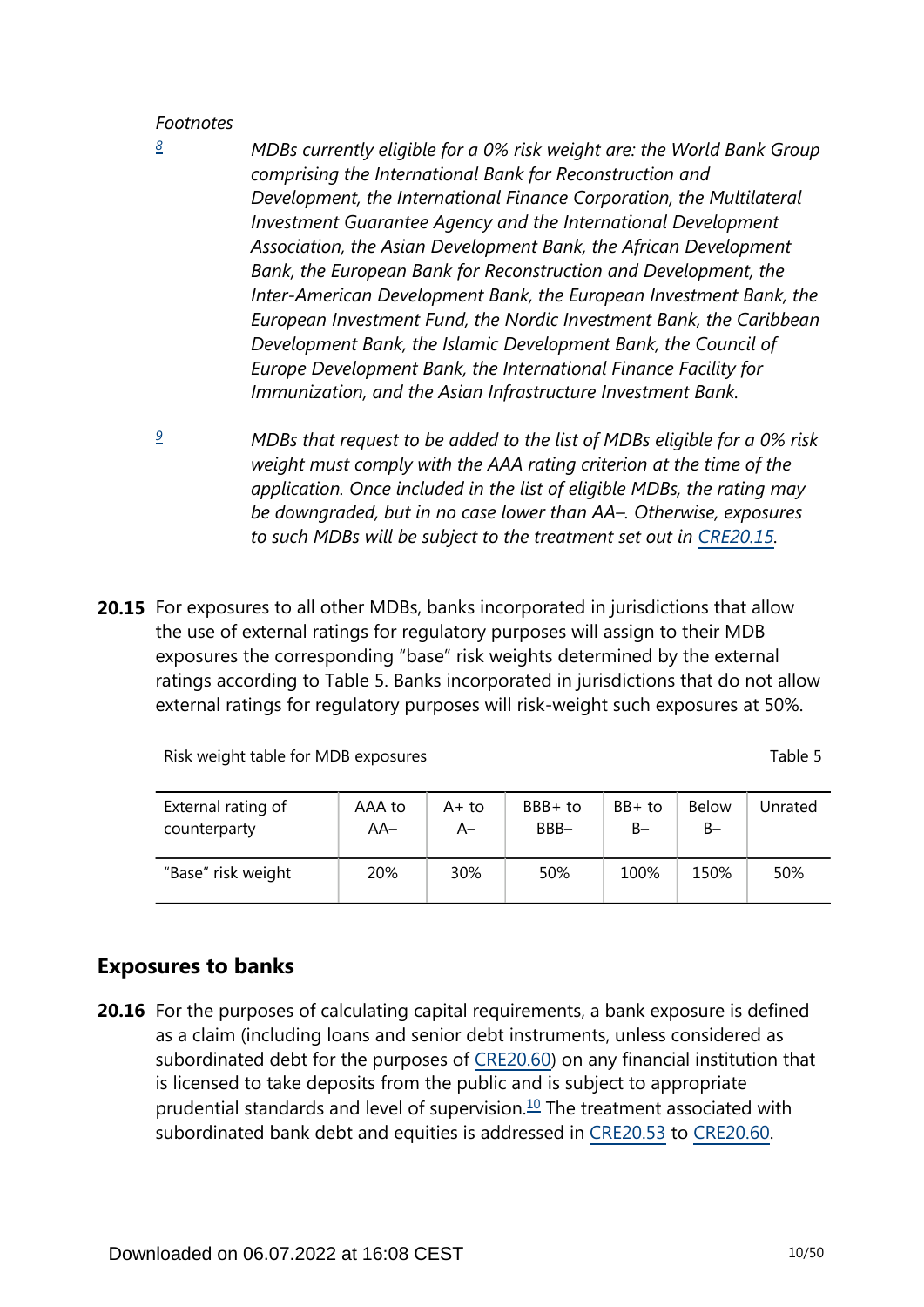<span id="page-10-0"></span>*[10](#page-9-2)*

*For internationally active banks, appropriate prudential standards (eg capital and liquidity requirements) and level of supervision should be in accordance with the Basel framework. For domestic banks, appropriate prudential standards are determined by the national supervisors but should include at least a minimum regulatory capital requirement.*

### **Risk weight determination**

<span id="page-10-2"></span>**20.17** Bank exposures will be risk-weighted based on the following hierarchy:<sup>[11](#page-10-1)</sup>

- (1) External Credit Risk Assessment Approach (ECRA): This approach is for banks incorporated in jurisdictions that allow the use of external ratings for regulatory purposes. It applies to all their rated exposures to banks. Banks will apply [CRE21.1](https://www.bis.org/basel_framework/chapter/CRE/21.htm?tldate=20250101&inforce=20230101&published=20200327#paragraph_CRE_21_20230101_21_1) to [CRE21.21](https://www.bis.org/basel_framework/chapter/CRE/21.htm?tldate=20250101&inforce=20230101&published=20200327#paragraph_CRE_21_20230101_21_21) to determine which rating can be used and for which exposures.
- (2) Standardised Credit Risk Assessment Approach (SCRA): This approach is for all exposures of banks incorporated in jurisdictions that do not allow the use of external ratings for regulatory purposes. For exposures to banks that are unrated, this approach also applies to banks incorporated in jurisdictions that allow the use of external ratings for regulatory purposes.

#### *Footnotes*

*With the exception of exposures giving rise to Common Equity Tier 1, Additional Tier 1 and Tier 2 items, national supervisors may allow banks belonging to the same institutional protection scheme (such as mutual, cooperatives or savings institutions) in their jurisdictions to apply a lower risk weight than that indicated by the ECRA and SCRA to their intra-group or in-network exposures provided that both counterparties to the exposures are members of the same effective institutional protection scheme that is a contractual or statutory arrangement set up to protect those institutions and seeks to ensure their liquidity and solvency to avoid bankruptcy.*

# **External Credit Risk Assessment Approach (ECRA)**

<span id="page-10-1"></span>*[<sup>11</sup>](#page-10-2)*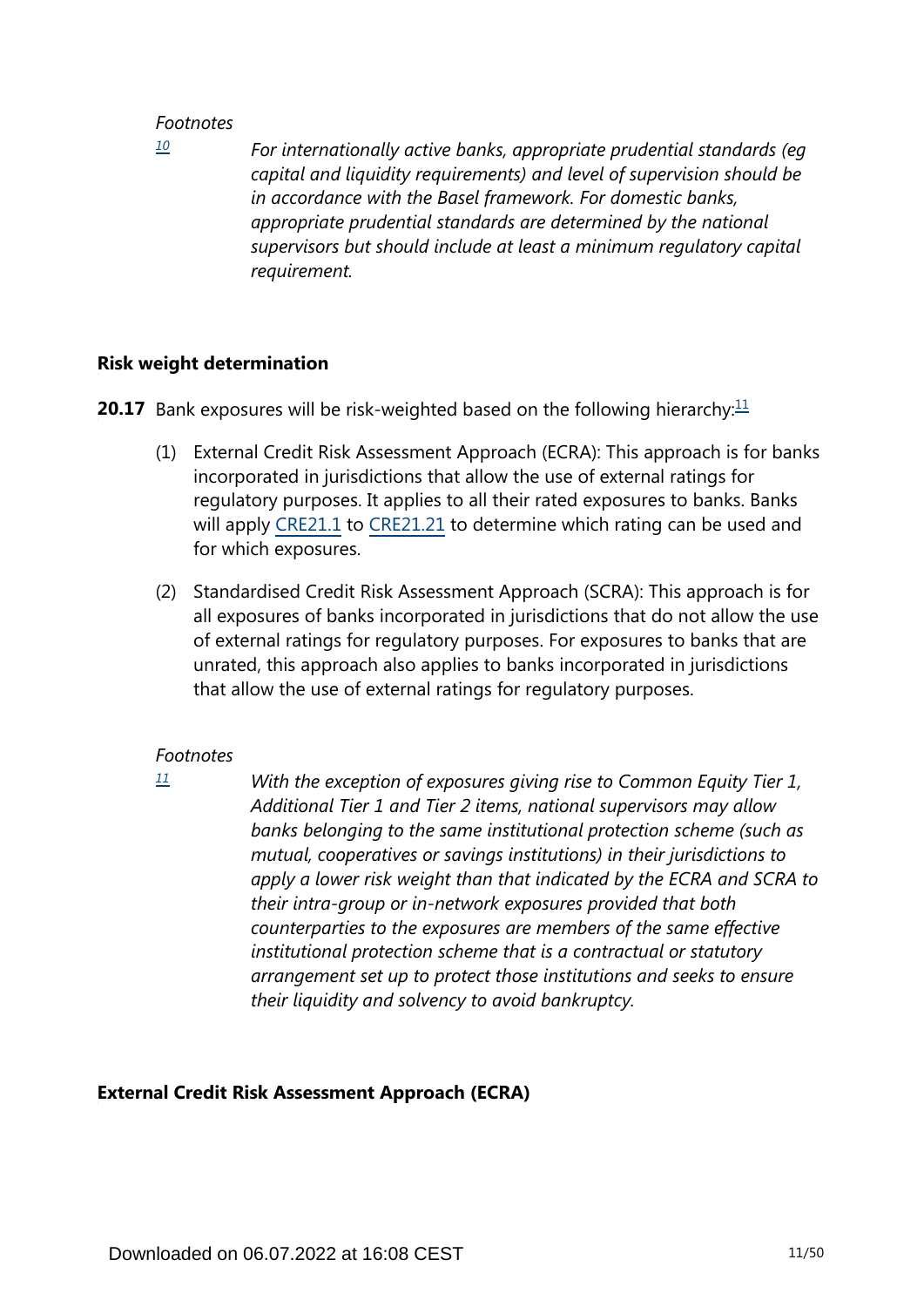<span id="page-11-3"></span><span id="page-11-2"></span>**20.18** Banks incorporated in jurisdictions that allow the use of external ratings for regulatory purposes will assign to their rated bank exposures $1/2$  the corresponding

"base" risk weights determined by the external ratings according to Table 6. Such ratings must not incorporate assumptions of implicit government support, unless the rating refers to a public bank owned by its government.<sup>[13](#page-11-1)</sup> Banks incorporated in jurisdictions that allow the use of external ratings for regulatory purposes must only apply SCRA for their unrated bank exposures, in accordance with [CRE20.21.](https://www.bis.org/basel_framework/chapter/CRE/20.htm?tldate=20250101&inforce=20220101&published=20191215#paragraph_CRE_20_20220101_20_21)

Risk weight table for bank exposures

External Credit Risk Assessment Approach Table 6

| External rating of counterparty         | AAA to<br>AA- | A+ to<br>$A-$ | BBB+ to<br>BBB- | $BB+$ to<br>$B -$ | <b>Below</b><br>$B -$ |
|-----------------------------------------|---------------|---------------|-----------------|-------------------|-----------------------|
| "Base" risk weight                      | 20%           | 30%           | 50%             | 100%              | 150%                  |
| Risk weight for short-term<br>exposures | <b>20%</b>    | 20%           | <b>20%</b>      | 50%               | 150%                  |

#### *Footnotes*

<span id="page-11-0"></span>*[12](#page-11-2)*

- *An exposure is rated from the perspective of a bank if the exposure is rated by a recognised "eligible credit assessment institution" (ECAI) which has been nominated by the bank (ie the bank has informed its supervisor of its intention to use the ratings of such ECAI for regulatory purposes in a consistent manner [CRE21.8](https://www.bis.org/basel_framework/chapter/CRE/21.htm?tldate=20250101&inforce=20230101&published=20200327#paragraph_CRE_21_20230101_21_8). In other words, if an external rating exists but the credit rating agency is not a recognised ECAI by the national supervisor, or the rating has been issued by an ECAI which has not been nominated by the bank, the exposure would be considered as being unrated from the perspective of the bank.*
- <span id="page-11-1"></span>*Implicit government support refers to the notion that the government would act to prevent bank creditors from incurring losses in the event of a bank default or bank distress. National supervisors may continue to allow banks to use external ratings which incorporate assumptions of implicit government support for up to a period of five years, from the date of implementation of this standard, when assigning the "base" risk weights in Table 6 to their bank exposures. [13](#page-11-3)*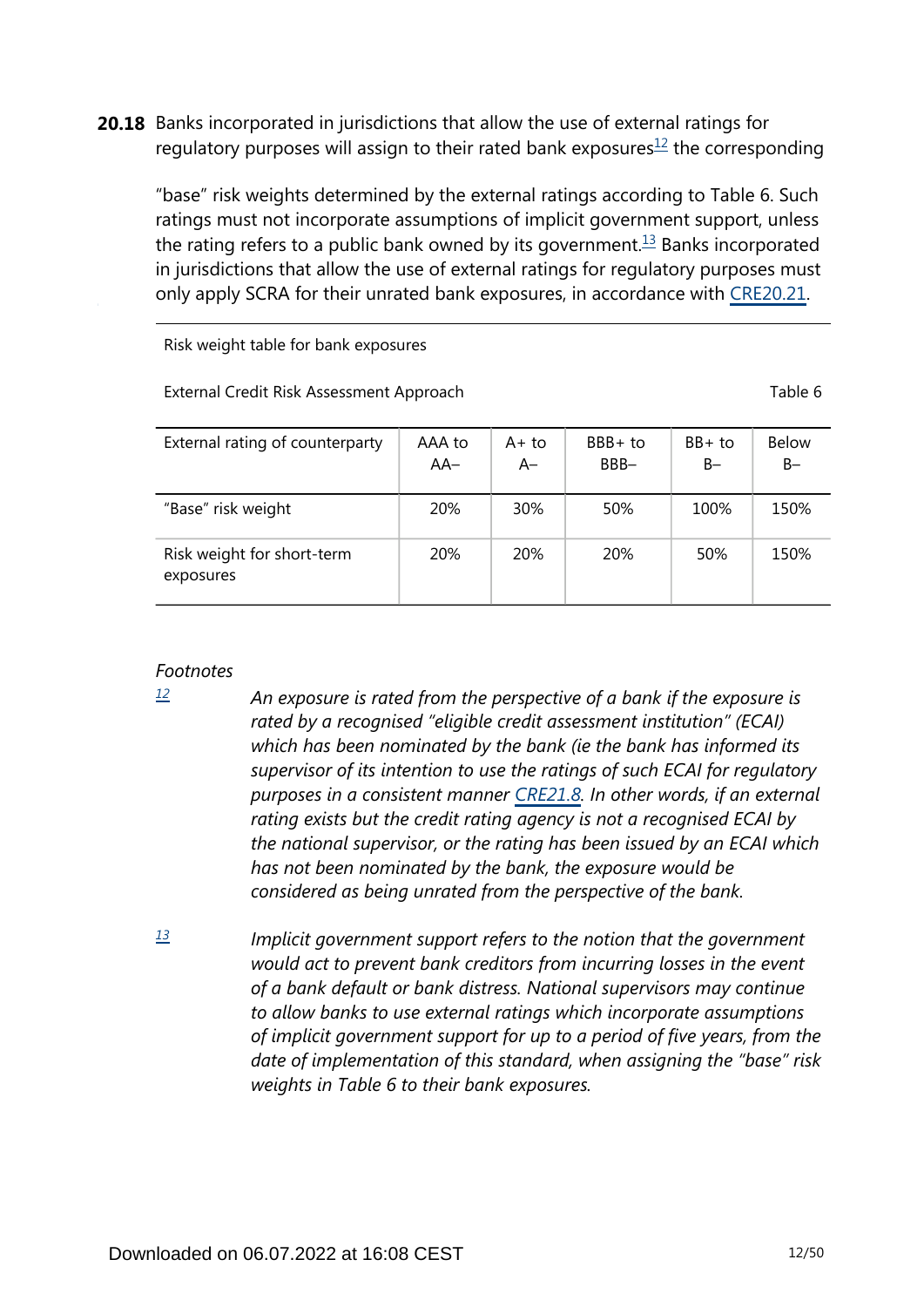<span id="page-12-1"></span>**20.19** Exposures to banks with an original maturity of three months or less, as well as exposures to banks that arise from the movement of goods across national

borders with an original maturity of six months or less $\frac{14}{1}$  $\frac{14}{1}$  $\frac{14}{1}$  can be assigned a risk weight that correspond to the risk weights for short term exposures in Table 6.

*Footnotes*

<span id="page-12-0"></span>*[14](#page-12-1)*

*This may include on-balance sheet exposures such as loans and offbalance sheet exposures such as self-liquidating trade-related contingent items.*

**20.20** Banks must perform due diligence to ensure that the external ratings appropriately and conservatively reflect the creditworthiness of the bank counterparties. If the due diligence analysis reflects higher risk characteristics than that implied by the external rating bucket of the exposure (ie AAA to AA–; A+ to A– etc), the bank must assign a risk weight at least one bucket higher than the "base" risk weight determined by the external rating. Due diligence analysis must never result in the application of a lower risk weight than that determined by the external rating.

# **Standardised Credit Risk Assessment Approach (SCRA)**

<span id="page-12-2"></span>**20.21** Banks incorporated in jurisdictions that do not allow the use of external ratings for regulatory purposes will apply the SCRA to all their bank exposures. The SCRA also applies to unrated bank exposures for banks incorporated in jurisdictions that allow the use of external ratings for regulatory purposes. The SCRA requires banks to classify bank exposures into one of three risk-weight buckets (ie Grades A, B and C) and assign the corresponding risk weights in Table  $7.\overline{15}$  $7.\overline{15}$  $7.\overline{15}$  For the purposes of the SCRA only, "published minimum regulatory requirements" in [CRE20.22](https://www.bis.org/basel_framework/chapter/CRE/20.htm?tldate=20250101&inforce=20220101&published=20191215#paragraph_CRE_20_20220101_20_22) to [CRE20.30](https://www.bis.org/basel_framework/chapter/CRE/20.htm?tldate=20250101&inforce=20220101&published=20191215#paragraph_CRE_20_20220101_20_30) excludes liquidity standards.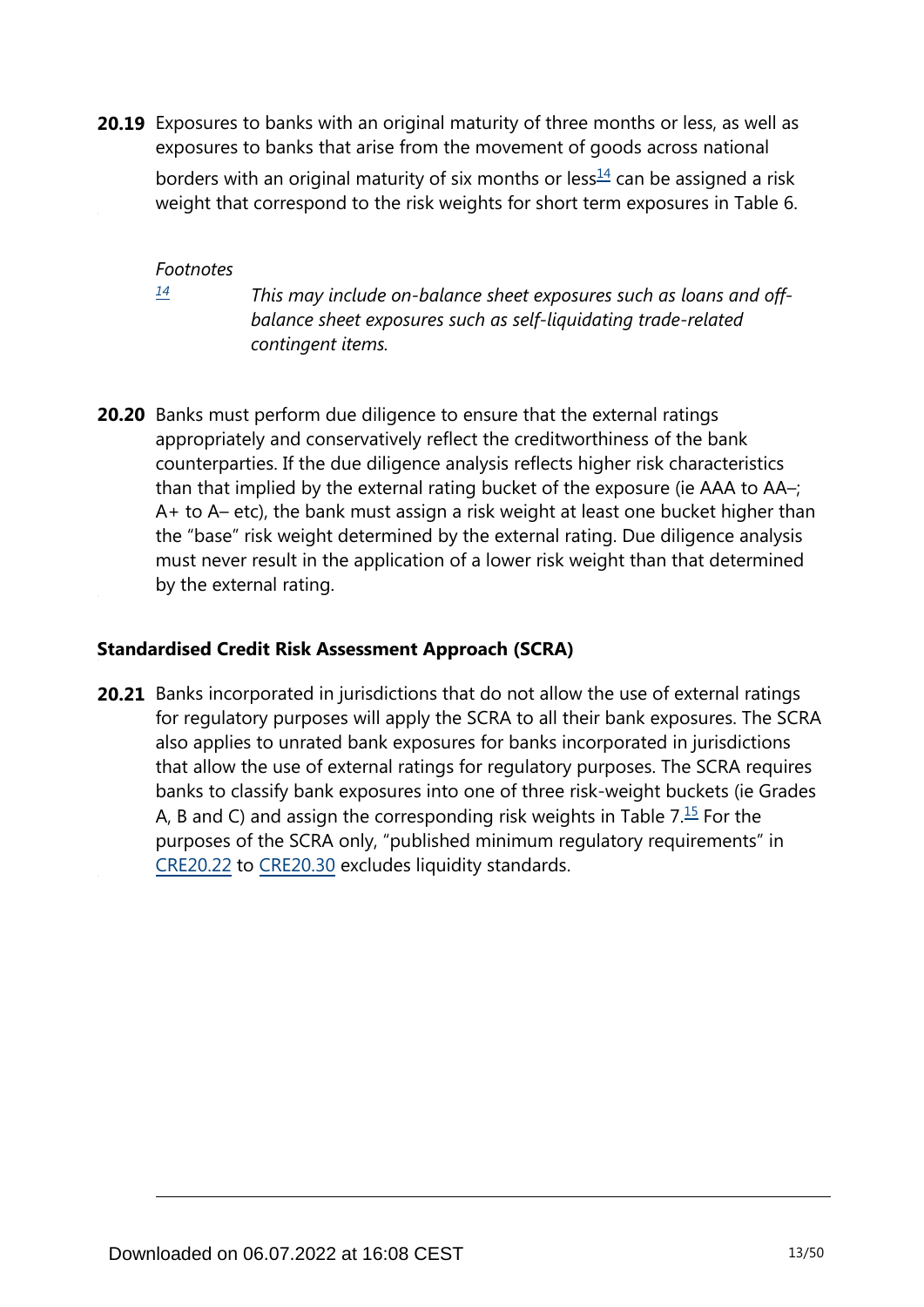#### Risk weight table for bank exposures

#### Standardised Credit Risk Assessment Approach Table 7 and Table 7

| Credit risk assessment of<br>counterparty | Grade A    | Grade B | Grade C |
|-------------------------------------------|------------|---------|---------|
| "Base" risk weight                        | 40%        | 75%     | 150%    |
| Risk weight for short-term<br>exposures   | <b>20%</b> | 50%     | 150%    |

#### *Footnotes*

<span id="page-13-0"></span>*[15](#page-12-2)*

*Under the SCRA, exposures to banks without an external credit rating may receive a risk weight of 30%, provided that the counterparty bank has a Common Equity Tier 1 ratio which meets or exceeds 14% and a Tier 1 leverage ratio which meets or exceeds 5%. The counterparty bank must also satisfy all the requirements for Grade A classification.*

# **SCRA: Grade A**

- **20.22** Grade A refers to exposures to banks, where the counterparty bank has adequate capacity to meet their financial commitments (including repayments of principal and interest) in a timely manner, for the projected life of the assets or exposures and irrespective of the economic cycles and business conditions.
- **20.23** A counterparty bank classified into Grade A must meet or exceed the published minimum regulatory requirements and buffers established by its national supervisor as implemented in the jurisdiction where it is incorporated, except for bank-specific minimum regulatory requirements or buffers that may be imposed through supervisory actions (eg via the Supervisory Review Process, [SRP\)](https://www.bis.org/basel_framework/standard/SRP.htm?tldate=20250101) and not made public. If such minimum regulatory requirements and buffers (other than bank-specific minimum requirements or buffers) are not publicly disclosed or otherwise made available by the counterparty bank, then the counterparty bank must be assessed as Grade B or lower.
- **20.24** If as part of its due diligence, a bank assesses that a counterparty bank does not meet the definition of Grade A in [CRE20.22](https://www.bis.org/basel_framework/chapter/CRE/20.htm?tldate=20250101&inforce=20220101&published=20191215#paragraph_CRE_20_20220101_20_22) and [CRE20.23](https://www.bis.org/basel_framework/chapter/CRE/20.htm?tldate=20250101&inforce=20220101&published=20191215#paragraph_CRE_20_20220101_20_23), exposures to the counterparty bank must be classified as Grade B or Grade C.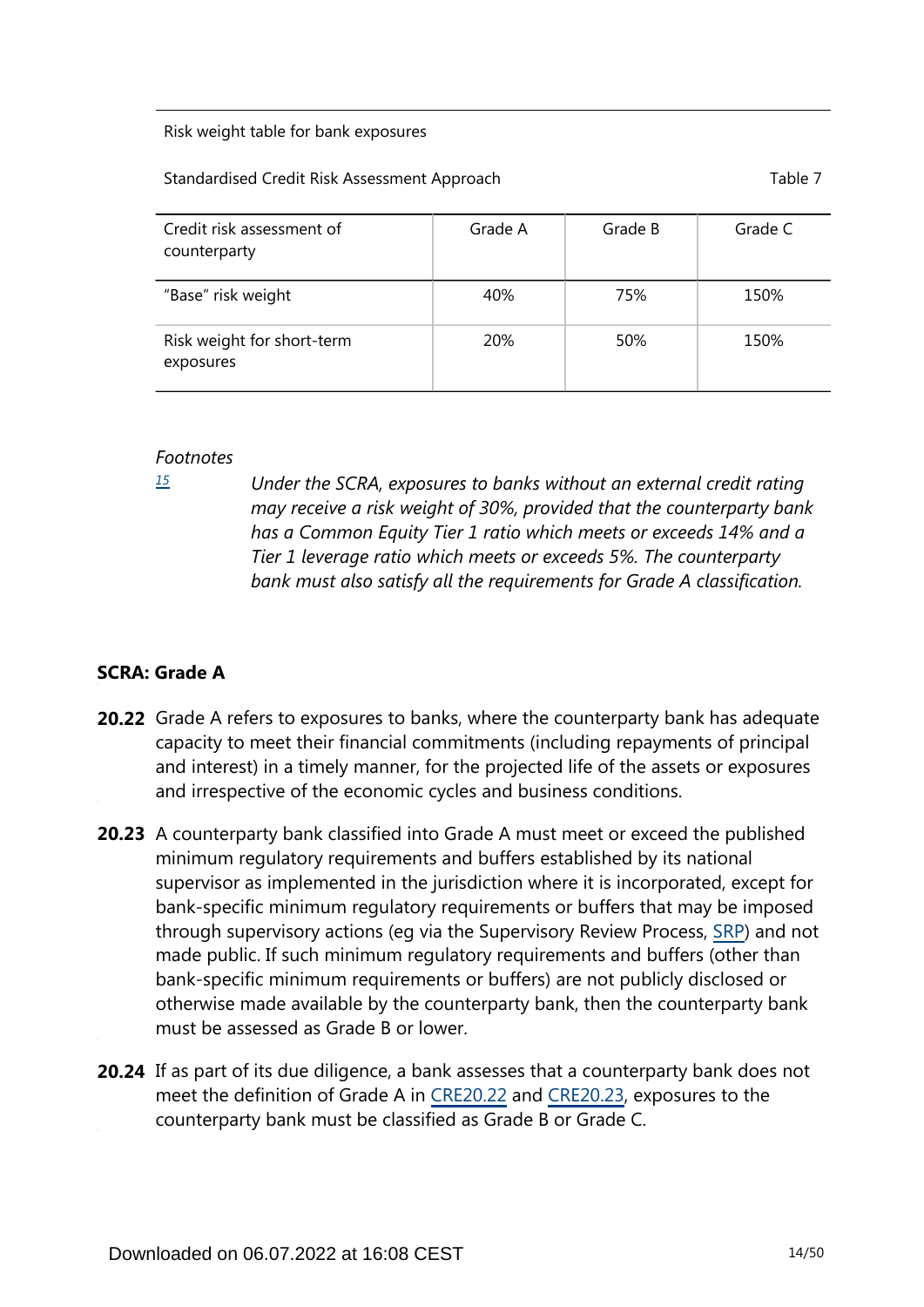## **SCRA: Grade B**

- **20.25** Grade B refers to exposures to banks, where the counterparty bank is subject to substantial credit risk, such as repayment capacities that are dependent on stable or favourable economic or business conditions.
- **20.26** A counterparty bank classified into Grade B must meet or exceed the published minimum regulatory requirements (excluding buffers) established by its national supervisor as implemented in the jurisdiction where it is incorporated, except for bank-specific minimum regulatory requirements that may be imposed through supervisory actions (eg via the Supervisory Review Process, [SRP\)](https://www.bis.org/basel_framework/standard/SRP.htm?tldate=20250101) and not made public. If such minimum regulatory requirements are not publicly disclosed or otherwise made available by the counterparty bank then the counterparty bank must be assessed as Grade C.
- **20.27** Banks will classify all exposures that do not meet the requirements outlined in [CRE20.22](https://www.bis.org/basel_framework/chapter/CRE/20.htm?tldate=20250101&inforce=20220101&published=20191215#paragraph_CRE_20_20220101_20_22) and [CRE20.23](https://www.bis.org/basel_framework/chapter/CRE/20.htm?tldate=20250101&inforce=20220101&published=20191215#paragraph_CRE_20_20220101_20_23) into Grade B, unless the exposure falls within Grade C under [CRE20.28](https://www.bis.org/basel_framework/chapter/CRE/20.htm?tldate=20250101&inforce=20220101&published=20191215#paragraph_CRE_20_20220101_20_28) to [CRE20.30.](https://www.bis.org/basel_framework/chapter/CRE/20.htm?tldate=20250101&inforce=20220101&published=20191215#paragraph_CRE_20_20220101_20_30)

### **SCRA: Grade C**

- **20.28** Grade C refers to higher credit risk exposures to banks, where the counterparty bank has material default risks and limited margins of safety. For these counterparties, adverse business, financial, or economic conditions are very likely to lead, or have led, to an inability to meet their financial commitments.
- **20.29** At a minimum, if any of the following triggers is breached, a bank must classify the exposure into Grade C:
	- (1) The counterparty bank does not meet the criteria for being classified as Grade B with respect to its published minimum regulatory requirements, as set out in [CRE20.25](https://www.bis.org/basel_framework/chapter/CRE/20.htm?tldate=20250101&inforce=20220101&published=20191215#paragraph_CRE_20_20220101_20_25) and [CRE20.26](https://www.bis.org/basel_framework/chapter/CRE/20.htm?tldate=20250101&inforce=20220101&published=20191215#paragraph_CRE_20_20220101_20_26); or
	- (2) Where audited financial statements are required, the external auditor has issued an adverse audit opinion or has expressed substantial doubt about the counterparty bank's ability to continue as a going concern in its financial statements or audited reports within the previous 12 months.
- **20.30** Even if the triggers set out in [CRE20.29](https://www.bis.org/basel_framework/chapter/CRE/20.htm?tldate=20250101&inforce=20220101&published=20191215#paragraph_CRE_20_20220101_20_29) are not breached, a bank may assess that the counterparty bank meets the definition in [CRE20.28](https://www.bis.org/basel_framework/chapter/CRE/20.htm?tldate=20250101&inforce=20220101&published=20191215#paragraph_CRE_20_20220101_20_28). In that case, the exposure to such counterparty bank must be classified into Grade C.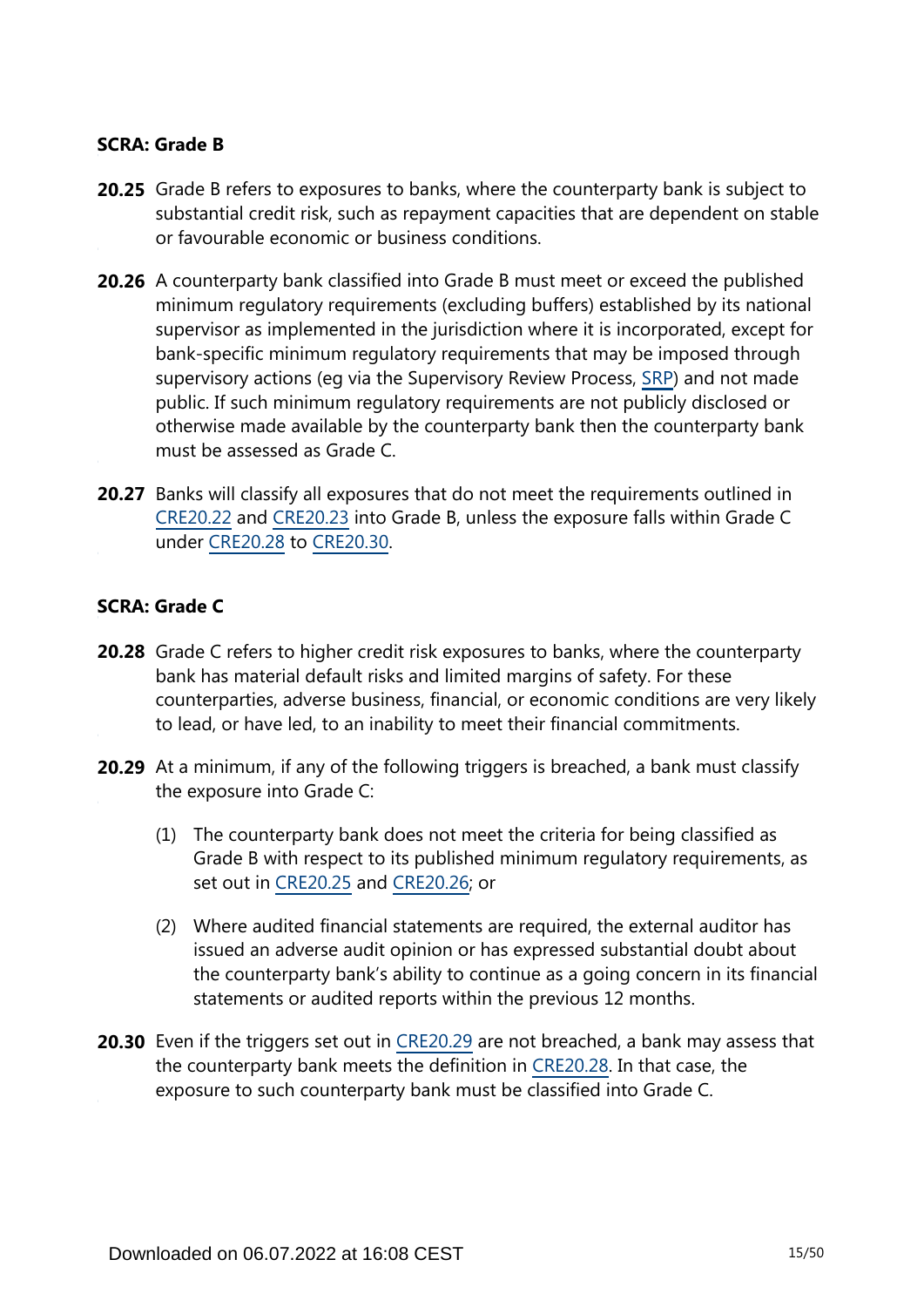<span id="page-15-1"></span>Exposures to banks with an original maturity of three months or less, as well as exposures to banks that arise from the movement of goods across national borders with an original maturity of six months or less, $16$  can be assigned a risk weight that correspond to the risk weights for short term exposures in Table 7.

#### *Footnotes*

<span id="page-15-0"></span>*[16](#page-15-1)*

*This may include on-balance sheet exposures such as loans and offbalance sheet exposures such as self-liquidating trade-related contingent items.*

**20.32** To reflect transfer and convertibility risk under the SCRA, a risk-weight floor based on the risk weight applicable to exposures to the sovereign of the country where the bank counterparty is incorporated will be applied to the risk weight assigned to bank exposures. The sovereign floor applies when: (i) the exposure is not in the local currency of the jurisdiction of incorporation of the debtor bank; and (ii) for a borrowing booked in a branch of the debtor bank in a foreign jurisdiction, when the exposure is not in the local currency of the jurisdiction in which the branch operates. The sovereign floor will not apply to short-term (ie with a maturity below one year) self-liquidating, trade-related contingent items that arise from the movement of goods.

# **Exposures to covered bonds**

**20.33** Covered bonds are bonds issued by a bank or mortgage institution that are subject by law to special public supervision designed to protect bond holders. Proceeds deriving from the issue of these bonds must be invested in conformity with the law in assets which, during the whole period of the validity of the bonds, are capable of covering claims attached to the bonds and which, in the event of the failure of the issuer, would be used on a priority basis for the reimbursement of the principal and payment of the accrued interest.

# **Eligible assets**

**20.34** In order to be eligible for the risk weights set out in [CRE20.38,](https://www.bis.org/basel_framework/chapter/CRE/20.htm?tldate=20250101&inforce=20220101&published=20191215#paragraph_CRE_20_20220101_20_38) the underlying assets (the cover pool) of covered bonds as defined in [CRE20.33](https://www.bis.org/basel_framework/chapter/CRE/20.htm?tldate=20250101&inforce=20220101&published=20191215#paragraph_CRE_20_20220101_20_33) shall meet the requirements set out in [CRE20.37](https://www.bis.org/basel_framework/chapter/CRE/20.htm?tldate=20250101&inforce=20220101&published=20191215#paragraph_CRE_20_20220101_20_37) and shall include any of the following: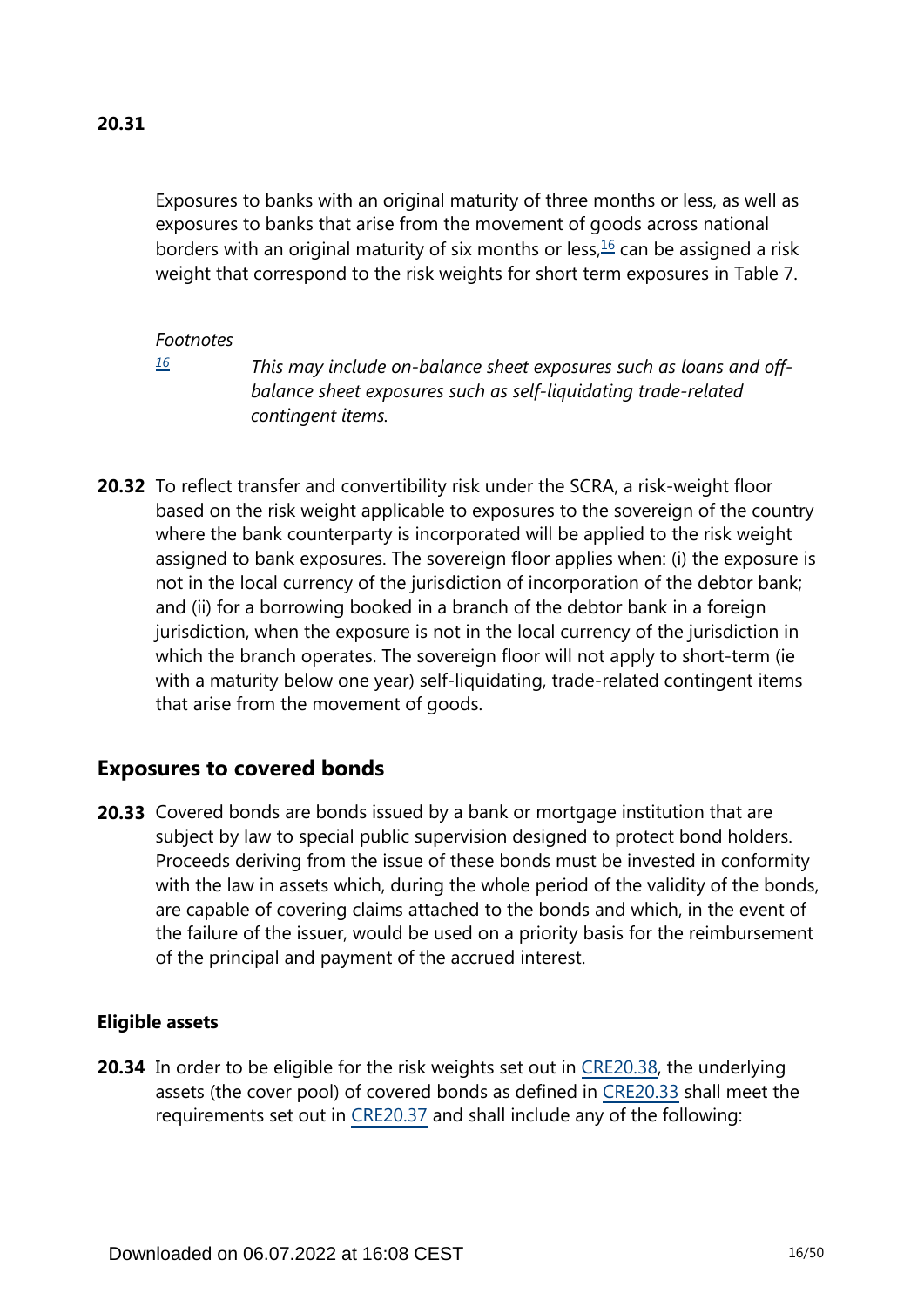- (1) claims on, or guaranteed by, sovereigns, their central banks, public sector entities or multilateral development banks;
- (2) claims secured by residential real estate that meet the criteria set out in [CRE20.71](https://www.bis.org/basel_framework/chapter/CRE/20.htm?tldate=20250101&inforce=20220101&published=20191215#paragraph_CRE_20_20220101_20_71) and with a loan-to-value ratio of 80% or lower;
- (3) claims secured by commercial real estate that meets the criteria set out in [CRE20.71](https://www.bis.org/basel_framework/chapter/CRE/20.htm?tldate=20250101&inforce=20220101&published=20191215#paragraph_CRE_20_20220101_20_71) and with a loan-to-value ratio of 60% or lower; or
- (4) claims on, or guaranteed by banks that qualify for a 30% or lower risk weight. However, such assets cannot exceed 15% of covered bond issuances.
- **20.35** The nominal value of the pool of assets assigned to the covered bond instrument (s) by its issuer should exceed its nominal outstanding value by at least 10%. The value of the pool of assets for this purpose does not need to be that required by the legislative framework. However, if the legislative framework does not stipulate a requirement of at least 10%, the issuing bank needs to publicly disclose on a regular basis that their cover pool meets the 10% requirement in practice. In addition to the primary assets listed in this paragraph, additional collateral may include substitution assets (cash or short term liquid and secure assets held in substitution of the primary assets to top up the cover pool for management purposes) and derivatives entered into for the purposes of hedging the risks arising in the covered bond program.
- **20.36** The conditions set out in [CRE20.34](https://www.bis.org/basel_framework/chapter/CRE/20.htm?tldate=20250101&inforce=20220101&published=20191215#paragraph_CRE_20_20220101_20_34) and [CRE20.35](https://www.bis.org/basel_framework/chapter/CRE/20.htm?tldate=20250101&inforce=20220101&published=20191215#paragraph_CRE_20_20220101_20_35) must be satisfied at the inception of the covered bond and throughout its remaining maturity.

# **Disclosure requirements**

- **20.37** Exposures in the form of covered bonds are eligible for the treatment set out in [CRE20.38](https://www.bis.org/basel_framework/chapter/CRE/20.htm?tldate=20250101&inforce=20220101&published=20191215#paragraph_CRE_20_20220101_20_38), provided that the bank investing in the covered bonds can demonstrate to its national supervisors that:
	- (1) it receives portfolio information at least on:
		- (a) the value of the cover pool and outstanding covered bonds;
		- (b) the geographical distribution and type of cover assets, loan size, interest rate and currency risks;
		- (c) the maturity structure of cover assets and covered bonds; and
		- (d) the percentage of loans more than 90 days past due; and
	- (2) the issuer makes the information referred to in point (1) available to the bank at least semi-annually.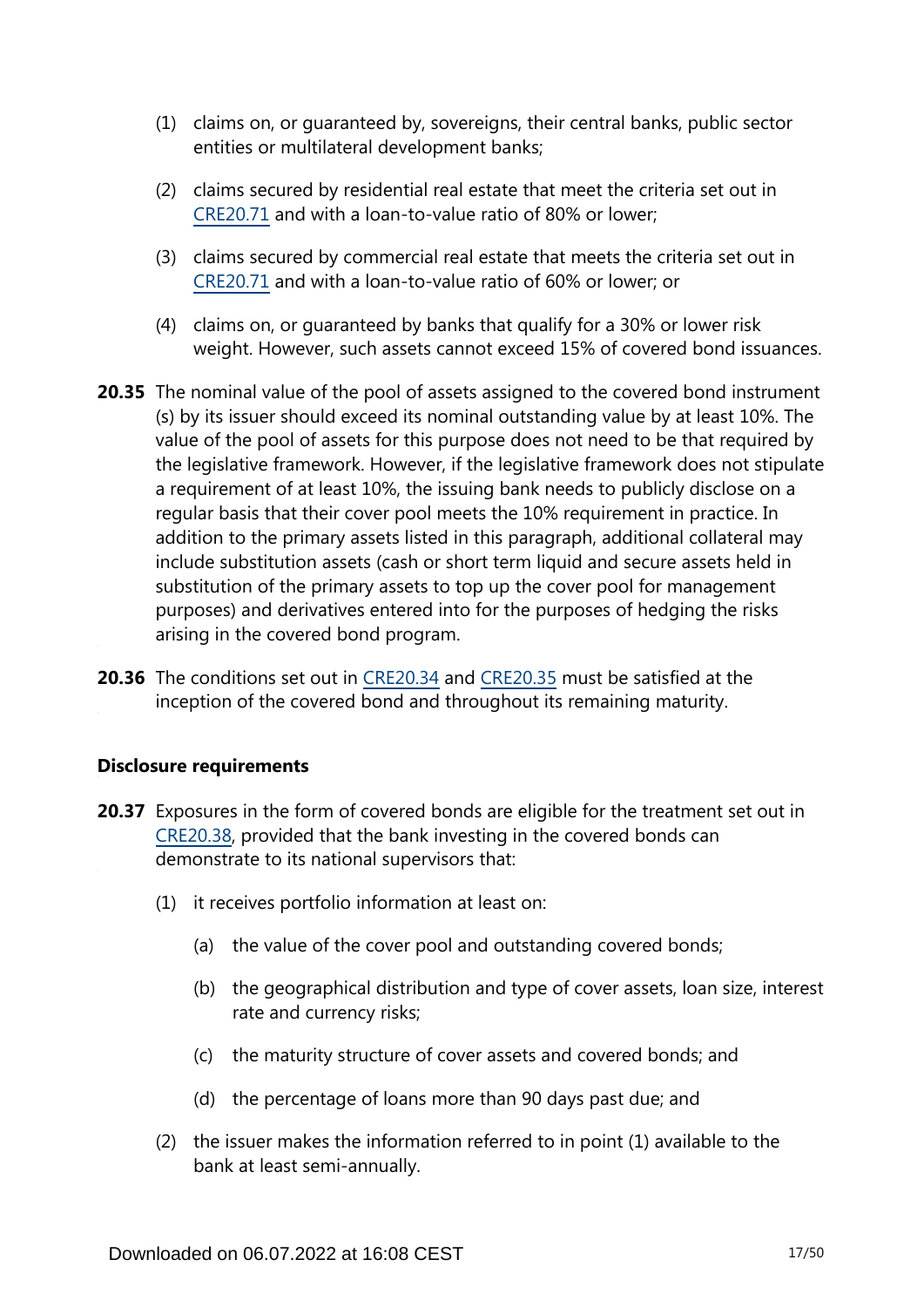<span id="page-17-1"></span>**20.38** Covered bonds that meet the criteria set out in the [CRE20.34](https://www.bis.org/basel_framework/chapter/CRE/20.htm?tldate=20250101&inforce=20220101&published=20191215#paragraph_CRE_20_20220101_20_34) to [CRE20.37](https://www.bis.org/basel_framework/chapter/CRE/20.htm?tldate=20250101&inforce=20220101&published=20191215#paragraph_CRE_20_20220101_20_37) shall be risk-weighted based on the issue-specific rating or the issuer's risk weight according to the rules outlined in [CRE21.1](https://www.bis.org/basel_framework/chapter/CRE/21.htm?tldate=20250101&inforce=20230101&published=20200327#paragraph_CRE_21_20230101_21_1) to [CRE21.21](https://www.bis.org/basel_framework/chapter/CRE/21.htm?tldate=20250101&inforce=20230101&published=20200327#paragraph_CRE_21_20230101_21_21). For covered bonds with issue-specific ratings,  $\frac{17}{1}$  $\frac{17}{1}$  $\frac{17}{1}$  the risk weight shall be determined according to Table 8. For unrated covered bonds, the risk weight would be inferred from the issuer's ECRA or SCRA risk weight according to Table 9.

| Risk weight table for rated covered bond exposures |                 |                |                    |                   |                       |  |  |  |
|----------------------------------------------------|-----------------|----------------|--------------------|-------------------|-----------------------|--|--|--|
| Issue-specific rating of the<br>covered bond       | AAA to<br>$AA-$ | $A+to$<br>$A-$ | $BBB + to$<br>BBB- | $BB+$ to<br>$B -$ | <b>Below</b><br>$B -$ |  |  |  |
| "Base" risk weight                                 | 10%             | <b>20%</b>     | 20%                | 50%               | 100%                  |  |  |  |

Risk weight table for unrated covered bond exposures Table 9

| Risk weight of the<br>issuing bank | 20% | 30% | 40% | 50% | 75% | 100% | 150% |
|------------------------------------|-----|-----|-----|-----|-----|------|------|
| "Base" risk weight                 | 10% | 15% | 20% | 25% | 35% | 50%  | 100% |

#### *Footnotes*

<span id="page-17-0"></span>*[17](#page-17-1)*

*An exposure is rated from the perspective of a bank if the exposure is rated by a recognised ECAI which has been nominated by the bank (ie the bank has informed its supervisor of its intention to use the ratings of such ECAI for regulatory purposes in a consistent manner (see [CRE21.](https://www.bis.org/basel_framework/chapter/CRE/21.htm?tldate=20250101&inforce=20230101&published=20200327#paragraph_CRE_21_20230101_21_8) [8](https://www.bis.org/basel_framework/chapter/CRE/21.htm?tldate=20250101&inforce=20230101&published=20200327#paragraph_CRE_21_20230101_21_8)). In other words, if an external rating exists but the credit rating agency is not a recognised ECAI by the national supervisor, or the rating has been issued by an ECAI which has not been nominated by the bank, the exposure would be considered as being unrated from the perspective of the bank.*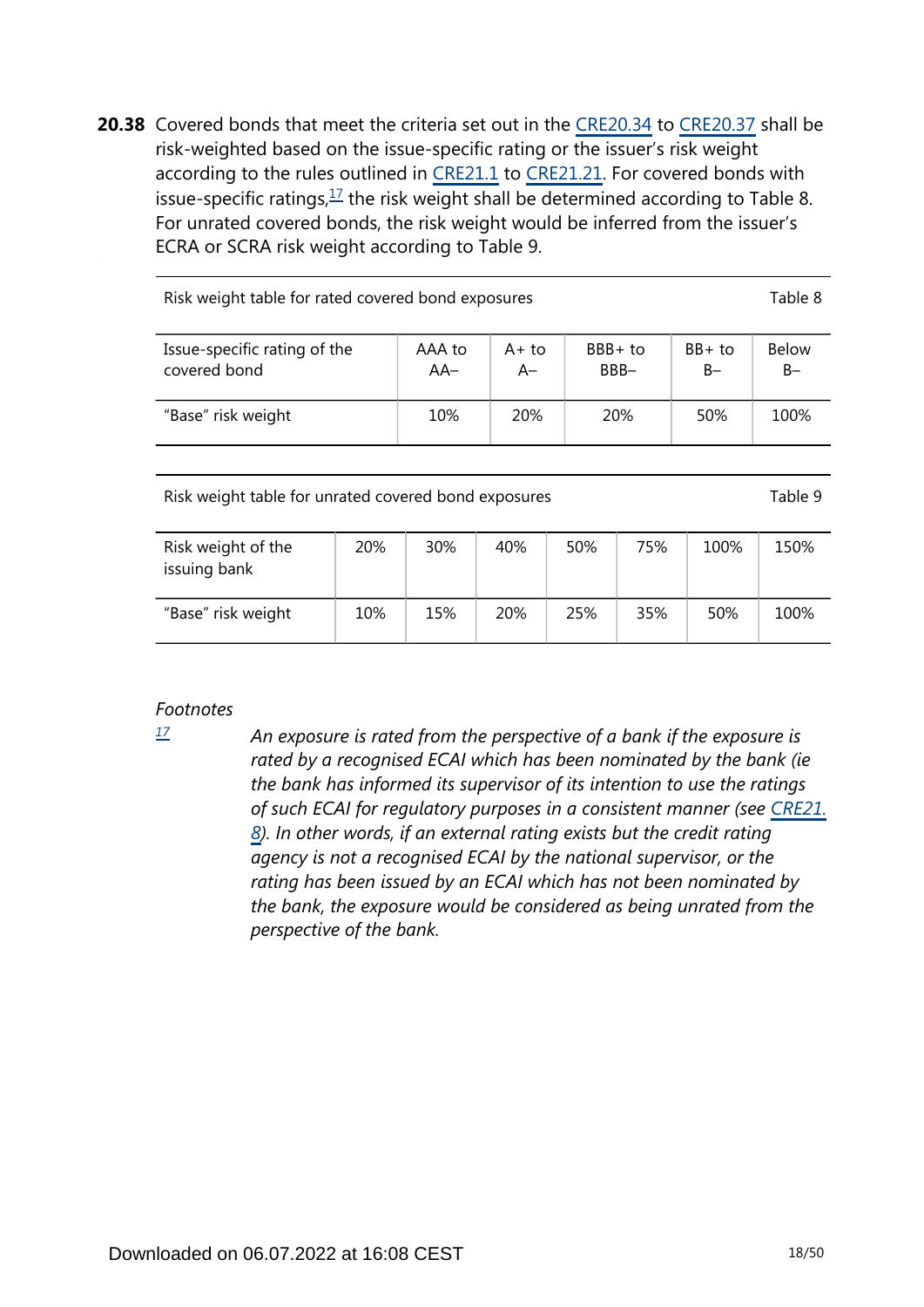**20.39** Banks must perform due diligence to ensure that the external ratings appropriately and conservatively reflect the creditworthiness of the covered bond and the issuing bank. If the due diligence analysis reflects higher risk characteristics than that implied by the external rating bucket of the exposure (ie AAA to AA–; A+ to A– etc), the bank must assign a risk weight at least one bucket higher than the "base" risk weight determined by the external rating. Due diligence analysis must never result in the application of a lower risk weight than that determined by the external rating.

# **Exposures to securities firms and other financial institutions**

**20.40** Exposures to securities firms and other financial institutions will be treated as exposures to banks provided that these firms are subject to prudential standards and a level of supervision equivalent to those applied to banks (including capital and liquidity requirements). National supervisors should determine whether the regulatory and supervisory framework governing securities firms and other financial institutions in their own jurisdictions is equivalent to that which is applied to banks in their own jurisdictions. Where the regulatory and supervisory framework governing securities firms and other financial institutions is determined to be equivalent to that applied to banks in a jurisdiction, other national supervisors may allow their banks to risk weight such exposures to securities firms and other financial institutions as exposures to banks. Exposures to all other securities firms and financial institutions will be treated as exposures to corporates.

# **Exposures to corporates**

- **20.41** For the purposes of calculating capital requirements, exposures to corporates include exposures (loans, bonds, receivables, etc) to incorporated entities, associations, partnerships, proprietorships, trusts, funds and other entities with similar characteristics, except those which qualify for one of the other exposure classes. The treatment associated with subordinated debt and equities of these counterparties is addressed in [CRE20.53](https://www.bis.org/basel_framework/chapter/CRE/20.htm?tldate=20250101&inforce=20220101&published=20191215#paragraph_CRE_20_20220101_20_53) to [CRE20.62](https://www.bis.org/basel_framework/chapter/CRE/20.htm?tldate=20250101&inforce=20220101&published=20191215#paragraph_CRE_20_20220101_20_62). The corporate exposure class includes exposures to insurance companies and other financial corporates that do not meet the definitions of exposures to banks, or securities firms and other financial institutions, as determined in [CRE20.16](https://www.bis.org/basel_framework/chapter/CRE/20.htm?tldate=20250101&inforce=20220101&published=20191215#paragraph_CRE_20_20220101_20_16) and [CRE20.40](https://www.bis.org/basel_framework/chapter/CRE/20.htm?tldate=20250101&inforce=20220101&published=20191215#paragraph_CRE_20_20220101_20_40) respectively. The corporate exposure class does not include exposures to individuals. The corporate exposure class differentiates between the following subcategories:
	- (1) General corporate exposures;
	- (2) Specialised lending exposures, as defined in [CRE20.48](https://www.bis.org/basel_framework/chapter/CRE/20.htm?tldate=20250101&inforce=20220101&published=20191215#paragraph_CRE_20_20220101_20_48).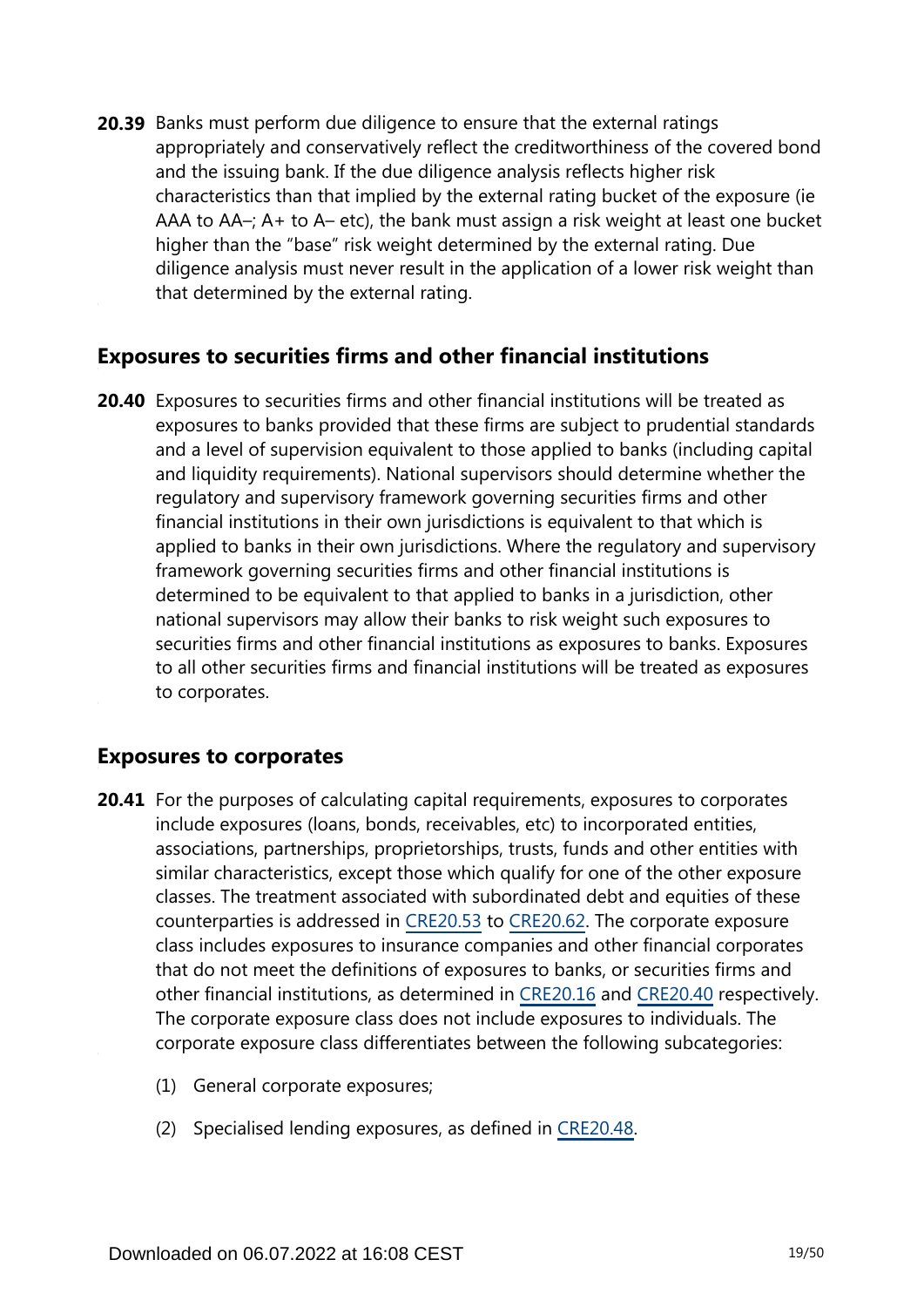### **General corporate exposures**

<span id="page-19-1"></span>**20.42** For corporate exposures of banks incorporated in jurisdictions that allow the use of external ratings for regulatory purposes, banks will assign "base" risk weights according to Table  $10<sup>18</sup>$  $10<sup>18</sup>$  $10<sup>18</sup>$  Banks must perform due diligence to ensure that the external ratings appropriately and conservatively reflect the creditworthiness of the counterparties. Banks which have assigned risk weights to their rated bank exposures based on [CRE20.18](https://www.bis.org/basel_framework/chapter/CRE/20.htm?tldate=20250101&inforce=20220101&published=20191215#paragraph_CRE_20_20220101_20_18) must assign risk weights for all their corporate exposures according to Table 10. If the due diligence analysis reflects higher risk characteristics than that implied by the external rating bucket of the exposure (ie AAA to AA–; A+ to A– etc), the bank must assign a risk weight at least one bucket higher than the "base" risk weight determined by the external rating. Due diligence analysis must never result in the application of a lower risk weight than that determined by the external rating.

#### *Footnotes*

<span id="page-19-0"></span>*[18](#page-19-1)*

*An exposure is rated from the perspective of a bank if the exposure is rated by a recognised ECAI which has been nominated by the bank (ie the bank has informed its supervisor of its intention to use the ratings of such ECAI for regulatory purposes in a consistent manner [CRE21.8](https://www.bis.org/basel_framework/chapter/CRE/21.htm?tldate=20250101&inforce=20230101&published=20200327#paragraph_CRE_21_20230101_21_8). In other words, if an external rating exists but the credit rating agency is not a recognised ECAI by the national supervisor, or the rating has been issued by an ECAI which has not been nominated by the bank, the exposure would be considered as being unrated from the perspective of the bank.*

**20.43** Unrated corporate exposures of banks incorporated in jurisdictions that allow the use of external ratings for regulatory purposes will receive a 100% risk weight, with the exception of unrated exposures to corporate small or medium-sized entities (SMEs), as described in [CRE20.47](https://www.bis.org/basel_framework/chapter/CRE/20.htm?tldate=20250101&inforce=20220101&published=20191215#paragraph_CRE_20_20220101_20_47).

Risk weight table for corporate exposures

| Jurisdictions that use external ratings for regulatory purposes | Table 10 |
|-----------------------------------------------------------------|----------|
|-----------------------------------------------------------------|----------|

| External rating of | AAA to | $A+to$ | BBB+ to | $BB+$ to | <b>Below</b> | Unrated |
|--------------------|--------|--------|---------|----------|--------------|---------|
| counterparty       | AA–    | A–     | BBB-    | $BB-$    | $BB -$       |         |
| "Base" risk weight | 20%    | 50%    | 75%     | 100%     | 150%         | 100%    |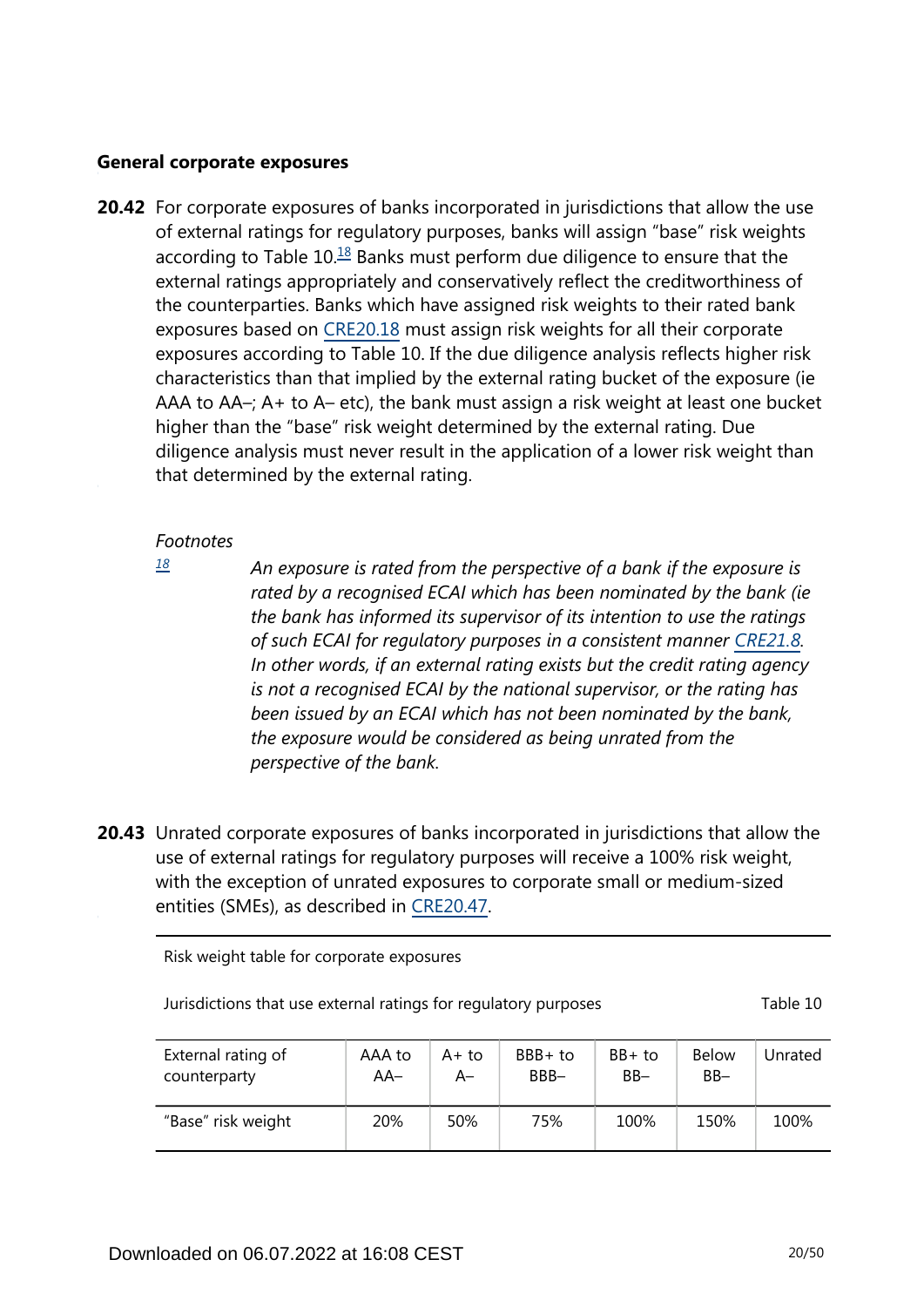- **20.44** For corporate exposures of banks incorporated in jurisdictions that do not allow the use of external ratings for regulatory purposes, banks will assign a 100% risk weight to all corporate exposures, with the exception of:
	- (1) exposures to corporates identified as "investment grade" in [CRE20.46;](https://www.bis.org/basel_framework/chapter/CRE/20.htm?tldate=20250101&inforce=20220101&published=20191215#paragraph_CRE_20_20220101_20_46) and
	- (2) exposures to corporate SMEs in [CRE20.47.](https://www.bis.org/basel_framework/chapter/CRE/20.htm?tldate=20250101&inforce=20220101&published=20191215#paragraph_CRE_20_20220101_20_47)
- **20.45** Banks must apply the treatment set out in [CRE20.44](https://www.bis.org/basel_framework/chapter/CRE/20.htm?tldate=20250101&inforce=20220101&published=20191215#paragraph_CRE_20_20220101_20_44) to their corporate exposures if they have assigned risk weights to their rated bank exposures based on [CRE20.](https://www.bis.org/basel_framework/chapter/CRE/20.htm?tldate=20250101&inforce=20220101&published=20191215#paragraph_CRE_20_20220101_20_21) [21](https://www.bis.org/basel_framework/chapter/CRE/20.htm?tldate=20250101&inforce=20220101&published=20191215#paragraph_CRE_20_20220101_20_21).
- **20.46** Banks in jurisdictions that do not allow the use of external ratings for regulatory purposes may assign a 65% risk weight to exposures to "investment grade" corporates. An "investment grade" corporate is a corporate entity that has adequate capacity to meet its financial commitments in a timely manner and its ability to do so is assessed to be robust against adverse changes in the economic cycle and business conditions. When making this determination, the bank should assess the corporate entity against the investment grade definition taking into account the complexity of its business model, performance against industry and peers, and risks posed by the entity's operating environment. Moreover, the corporate entity (or its parent company) must have securities outstanding on a recognised securities exchange.
- 20.47 Corporate SMEs are defined as corporate exposures where the reported annual sales for the consolidated group of which the corporate counterparty is a part is less than or equal to €50 million for the most recent financial year. In some jurisdictions (eg emerging economies), national supervisors might deem it appropriate to define SMEs in a more conservative manner (ie with a lower level of sales). For unrated exposures to corporate SMEs in jurisdictions that allow the use of external ratings for regulatory purposes, and for all exposures to corporate SMEs in jurisdictions that do not allow the use of external ratings for regulatory purposes, an 85% risk weight will be applied. Exposures to SMEs that meet the criteria in [CRE20.65\(](https://www.bis.org/basel_framework/chapter/CRE/20.htm?tldate=20250101&inforce=20220101&published=20191215#paragraph_CRE_20_20220101_20_65)1) to [CRE20.65](https://www.bis.org/basel_framework/chapter/CRE/20.htm?tldate=20250101&inforce=20220101&published=20191215#paragraph_CRE_20_20220101_20_65)(3) will be treated as regulatory retail SME exposures and risk weighted at 75%.

# **Specialised lending**

**20.48** A corporate exposure will be treated as a specialised lending exposure if such lending possesses some or all of the following characteristics, either in legal form or economic substance: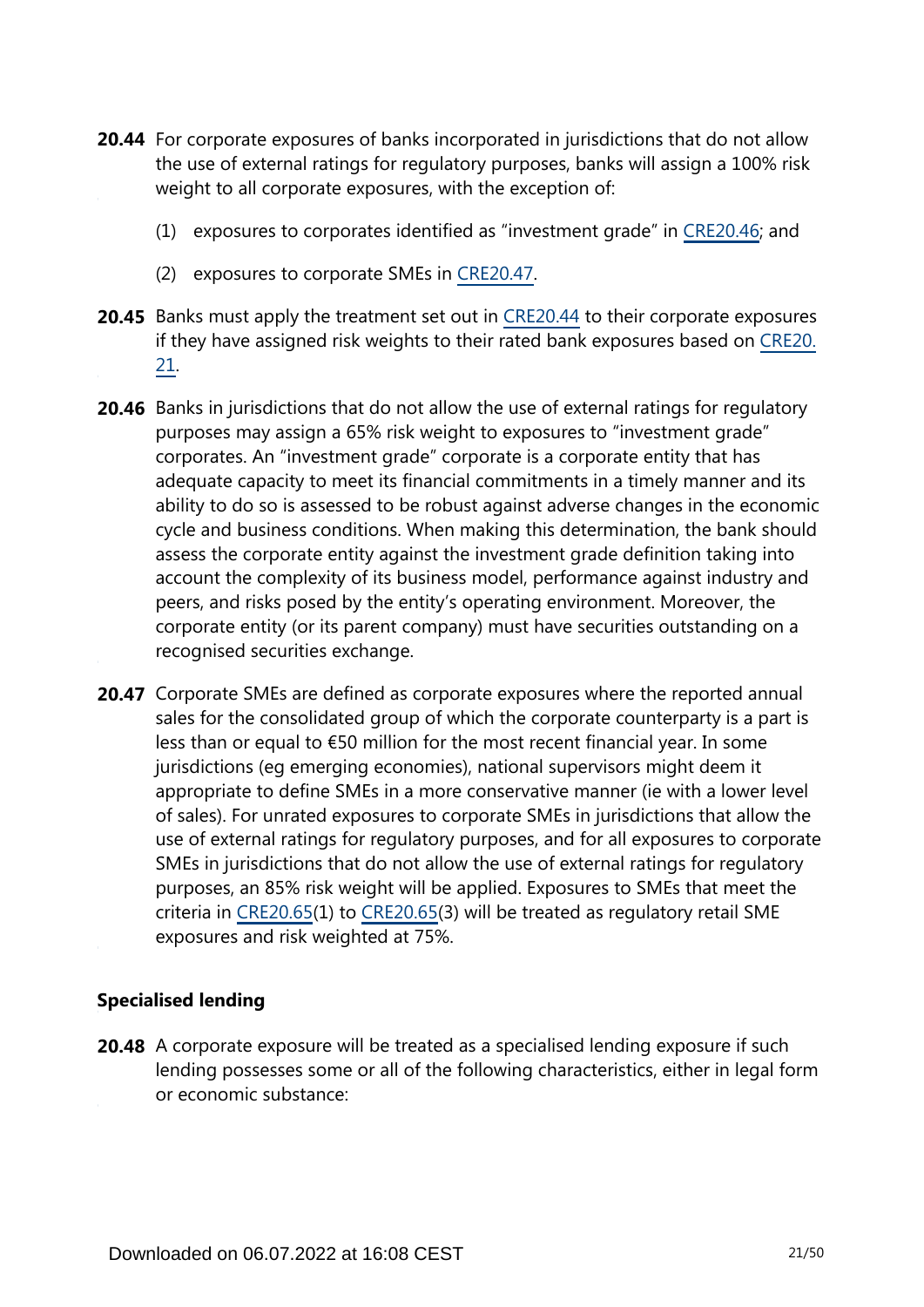(1) The exposure is not related to real estate and is within the definitions of object finance, project finance or commodities finance under [CRE20.49.](https://www.bis.org/basel_framework/chapter/CRE/20.htm?tldate=20250101&inforce=20220101&published=20191215#paragraph_CRE_20_20220101_20_49) If the

activity is related to real estate, the treatment would be determined in accordance with [CRE20.69](https://www.bis.org/basel_framework/chapter/CRE/20.htm?tldate=20250101&inforce=20220101&published=20191215#paragraph_CRE_20_20220101_20_69) to [CRE20.91;](https://www.bis.org/basel_framework/chapter/CRE/20.htm?tldate=20250101&inforce=20220101&published=20191215#paragraph_CRE_20_20220101_20_91)

- (2) The exposure is typically to an entity (often a special purpose vehicle (SPV)) that was created specifically to finance and/or operate physical assets;
- (3) The borrowing entity has few or no other material assets or activities, and therefore little or no independent capacity to repay the obligation, apart from the income that it receives from the asset(s) being financed. The primary source of repayment of the obligation is the income generated by the asset(s), rather than the independent capacity of the borrowing entity; and
- (4) The terms of the obligation give the lender a substantial degree of control over the asset(s) and the income that it generates.
- **20.49** Exposures described in [CRE20.48](https://www.bis.org/basel_framework/chapter/CRE/20.htm?tldate=20250101&inforce=20220101&published=20191215#paragraph_CRE_20_20220101_20_48) will be classified in one of the following three subcategories of specialised lending:
	- (1) Project finance refers to the method of funding in which the lender looks primarily to the revenues generated by a single project, both as the source of repayment and as security for the loan. This type of financing is usually for large, complex and expensive installations such as power plants, chemical processing plants, mines, transportation infrastructure, environment, media, and telecoms. Project finance may take the form of financing the construction of a new capital installation, or refinancing of an existing installation, with or without improvements.
	- (2) Object finance refers to the method of funding the acquisition of equipment (eg ships, aircraft, satellites, railcars, and fleets) where the repayment of the loan is dependent on the cash flows generated by the specific assets that have been financed and pledged or assigned to the lender.
	- (3) Commodities finance refers to short-term lending to finance reserves, inventories, or receivables of exchange-traded commodities (eg crude oil, metals, or crops), where the loan will be repaid from the proceeds of the sale of the commodity and the borrower has no independent capacity to repay the loan.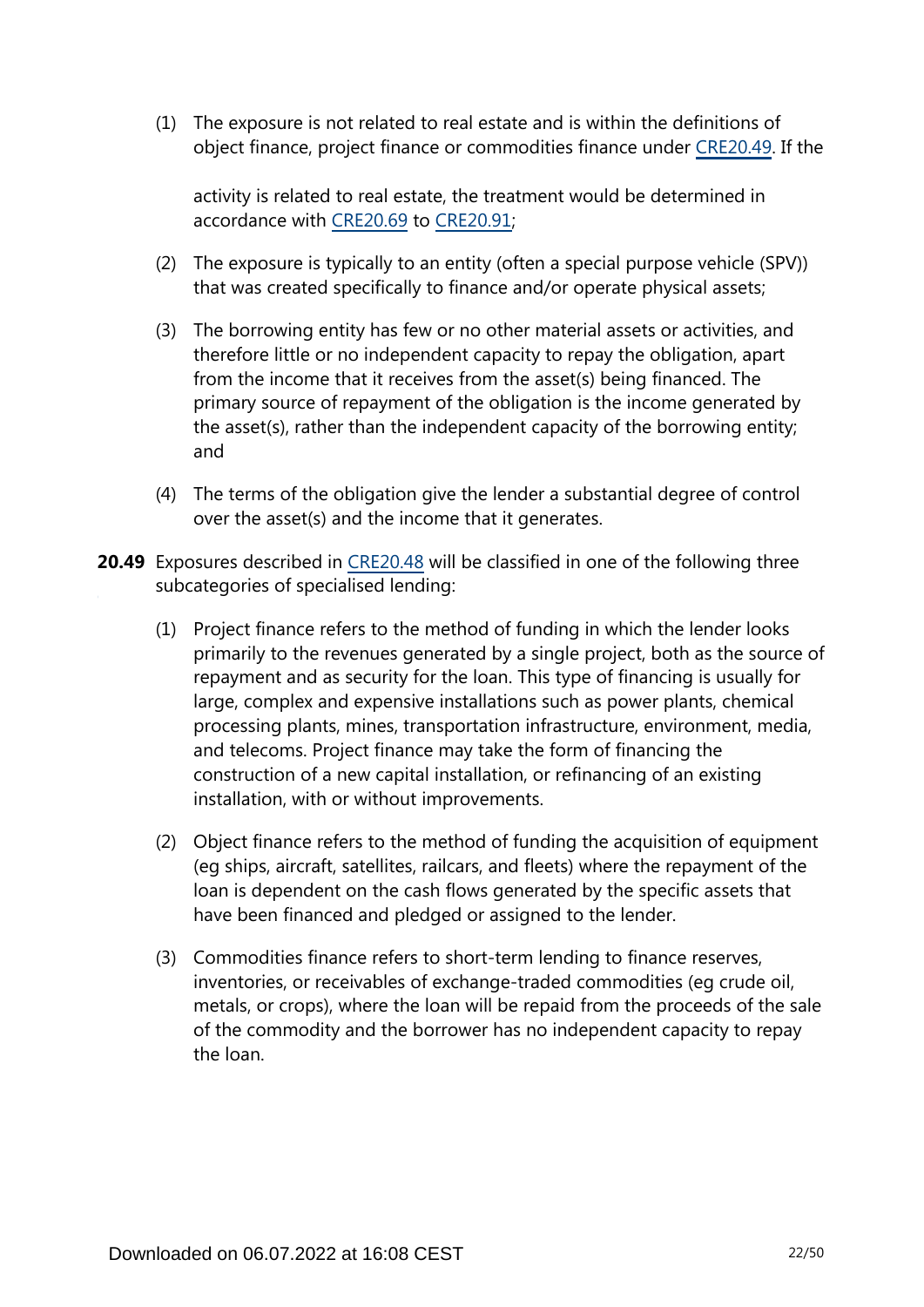**20.50** Banks incorporated in jurisdictions that allow the use of external ratings for regulatory purposes will assign to their specialised lending exposures the risk

weights determined by the issue-specific external ratings, if these are available, according to Table 10. Issuer ratings must not be used (ie [CRE21.12](https://www.bis.org/basel_framework/chapter/CRE/21.htm?tldate=20250101&inforce=20230101&published=20200327#paragraph_CRE_21_20230101_21_12) does not apply in the case of specialised lending exposures).

- **20.51** For specialised lending exposures for which an issue-specific external rating is not available, and for all specialised lending exposures of banks incorporated in jurisdictions that do not allow the use of external ratings for regulatory purposes, the following risk weights will apply:
	- (1) Object and commodities finance exposures will be risk-weighted at 100%;
	- (2) Project finance exposures will be risk-weighted at 130% during the preoperational phase and 100% during the operational phase. Project finance exposures in the operational phase which are deemed to be high quality, as described in [CRE20.52](https://www.bis.org/basel_framework/chapter/CRE/20.htm?tldate=20250101&inforce=20220101&published=20191215#paragraph_CRE_20_20220101_20_52), will be risk weighted at 80%. For this purpose, operational phase is defined as the phase in which the entity that was specifically created to finance the project has
		- (a) a positive net cash flow that is sufficient to cover any remaining contractual obligation, and
		- (b) declining long-term debt.
- <span id="page-22-0"></span>**20.52** A high quality project finance exposure refers to an exposure to a project finance entity that is able to meet its financial commitments in a timely manner and its ability to do so is assessed to be robust against adverse changes in the economic cycle and business conditions. The following conditions must also be met:
	- (1) The project finance entity is restricted from acting to the detriment of the creditors (eg by not being able to issue additional debt without the consent of existing creditors);
	- (2) The project finance entity has sufficient reserve funds or other financial arrangements to cover the contingency funding and working capital requirements of the project;
	- (3) The revenues are availability-based<sup>[19](#page-23-0)</sup> or subject to a rate-of-return regulation or take-or-pay contract;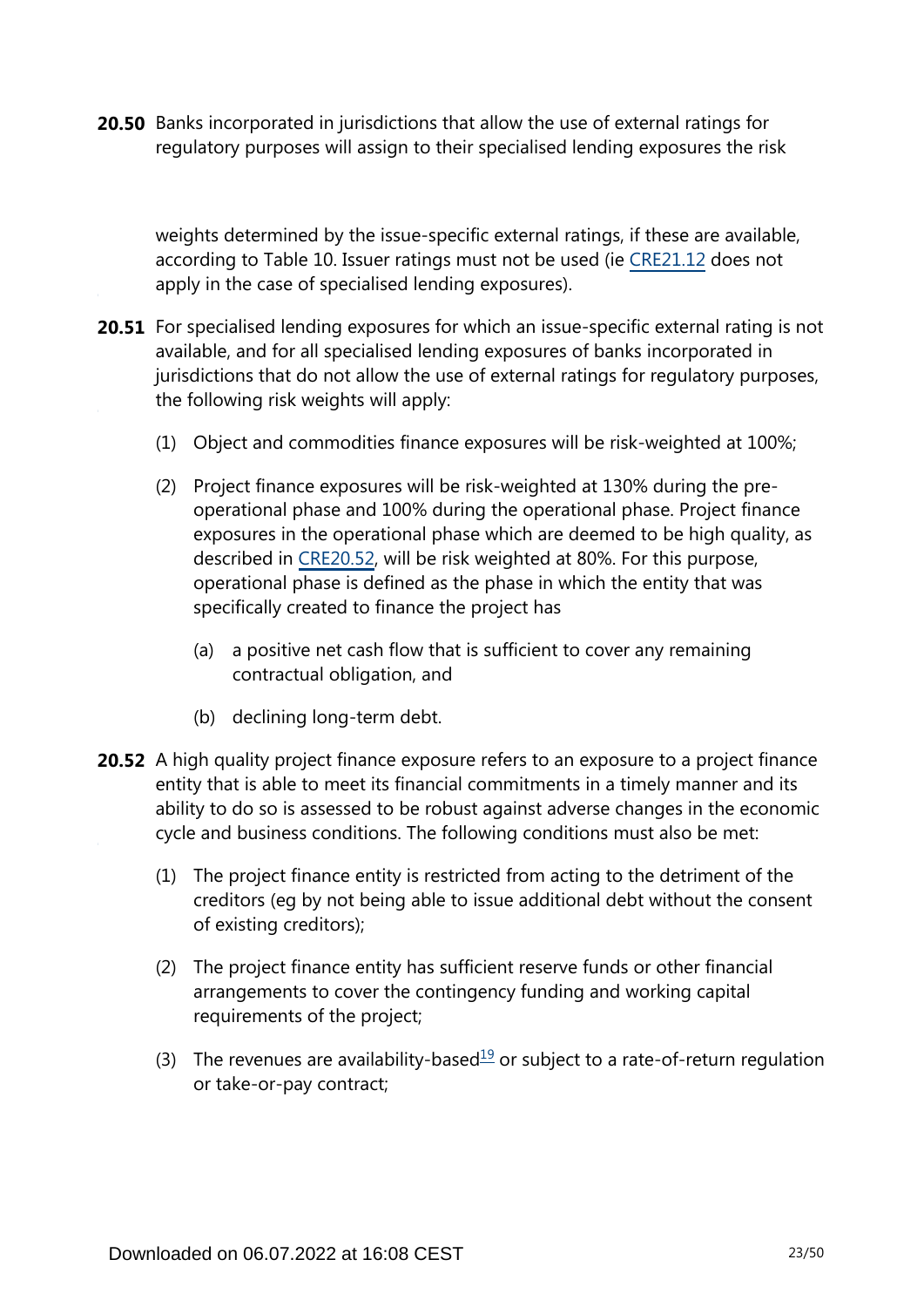- (4) The project finance entity's revenue depends on one main counterparty and this main counterparty shall be a central government, PSE or a corporate entity with a risk weight of 80% or lower;
- (5) The contractual provisions governing the exposure to the project finance entity provide for a high degree of protection for creditors in case of a default of the project finance entity;
- (6) The main counterparty or other counterparties which similarly comply with the eligibility criteria for the main counterparty will protect the creditors from the losses resulting from a termination of the project;
- (7) All assets and contracts necessary to operate the project have been pledged to the creditors to the extent permitted by applicable law; and
- (8) Creditors may assume control of the project finance entity in case of its default.

<span id="page-23-0"></span>*[19](#page-22-0)*

*Availability-based revenues mean that once construction is completed, the project finance entity is entitled to payments from its contractual counterparties (eg the government), as long as contract conditions are fulfilled. Availability payments are sized to cover operating and maintenance costs, debt service costs and equity returns as the project finance entity operates the project. Availability payments are not subject to swings in demand, such as traffic levels, and are adjusted typically only for lack of performance or lack of availability of the asset to the public.*

# **Subordinated debt, equity and other capital instruments**

**20.53** The treatment described in [CRE20.57](https://www.bis.org/basel_framework/chapter/CRE/20.htm?tldate=20250101&inforce=20220101&published=20191215#paragraph_CRE_20_20220101_20_57) to [CRE20.60](https://www.bis.org/basel_framework/chapter/CRE/20.htm?tldate=20250101&inforce=20220101&published=20191215#paragraph_CRE_20_20220101_20_60) applies to subordinated debt, equity and other regulatory capital instruments issued by either corporates or banks, provided that such instruments are not deducted from regulatory capital or risk-weighted at 250% according to [CAP30](https://www.bis.org/basel_framework/chapter/CAP/30.htm?tldate=20250101&inforce=20191215&published=20191215), or risk weighted at 1250% according to [CRE20.62](https://www.bis.org/basel_framework/chapter/CRE/20.htm?tldate=20250101&inforce=20220101&published=20191215#paragraph_CRE_20_20220101_20_62). It also excludes equity investments in funds treated under [CRE60.](https://www.bis.org/basel_framework/chapter/CRE/60.htm?tldate=20250101&inforce=20230101&published=20200327)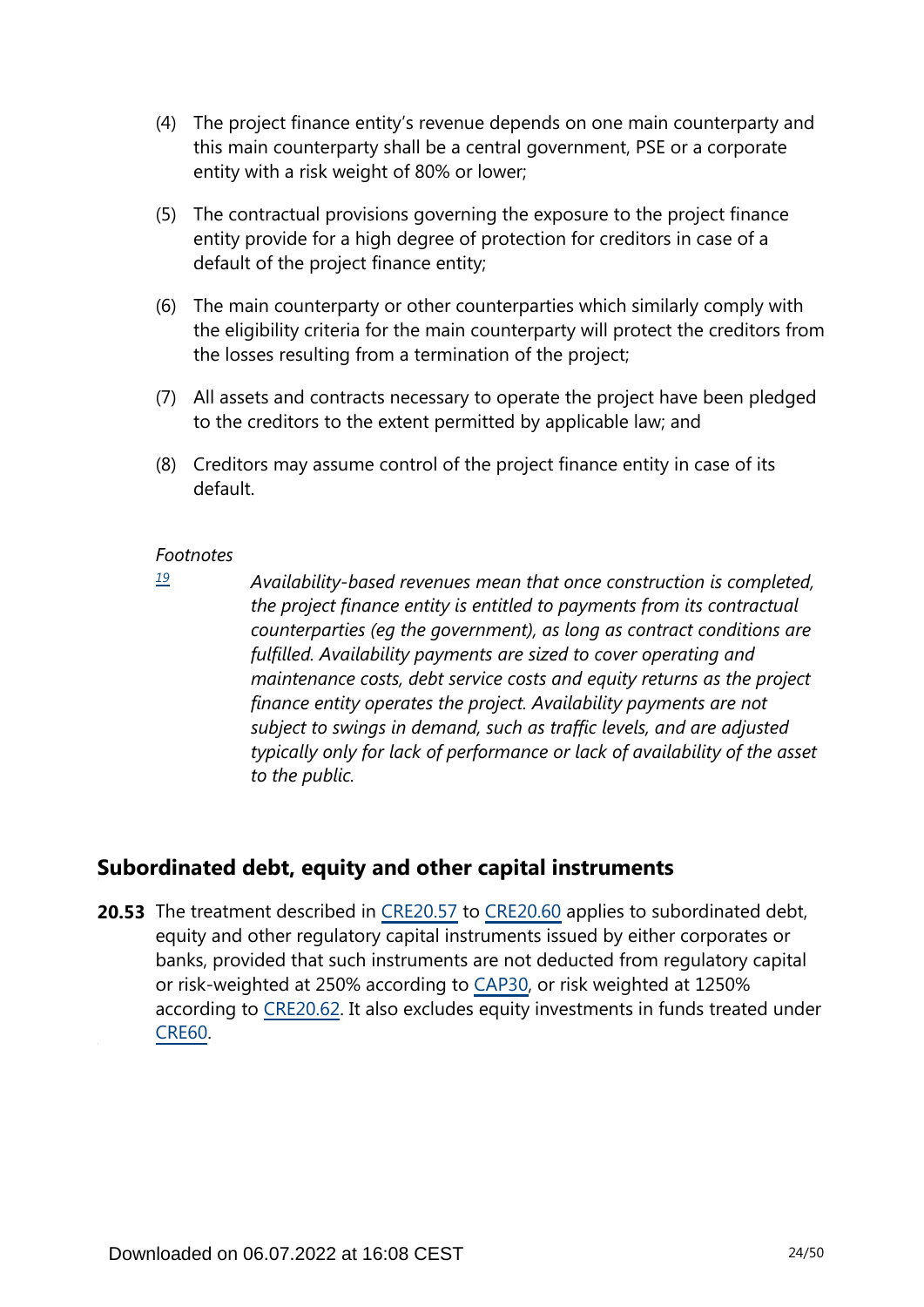- <span id="page-24-1"></span>**20.54** Equity exposures are defined on the basis of the economic substance of the instrument. They include both direct and indirect ownership interests, $20$  whether voting or non-voting, in the assets and income of a commercial enterprise or of a financial institution that is not consolidated or deducted. An instrument is considered to be an equity exposure if it meets all of the following requirements:
	- (1) It is irredeemable in the sense that the return of invested funds can be achieved only by the sale of the investment or sale of the rights to the investment or by the liquidation of the issuer;
	- (2) It does not embody an obligation on the part of the issuer; and
	- (3) It conveys a residual claim on the assets or income of the issuer.

<span id="page-24-0"></span>*[20](#page-24-1)*

*Indirect equity interests include holdings of derivative instruments tied to equity interests, and holdings in corporations, partnerships, limited liability companies or other types of enterprises that issue ownership interests and are engaged principally in the business of investing in equity instruments.*

- **20.55** In addition to instruments classified as equity as a result of paragraph [CRE20.54](https://www.bis.org/basel_framework/chapter/CRE/20.htm?tldate=20250101&inforce=20220101&published=20191215#paragraph_CRE_20_20220101_20_54), the following instruments must be categorised as an equity exposure:
	- (1) An instrument with the same structure as those permitted as Tier 1 capital for banking organisations.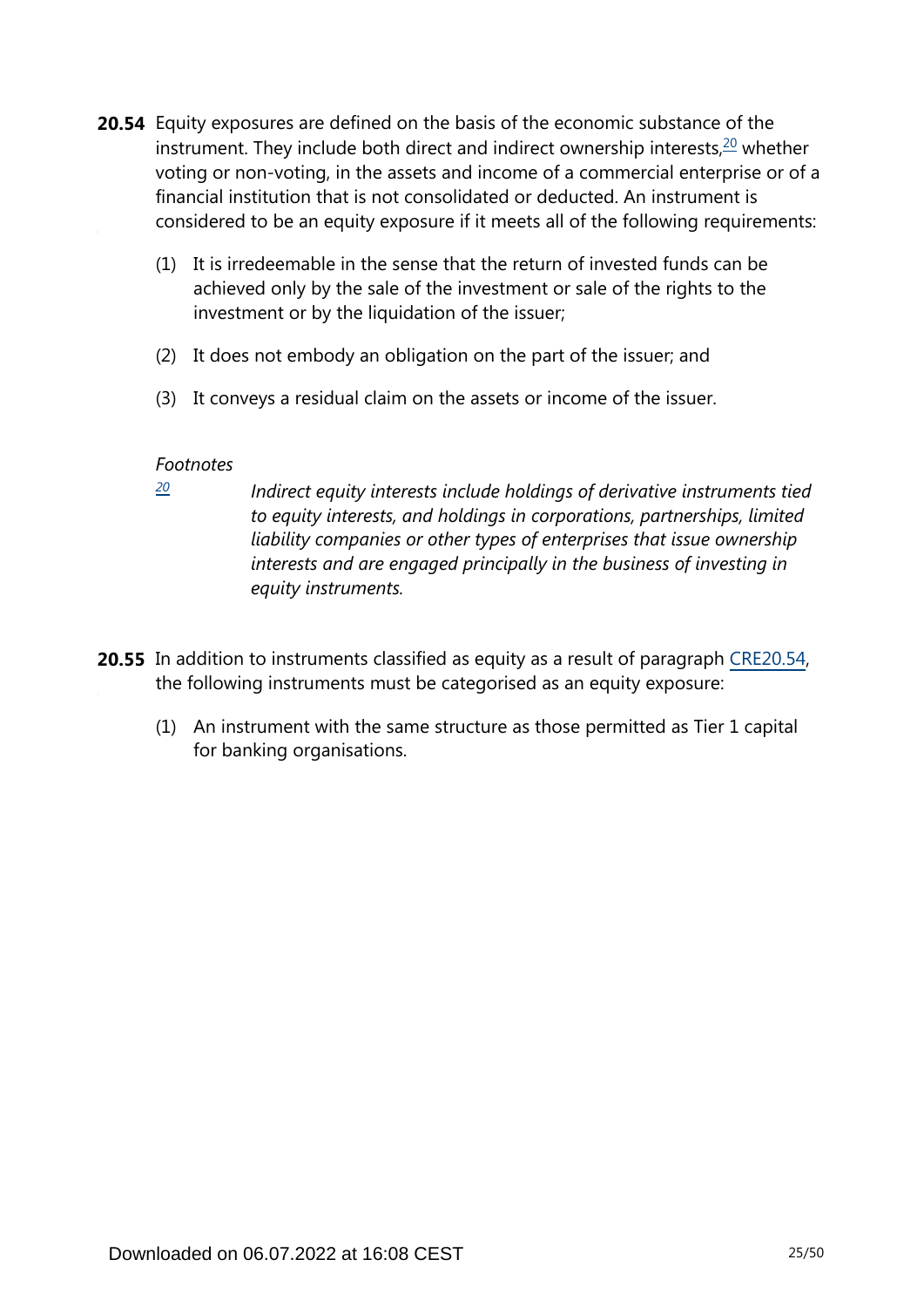- <span id="page-25-1"></span>(2) An instrument that embodies an obligation on the part of the issuer and meets any of the following conditions:
	- (a) The issuer may defer indefinitely the settlement of the obligation;
	- (b) The obligation requires (or permits at the issuer's discretion) settlement by issuance of a fixed number of the issuer's equity shares;
	- (c) The obligation requires (or permits at the issuer's discretion) settlement by issuance of a variable number of the issuer's equity shares and (ceteris paribus) any change in the value of the obligation is attributable to, comparable to, and in the same direction as, the change in the value of a fixed number of the issuer's equity shares; $21$  or,
	- (d) The holder has the option to require that the obligation be settled in equity shares, unless either (i) in the case of a traded instrument, the supervisor is content that the bank has demonstrated that the instrument trades more like the debt of the issuer than like its equity, or (ii) in the case of non-traded instruments, the supervisor is content that the bank has demonstrated that the instrument should be treated as a debt position. In cases (i) and (ii), the bank may decompose the risks for regulatory purposes, with the consent of the supervisor.

<span id="page-25-0"></span>*[21](#page-25-1)*

*For certain obligations that require or permit settlement by issuance of a variable number of the issuer's equity shares, the change in the monetary value of the obligation is equal to the change in the fair value of a fixed number of equity shares multiplied by a specified factor. Those obligations meet the conditions of item (c) if both the factor and the referenced number of shares are fixed. For example, an issuer may be required to settle an obligation by issuing shares with a value equal to three times the appreciation in the fair value of 1,000 equity shares. That obligation is considered to be the same as an obligation that requires settlement by issuance of shares equal to the appreciation in the fair value of 3,000 equity shares.*

<span id="page-25-4"></span><span id="page-25-3"></span><span id="page-25-2"></span>**20.56** Debt obligations and other securities, partnerships, derivatives or other vehicles structured with the intent of conveying the economic substance of equity ownership are considered an equity holding.<sup>[22](#page-26-0)</sup> This includes liabilities from which the return is linked to that of equities. $23$  Conversely, equity investments that are structured with the intent of conveying the economic substance of debt holdings or securitisation exposures would not be considered an equity holding. $24$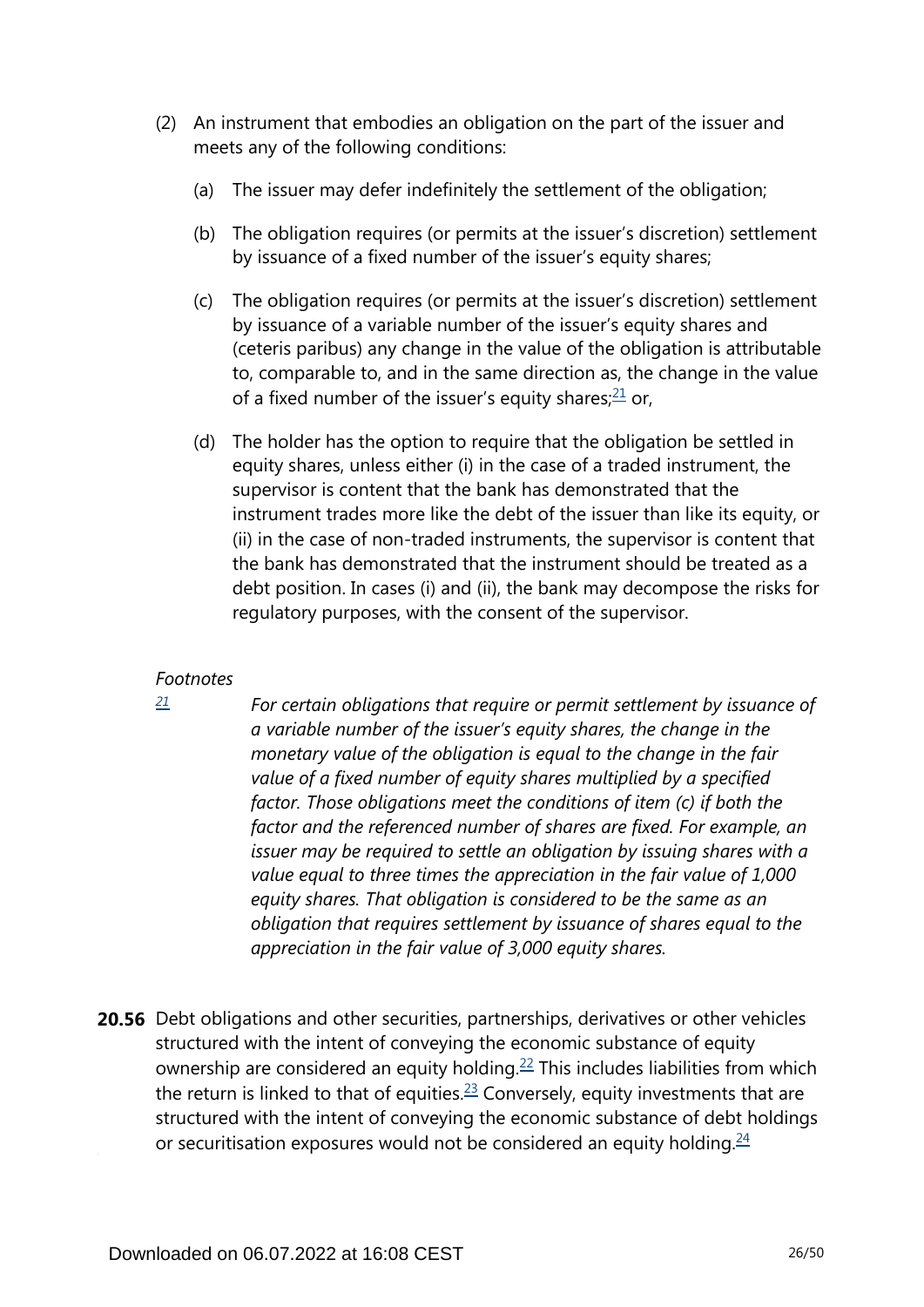- <span id="page-26-0"></span>*Equities that are recorded as a loan but arise from a debt/equity swap made as part of the orderly realisation or restructuring of the debt are included in the definition of equity holdings. However, these instruments may not attract a lower capital charge than would apply if the holdings remained in the debt portfolio. [22](#page-25-2)*
- <span id="page-26-1"></span>*Supervisors may decide not to require that such liabilities be included where they are directly hedged by an equity holding, such that the net position does not involve material risk. [23](#page-25-3)*
- <span id="page-26-2"></span>*The national supervisor has the discretion to re-characterise debt holdings as equites for regulatory purposes and to otherwise ensure the proper treatment of holdings under the supervisory review process, [SRP.](https://www.bis.org/basel_framework/standard/SRP.htm?tldate=20250101) [24](#page-25-4)*
- **20.57** Banks will assign a risk weight of 400% to speculative unlisted equity exposures described in [CRE20.58](https://www.bis.org/basel_framework/chapter/CRE/20.htm?tldate=20250101&inforce=20220101&published=20191215#paragraph_CRE_20_20220101_20_58) and a risk weight of 250% to all other equity holdings, with the exception of those equity holdings referred to in [CRE20.59.](https://www.bis.org/basel_framework/chapter/CRE/20.htm?tldate=20250101&inforce=20220101&published=20191215#paragraph_CRE_20_20220101_20_59)
- <span id="page-26-4"></span>**20.58** Speculative unlisted equity exposures are defined as equity investments in unlisted companies that are invested for short-term resale purposes or are considered venture capital or similar investments which are subject to price volatility and are acquired in anticipation of significant future capital gains.  $\frac{25}{5}$  $\frac{25}{5}$  $\frac{25}{5}$

# *Footnotes*

<span id="page-26-3"></span>*[25](#page-26-4)*

*For example, investments in unlisted equities of corporate clients with which the bank has or intends to establish a long-term business relationship and debt-equity swaps for corporate restructuring purposes would be excluded.*

**20.59** National supervisors may allow banks to assign a risk weight of 100% to equity holdings made pursuant to national legislated programmes that provide significant subsidies for the investment to the bank and involve government oversight and restrictions on the equity investments. Such treatment can only be accorded to equity holdings up to an aggregate of 10% of the bank's Total capital. Examples of restrictions are limitations on the size and types of businesses in which the bank is investing, allowable amounts of ownership interests, geographical location and other pertinent factors that limit the potential risk of the investment to the bank.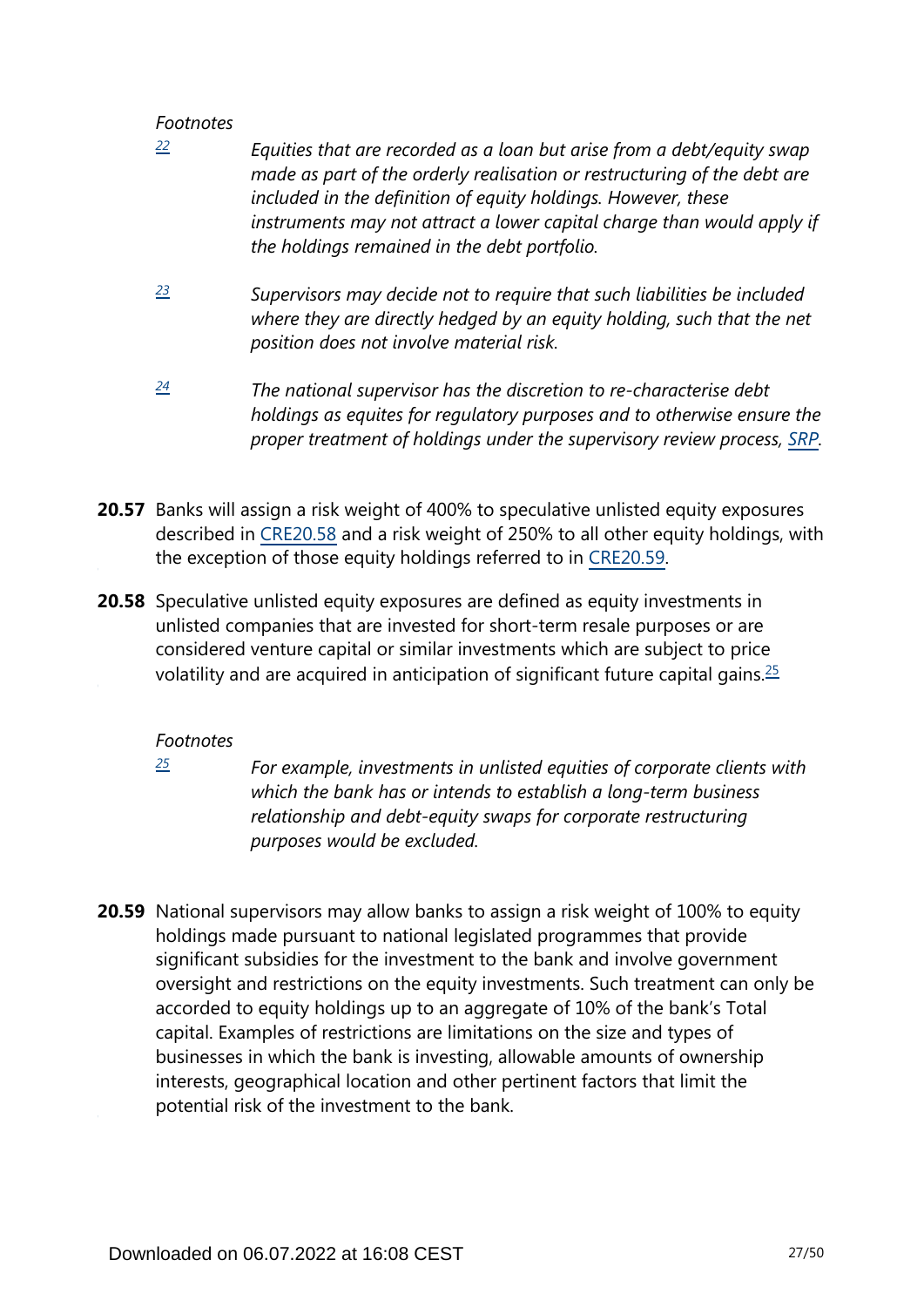**20.60** Banks will assign a risk weight of 150% to subordinated debt and capital instruments other than equities. Any liabilities that meet the definition of "other

TLAC liabilities" in [CAP30.3](https://www.bis.org/basel_framework/chapter/CAP/30.htm?tldate=20250101&inforce=20191215&published=20191215#paragraph_CAP_30_20191215_30_3) to [CAP30.5](https://www.bis.org/basel_framework/chapter/CAP/30.htm?tldate=20250101&inforce=20191215&published=20191215#paragraph_CAP_30_20191215_30_5) and that are not deducted from regulatory capital are considered to be subordinated debt for the purposes of this paragraph.

- **20.61** Notwithstanding the risk weights specified in [CRE20.57](https://www.bis.org/basel_framework/chapter/CRE/20.htm?tldate=20250101&inforce=20220101&published=20191215#paragraph_CRE_20_20220101_20_57) to [CRE20.60,](https://www.bis.org/basel_framework/chapter/CRE/20.htm?tldate=20250101&inforce=20220101&published=20191215#paragraph_CRE_20_20220101_20_60) the risk weight for investments in significant minority- or majority-owned and –controlled commercial entities depends upon the application of two materiality thresholds:
	- (1) for individual investments, 15% of the bank's capital; and
	- (2) for the aggregate of such investments, 60% of the bank's capital.
- **20.62** Investments in significant minority- or majority-owned and -controlled commercial entities below the materiality thresholds in [CRE20.61](https://www.bis.org/basel_framework/chapter/CRE/20.htm?tldate=20250101&inforce=20220101&published=20191215#paragraph_CRE_20_20220101_20_61) must be riskweighted as specified in [CRE20.54](https://www.bis.org/basel_framework/chapter/CRE/20.htm?tldate=20250101&inforce=20220101&published=20191215#paragraph_CRE_20_20220101_20_54) to [CRE20.60](https://www.bis.org/basel_framework/chapter/CRE/20.htm?tldate=20250101&inforce=20220101&published=20191215#paragraph_CRE_20_20220101_20_60). Investments in excess of the materiality thresholds must be risk-weighted at 1250%.

# **Retail exposure class**

- **20.63** The retail exposure class excludes exposures within the real estate exposure class. The retail exposure class includes the following types of exposures:
	- (1) exposures to an individual person or persons; and
	- (2) exposures to SMEs (as defined in [CRE20.47\)](https://www.bis.org/basel_framework/chapter/CRE/20.htm?tldate=20250101&inforce=20220101&published=20191215#paragraph_CRE_20_20220101_20_47) that meet the "regulatory retail" criteria set out in [CRE20.65\(](https://www.bis.org/basel_framework/chapter/CRE/20.htm?tldate=20250101&inforce=20220101&published=20191215#paragraph_CRE_20_20220101_20_65)1) to [CRE20.65](https://www.bis.org/basel_framework/chapter/CRE/20.htm?tldate=20250101&inforce=20220101&published=20191215#paragraph_CRE_20_20220101_20_65)(3) below. Exposures to SMEs that do not meet these criteria will be treated as corporate SMEs exposures under [CRE20.47.](https://www.bis.org/basel_framework/chapter/CRE/20.htm?tldate=20250101&inforce=20220101&published=20191215#paragraph_CRE_20_20220101_20_47)
- **20.64** Exposures within the retail exposure class will be treated according to [CRE20.65](https://www.bis.org/basel_framework/chapter/CRE/20.htm?tldate=20250101&inforce=20220101&published=20191215#paragraph_CRE_20_20220101_20_65) to [CRE20.67](https://www.bis.org/basel_framework/chapter/CRE/20.htm?tldate=20250101&inforce=20220101&published=20191215#paragraph_CRE_20_20220101_20_67) below. For the purpose of determining risk weighted assets, the retail exposure class consists of the follow three sets of exposures:
	- (1) "Regulatory retail" exposures that do not arise from exposures to "transactors" (as defined in [CRE20.66\)](https://www.bis.org/basel_framework/chapter/CRE/20.htm?tldate=20250101&inforce=20220101&published=20191215#paragraph_CRE_20_20220101_20_66).
	- (2) "Regulatory retail" exposures to "transactors".
	- (3) "Other retail" exposures.
- **20.65** "Regulatory retail" exposures are defined as retail exposures that meet all of the criteria listed below: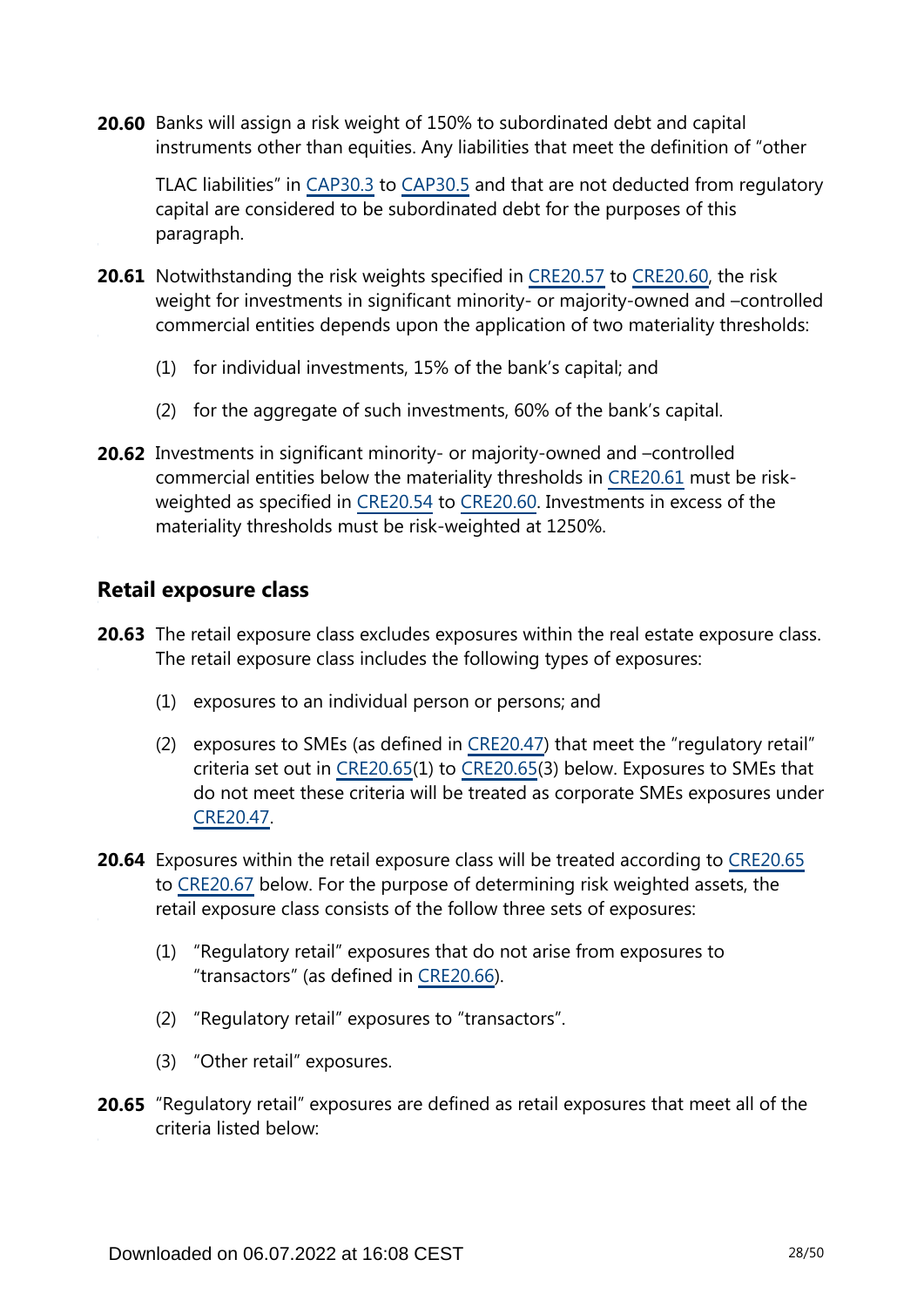- (1) Product criterion: the exposure takes the form of any of the following: revolving credits and lines of credit (including credit cards, charge cards and overdrafts), personal term loans and leases (eg instalment loans, auto loans and leases, student and educational loans, personal finance) and small business facilities and commitments. Mortgage loans, derivatives and other securities (such as bonds and equities), whether listed or not, are specifically excluded from this category.
- (2) Low value of individual exposures: the maximum aggregated exposure to one counterparty cannot exceed an absolute threshold of €1 million.
- <span id="page-28-3"></span><span id="page-28-2"></span>(3) Granularity criterion: no aggregated exposure to one counterparty $^{26}$  $^{26}$  $^{26}$  can exceed 0.2%<sup>[27](#page-28-1)</sup> of the overall regulatory retail portfolio, unless national supervisors have determined another method to ensure satisfactory diversification of the regulatory retail portfolio. Defaulted retail exposures are to be excluded from the overall regulatory retail portfolio when assessing the granularity criterion.

<span id="page-28-0"></span>*[26](#page-28-2)*

*Aggregated exposure means gross amount (ie not taking any credit risk mitigation into account) of all forms of retail exposures, excluding residential real estate exposures. In case of off-balance sheet claims, the gross amount would be calculated after applying credit conversion factors. In addition, "to one counterparty" means one or several entities that may be considered as a single beneficiary (eg in the case of a small business that is affiliated to another small business, the limit would apply to the bank's aggregated exposure on both businesses).*

- <span id="page-28-1"></span>*To apply the 0.2% threshold of the granularity criterion, banks must: first, identify the full set of exposures in the retail exposure class (as defined by [CRE20.63\)](https://www.bis.org/basel_framework/chapter/CRE/20.htm?tldate=20250101&inforce=20220101&published=20191215#paragraph_CRE_20_20220101_20_63); second, identify the subset of exposure that meet product criterion and do not exceed the threshold for the value of aggregated exposures to one counterparty (as defined by [CRE20.65\(](https://www.bis.org/basel_framework/chapter/CRE/20.htm?tldate=20250101&inforce=20220101&published=20191215#paragraph_CRE_20_20220101_20_65)1) and [CRE20.65\(](https://www.bis.org/basel_framework/chapter/CRE/20.htm?tldate=20250101&inforce=20220101&published=20191215#paragraph_CRE_20_20220101_20_65)2) respectively); and third, exclude any exposures that have a value greater than 0.2% of the subset before exclusions. [27](#page-28-3)*
- **20.66** "Transactors" are obligors in relation to facilities such as credit cards and charge cards where the balance has been repaid in full at each scheduled repayment date for the previous 12 months. Obligors in relation to overdraft facilities would also be considered as transactors if there has been no drawdown over the previous 12 months.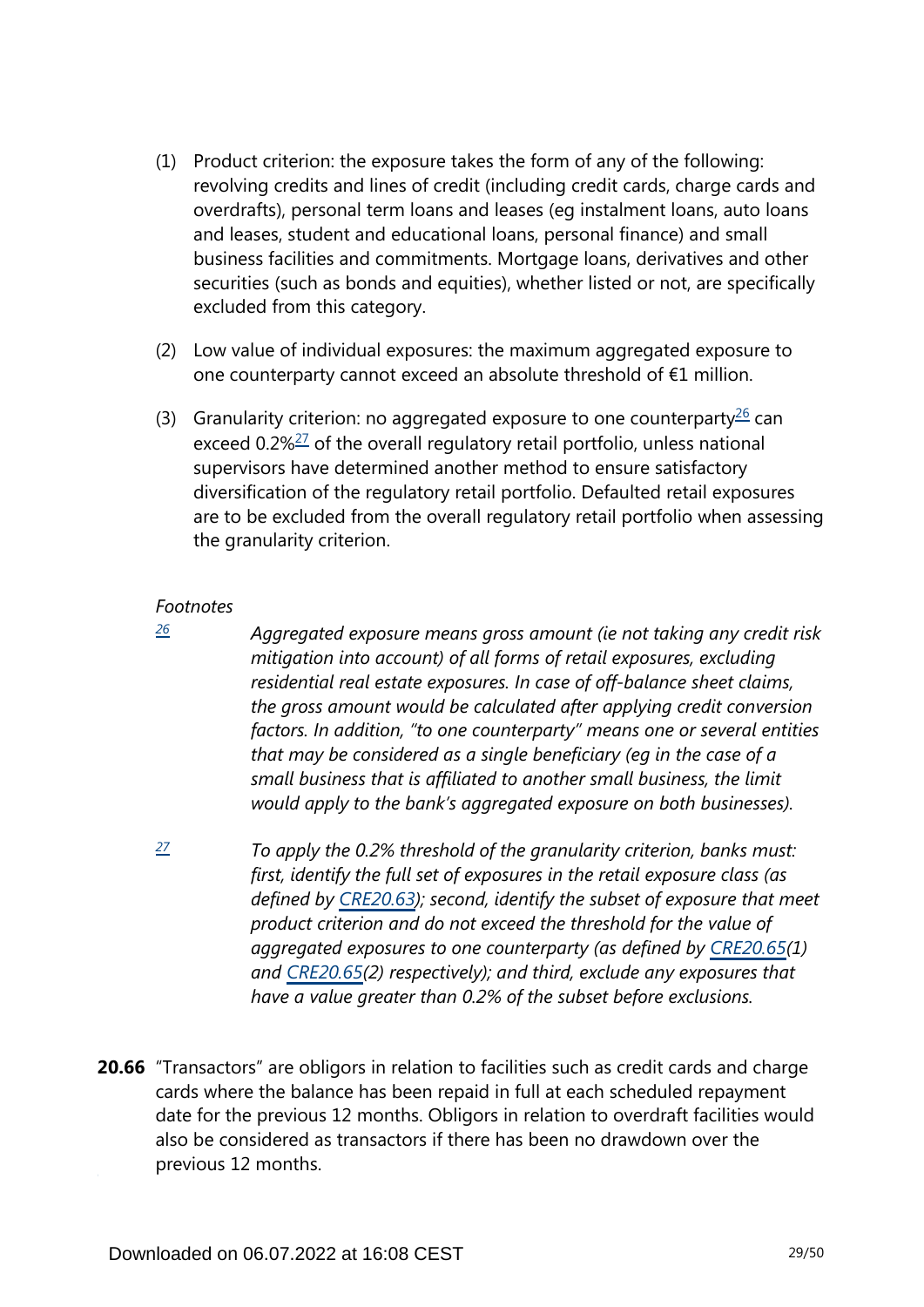- 20.67 "Other retail" exposures are defined as exposures to an individual person or persons that do not meet all of the regulatory retail criteria in [CRE20.65](https://www.bis.org/basel_framework/chapter/CRE/20.htm?tldate=20250101&inforce=20220101&published=20191215#paragraph_CRE_20_20220101_20_65).
- **20.68** The risk weights that apply to exposures in the retail asset class are as follows:
	- (1) Regulatory retail exposures that do not arise from exposures to transactors (as defined in [CRE20.66](https://www.bis.org/basel_framework/chapter/CRE/20.htm?tldate=20250101&inforce=20220101&published=20191215#paragraph_CRE_20_20220101_20_66)) will be risk weighted at 75%.
	- (2) Regulatory retail exposures that arise from exposures to transactors (as defined in [CRE20.66](https://www.bis.org/basel_framework/chapter/CRE/20.htm?tldate=20250101&inforce=20220101&published=20191215#paragraph_CRE_20_20220101_20_66)) will be risk weighted at 45%.
	- (3) Other retail exposures will be risk weighted at 100%.

# **Real estate exposure class**

- **20.69** Real estate is immovable property that is land, including agricultural land and forest, or anything treated as attached to land, in particular buildings, in contrast to being treated as movable/personal property. The real estate exposure asset class consists of:
	- (1) Exposures secured by real estate that are classified as "regulatory real estate" exposures.
	- (2) Exposures secured by real estate that are classified as "other real estate" exposures.
	- (3) Exposures that are classified as "land acquisition, development and construction" (ADC) exposures.
- **20.70** "Regulatory real estate" exposures consist of:
	- (1) "Regulatory residential real estate" exposures that are not "materially dependent on cash flows generated by the property".
	- (2) "Regulatory residential real estate" exposures that are "materially dependent on cash flows generated by the property".
	- (3) "Regulatory commercial real estate" exposures that are not "materially dependent on cash flows generated by the property".
	- (4) "Regulatory commercial real estate" exposures that are "materially dependent on cash flows generated by the property".

#### **Regulatory real estate exposures**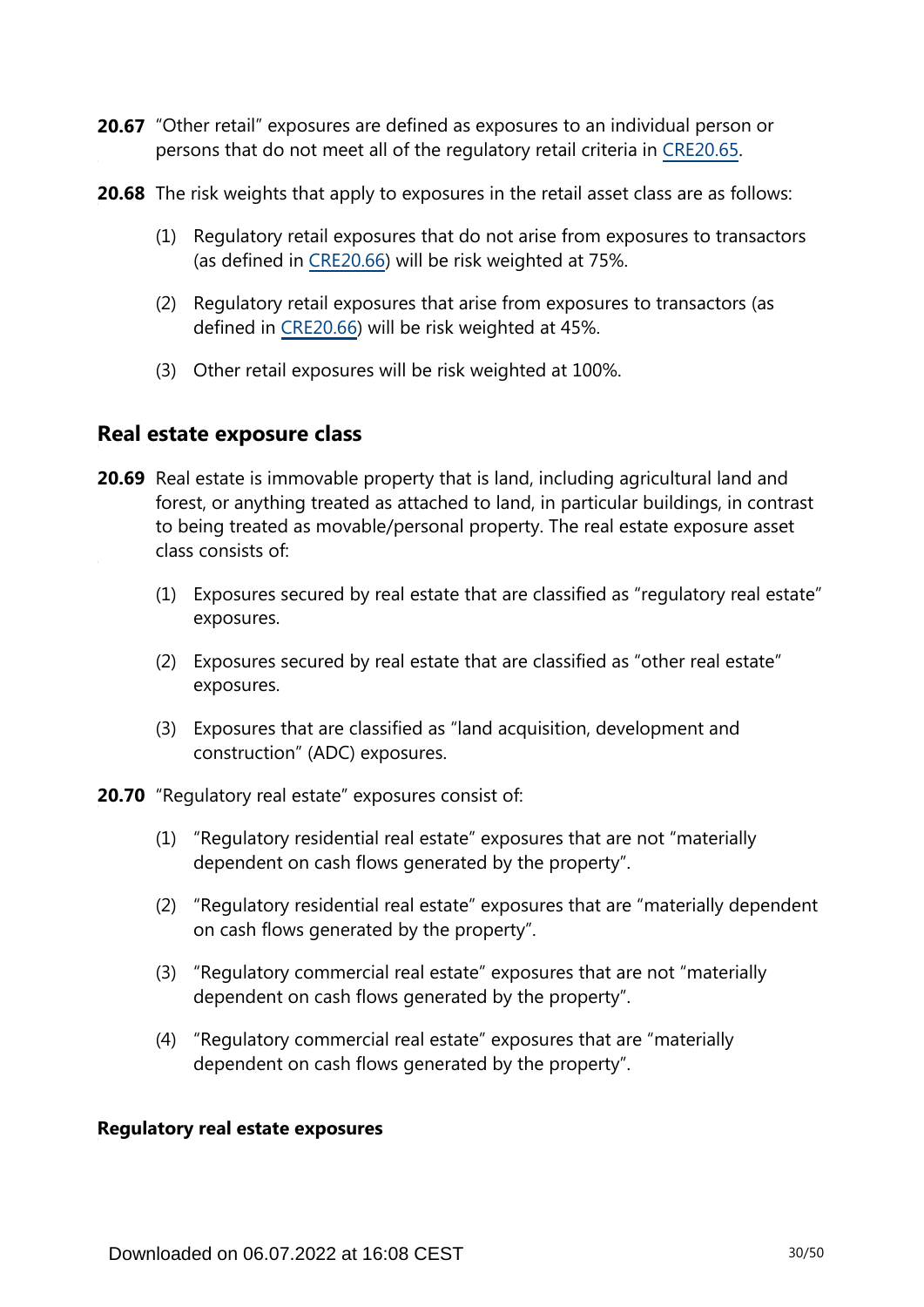# For an exposure secured by real estate to be classified as a "regulatory real estate" exposure, the loan must meet the following requirements:

- (1) Finished property: the exposure must be secured by a fully completed immovable property. This requirement does not apply to forest and agricultural land. Subject to national discretion, supervisors may allow this criteria to be met by loans to individuals that are secured by residential property under construction or land upon which residential property would be constructed, provided that: (i) the property is a one-to-four family residential housing unit that will be the primary residence of the borrower and the lending to the individual is not, in effect, indirectly financing land acquisition, development and construction exposures described in [CRE20.90](https://www.bis.org/basel_framework/chapter/CRE/20.htm?tldate=20250101&inforce=20220101&published=20191215#paragraph_CRE_20_20220101_20_90); or (ii) sovereign or PSEs involved have the legal powers and ability to ensure that the property under construction will be finished.
- (2) Legal enforceability: any claim on the property taken must be legally enforceable in all relevant jurisdictions. The collateral agreement and the legal process underpinning it must be such that they provide for the bank to realise the value of the property within a reasonable time frame.
- <span id="page-30-0"></span>(3) Claims over the property: the loan is a claim over the property where the lender bank holds a first lien over the property, or a single bank holds the first lien and any sequentially lower ranking lien(s) (ie there is no intermediate lien from another bank) over the same property. However, in jurisdictions where junior liens provide the holder with a claim for collateral that is legally enforceable and constitute an effective credit risk mitigant, junior liens held by a different bank than the one holding the senior lien may also be recognised. $28$  In order to meet the above requirements, the national frameworks governing liens should ensure the following: (i) each bank holding a lien on a property can initiate the sale of the property independently from other entities holding a lien on the property; and (ii) where the sale of the property is not carried out by means of a public auction, entities holding a senior lien take reasonable steps to obtain a fair market value or the best price that may be obtained in the circumstances when exercising any power of sale on their own (ie it is not possible for the entity holding the senior lien to sell the property on its own at a discounted value in detriment of the junior lien). $\frac{29}{2}$  $\frac{29}{2}$  $\frac{29}{2}$
- <span id="page-30-1"></span>(4) Ability of the borrower to repay: the borrower must meet the requirements set according to [CRE20.73](https://www.bis.org/basel_framework/chapter/CRE/20.htm?tldate=20250101&inforce=20220101&published=20191215#paragraph_CRE_20_20220101_20_73).

# **20.71**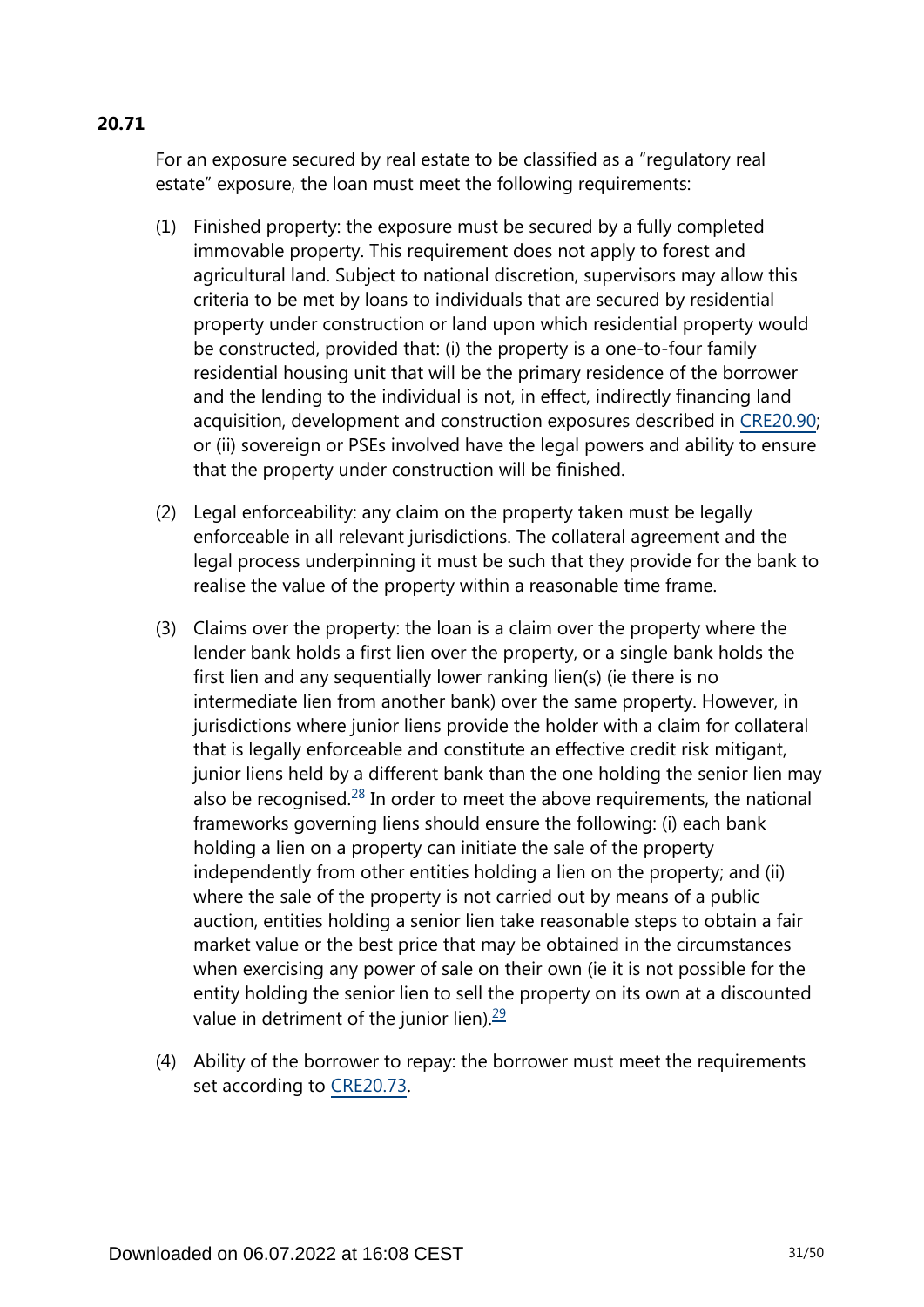- (5) Prudent value of property: the property must be valued according to the criteria in [CRE20.74](https://www.bis.org/basel_framework/chapter/CRE/20.htm?tldate=20250101&inforce=20220101&published=20191215#paragraph_CRE_20_20220101_20_74) to [CRE20.76](https://www.bis.org/basel_framework/chapter/CRE/20.htm?tldate=20250101&inforce=20220101&published=20191215#paragraph_CRE_20_20220101_20_76) for determining the value in the loan-tovalue ratio (LTV). Moreover, the value of the property must not depend materially on the performance of the borrower.
- (6) Required documentation: all the information required at loan origination and for monitoring purposes must be properly documented, including information on the ability of the borrower to repay and on the valuation of the property.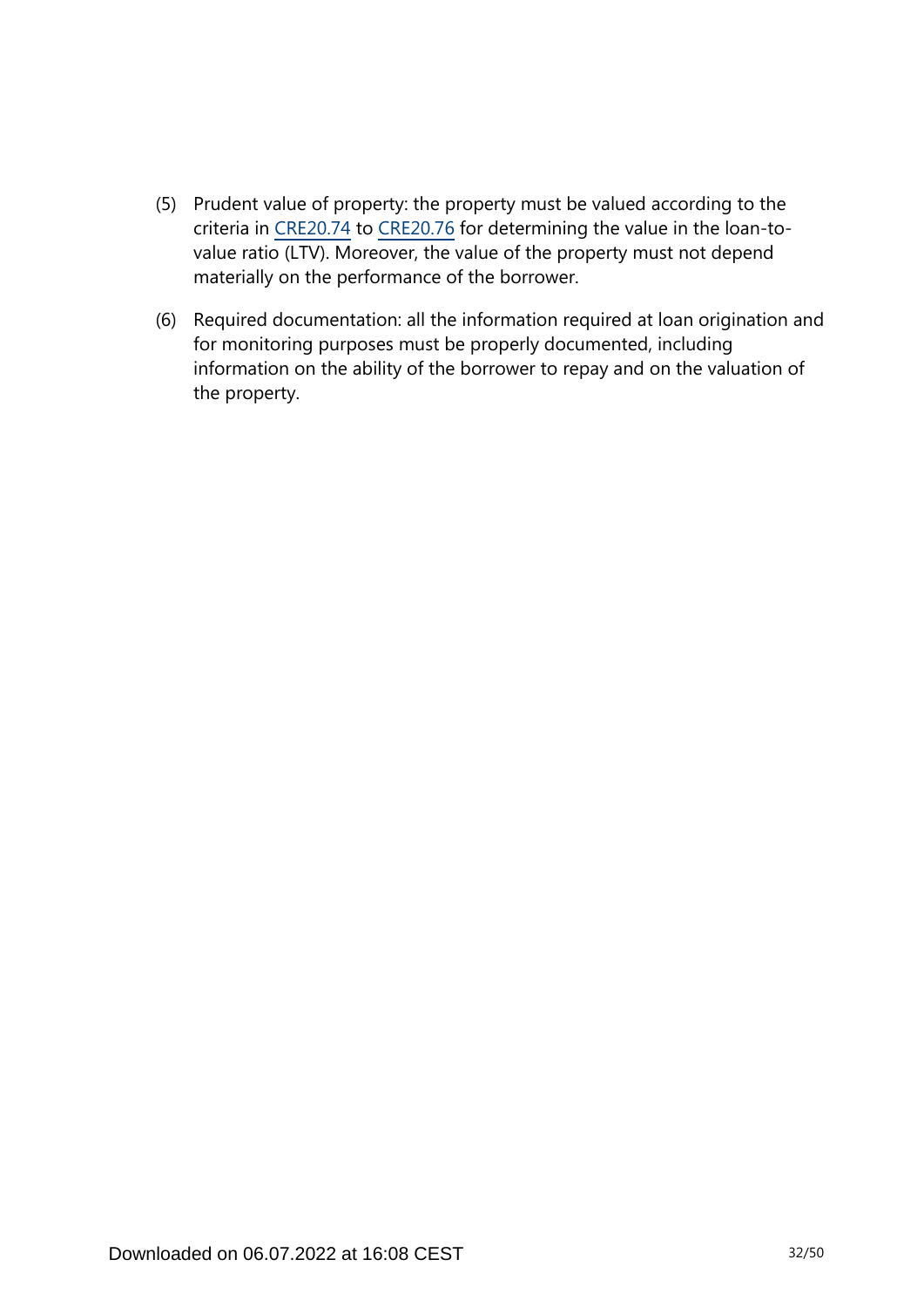<span id="page-32-0"></span>*[28](#page-30-0)*

*Likewise, this would apply to junior liens held by the same bank that holds the senior lien in case there is an intermediate lien from another*  bank (ie the senior and junior liens held by the bank are not in *sequential ranking order).*

<span id="page-32-1"></span>*In certain jurisdictions, the majority of bank loans to individuals for the purchase of residential property are not provided as mortgages in legal form. Instead, they are typically provided as loans that are guaranteed by a highly rated monoline guarantor that is required to repay the bank in full if the borrower defaults, and where the bank has legal right to take a mortgage on the property in the event that the guarantor fails. These loans may be treated as residential real estate exposures (rather than guaranteed loans) if the following additional conditions are met: [29](#page-30-1)*

- *(a) the borrower shall be contractually committed not to grant any mortgage lien without the consent of the bank that granted the loan;*
- *(b) the guarantor shall be either a bank or a financial institution subject to capital requirements comparable to those applied to banks or an insurance undertaking;*
- *(c) the guarantor shall establish a fully-funded mutual guarantee fund or equivalent protection for insurance undertakings to absorb credit risk losses, whose calibration shall be periodically reviewed by its supervisors and subject to periodic stress testing; and*
- *(d) the bank shall be contractually and legally allowed to take a mortgage on the property in the event that the guarantor fails.*
- **20.72** The risk weights for regulatory real estate exposures will apply to jurisdictions where structural factors result in sustainably low credit losses associated with the exposures to the real estate market. National supervisors should evaluate whether the risk weights in the corresponding risk weight tables are too low for these types of exposures in their jurisdictions based on default experience and other factors such as market price stability. Supervisors may require banks in their jurisdictions to increase these risk weights as appropriate.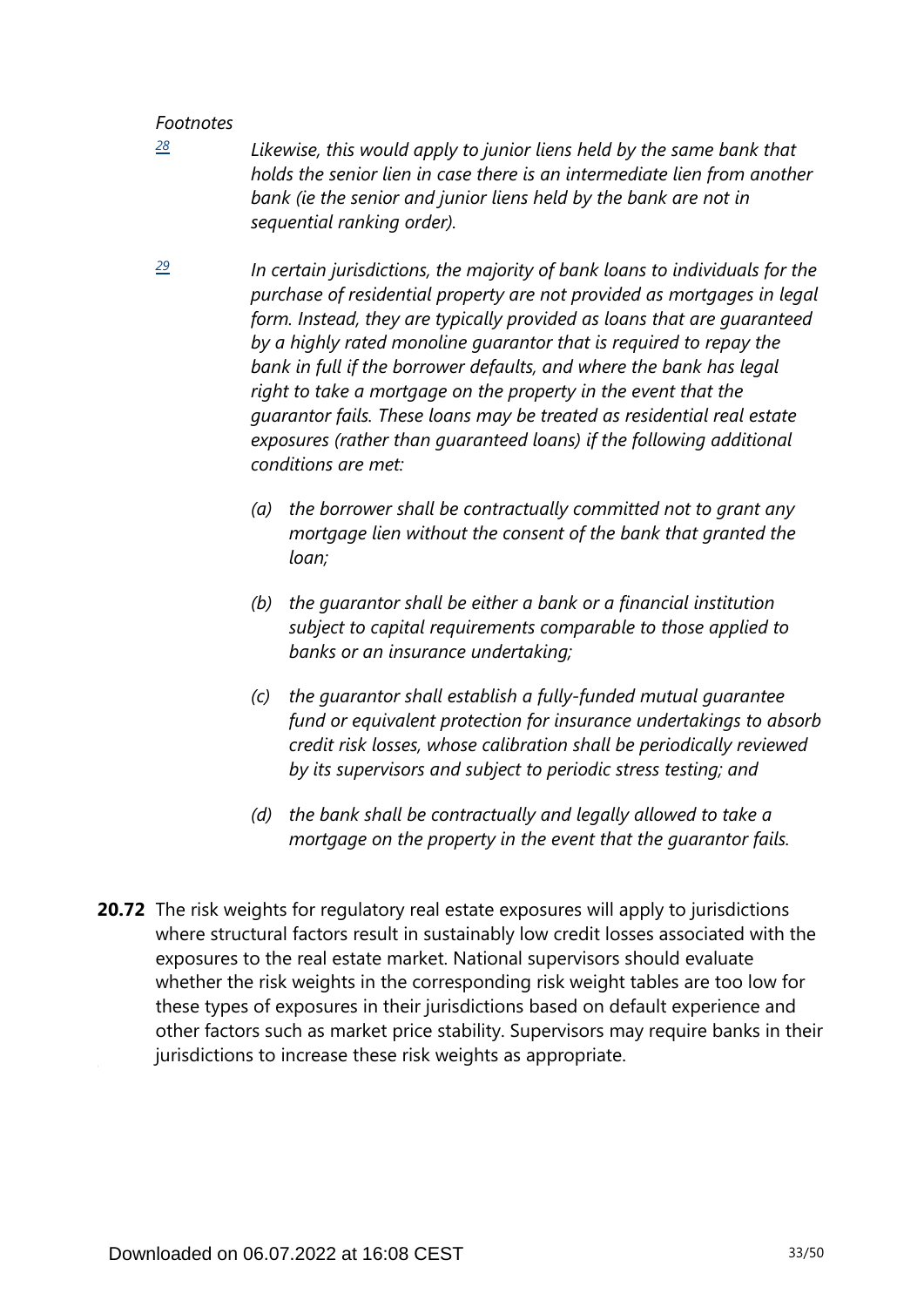<span id="page-33-1"></span>**20.73** National supervisors should ensure that banks put in place underwriting policies with respect to the granting of mortgage loans that include the assessment of the ability of the borrower to repay. Underwriting policies must define a metric(s) (such as the loan's debt service coverage ratio) and specify its (their)

corresponding relevant level(s) to conduct such assessment.<sup>[30](#page-33-0)</sup> Underwriting policies must also be appropriate when the repayment of the mortgage loan depends materially on the cash flows generated by the property, including relevant metrics (such as an occupancy rate of the property). National supervisors may provide guidance on appropriate definitions and levels for these metrics in their jurisdictions.

### *Footnotes*

<span id="page-33-0"></span>*[30](#page-33-1)*

*Metrics and levels for measuring the ability to repay should mirror the Financial Stability Board (FSB) Principles for sound residential mortgage underwriting practices (April 2012).*

- **20.74** The LTV is the amount of the loan divided by the value of the property. When calculating the LTV, the loan amount will be reduced as the loan amortises. The value of the property will be maintained at the value measured at origination, with the following exceptions:
	- (1) The national supervisors elect to require banks to revise the property value downward. If the value has been adjusted downwards, a subsequent upwards adjustment can be made but not to a higher value than the value at origination.
	- (2) The value must be adjusted if an extraordinary, idiosyncratic event occurs resulting in a permanent reduction of the property value.
	- (3) Modifications made to the property that unequivocally increase its value could also be considered in the LTV.
- <span id="page-33-3"></span><span id="page-33-2"></span>**20.75** The LTV must be prudently calculated in accordance with the following requirements:
	- (1) Amount of the loan: includes the outstanding loan amount and any undrawn committed amount of the mortgage loan. $31$  The loan amount must be calculated gross of any provisions and other risk mitigants, except for pledged deposits accounts with the lending bank that meet all requirements for on-balance sheet netting and have been unconditionally and irrevocably pledged for the sole purposes of redemption of the mortgage loan. $32$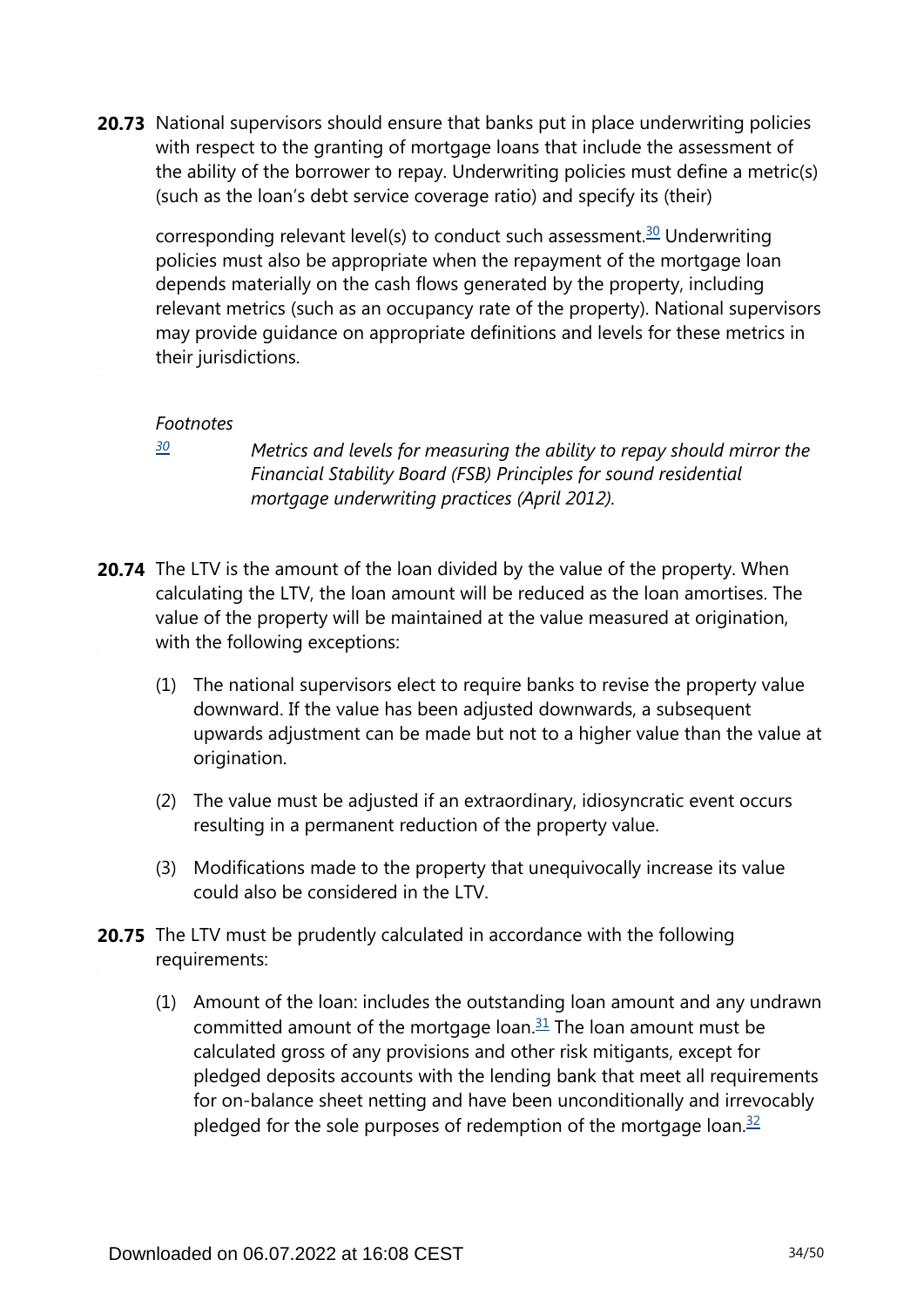<span id="page-34-1"></span><span id="page-34-0"></span>(2) Value of the property: the valuation must be appraised independently  $33$ using prudently conservative valuation criteria. To ensure that the value of the property is appraised in a prudently conservative manner, the valuation must exclude expectations on price increases and must be adjusted to take into account the potential for the current market price to be significantly above the value that would be sustainable over the life of the loan. National supervisors should provide guidance setting out prudent valuation criteria where such guidance does not already exist under national law. If a market value can be determined, the valuation should not be higher than the market value $\frac{34}{5}$  $\frac{34}{5}$  $\frac{34}{5}$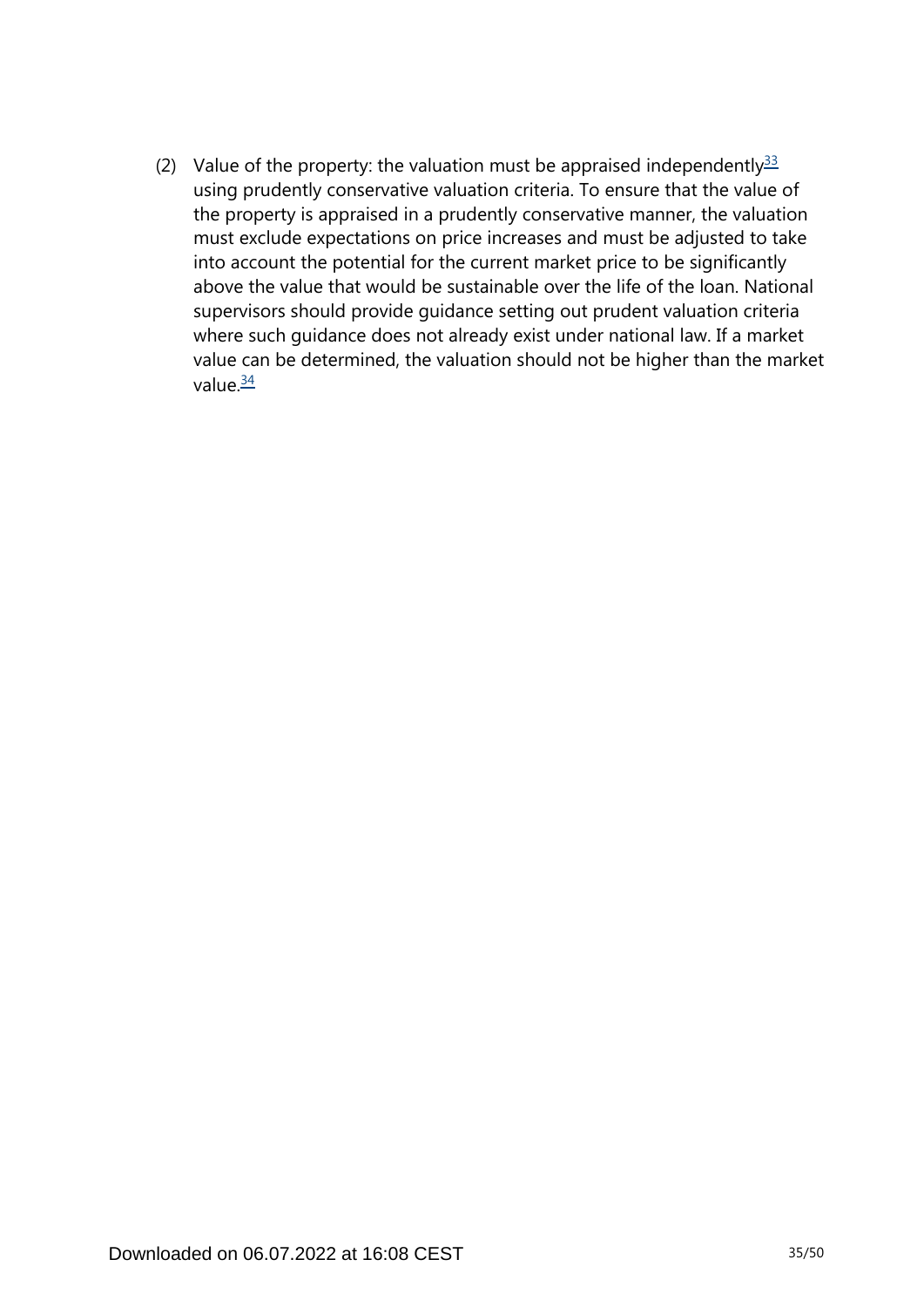<span id="page-35-0"></span>*[31](#page-33-2)*

*If a bank grants different loans secured by the same property and they are sequential in ranking order (ie there is no intermediate lien from another bank), the different loans should be considered as a single exposure for risk-weighting purposes, and the amount of the loans should be added to calculate the LTV.*

- <span id="page-35-1"></span>*In jurisdictions where junior liens held by a different bank than that holding the senior lien are recognised (in accordance with [CRE20.71\)](https://www.bis.org/basel_framework/chapter/CRE/20.htm?tldate=20250101&inforce=20220101&published=20191215#paragraph_CRE_20_20220101_20_71), the loan amount of the junior liens must include all other loans secured with liens of equal or higher ranking than the bank's lien securing the loan for purposes of defining the LTV bucket and risk weight for the junior lien. If there is insufficient information for ascertaining the ranking of the other liens, the bank should assume that these liens rank pari passu with the junior lien held by the bank. This treatment does not apply to exposures that are risk weighted according to the loan splitting approach [CRE20.83](https://www.bis.org/basel_framework/chapter/CRE/20.htm?tldate=20250101&inforce=20220101&published=20191215#paragraph_CRE_20_20220101_20_83) and [CRE20.86,](https://www.bis.org/basel_framework/chapter/CRE/20.htm?tldate=20250101&inforce=20220101&published=20191215#paragraph_CRE_20_20220101_20_86) where the junior lien would be taken into account in the calculation of the value of the property. The bank will first determine the "base" risk weight based on Tables 11, 12, 13 or 14 as applicable and adjust the "base" risk weight by a multiplier of 1.25, for application to the loan amount of the junior lien. If the "base" risk weight corresponds to the lowest LTV bucket, the multiplier will not be applied. The resulting risk weight of multiplying the "base" risk weight by 1.25 will be capped at the risk weight applied to the exposure when the requirements in [CRE20.71](https://www.bis.org/basel_framework/chapter/CRE/20.htm?tldate=20250101&inforce=20220101&published=20191215#paragraph_CRE_20_20220101_20_71) are not met. [32](#page-33-3)*
- <span id="page-35-2"></span>*The valuation must be done independently from the bank's mortgage acquisition, loan processing and loan decision process. [33](#page-34-0)*
- <span id="page-35-3"></span>*In the case where the mortgage loan is financing the purchase of the property, the value of the property for LTV purposes will not be higher than the effective purchase price. [34](#page-34-1)*
- **20.76** A guarantee or financial collateral may be recognised as a credit risk mitigant in relation to exposures secured by real estate if it qualifies as eligible collateral under the credit risk mitigation framework. This may include mortgage insurance  $35$  if it meets the operational requirements of the credit risk mitigation framework for a guarantee. Banks may recognise these risk mitigants in calculating the exposure amount; however, the LTV bucket and risk weight to be applied to the exposure amount must be determined before the application of the appropriate credit risk mitigation technique.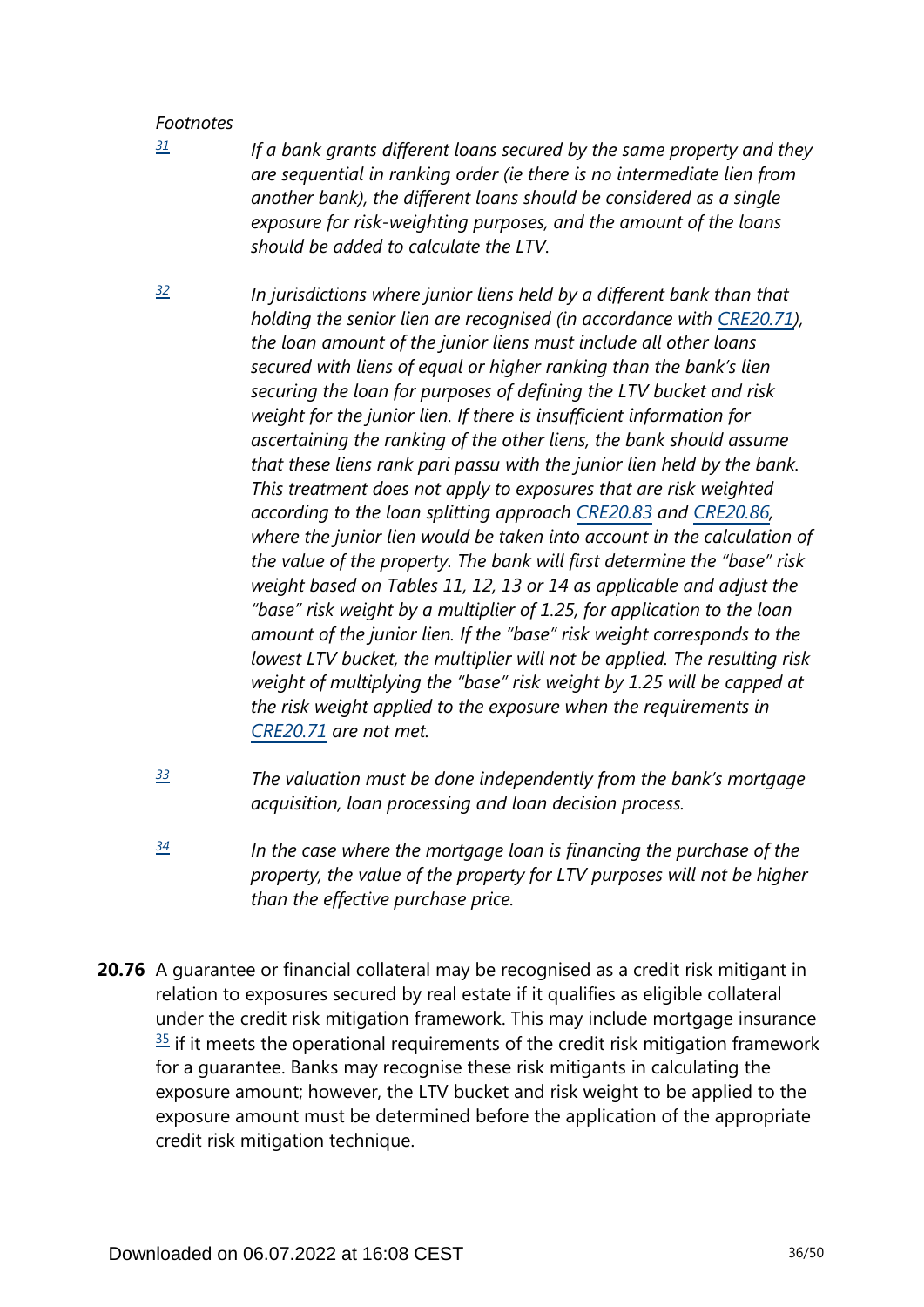*[35](#page-0-0)*

*A bank's use of mortgage insurance should mirror the FSB Principles for sound residential mortgage underwriting (April 2012).*

## <span id="page-36-0"></span>**Definition of "regulatory residential real estate" exposures**

<span id="page-36-2"></span>**20.77** A "regulatory residential real estate" exposure is a regulatory real estate exposure that is secured by a property that has the nature of a dwelling and satisfies all applicable laws and regulations enabling the property to be occupied for housing purposes (ie residential property). $36$ 

#### *Footnotes*

<span id="page-36-1"></span>*[36](#page-36-2)*

*For residential property under construction described in [CRE20.71\(](https://www.bis.org/basel_framework/chapter/CRE/20.htm?tldate=20250101&inforce=20220101&published=20191215#paragraph_CRE_20_20220101_20_71)1), this means there should be an expectation that the property will satisfy all applicable laws and regulations enabling the property to be occupied for housing purposes.*

## **Definition of "regulatory commercial real estate" exposures**

**20.78** A "regulatory commercial real estate" exposure is regulatory real estate exposure that is not a regulatory residential real estate exposure.

# **Definition of exposures that are "materially dependent on cash flows generated by the property"**

**20.79** Regulatory real estate exposures (both residential and commercial) are classified as exposures that are "materially dependent on cash flows generated by the property" when the prospects for servicing the loan materially depend on the cash flows generated by the property securing the loan rather than on the underlying capacity of the borrower to service the debt from other sources. The primary source of these cash flows would generally be lease or rental payments, or the sale of the property. The distinguishing characteristic of these exposures compared to other regulatory real estate exposures is that both the servicing of the loan and the prospects for recovery in the event of default depend materially on the cash flows generated by the property securing the exposure.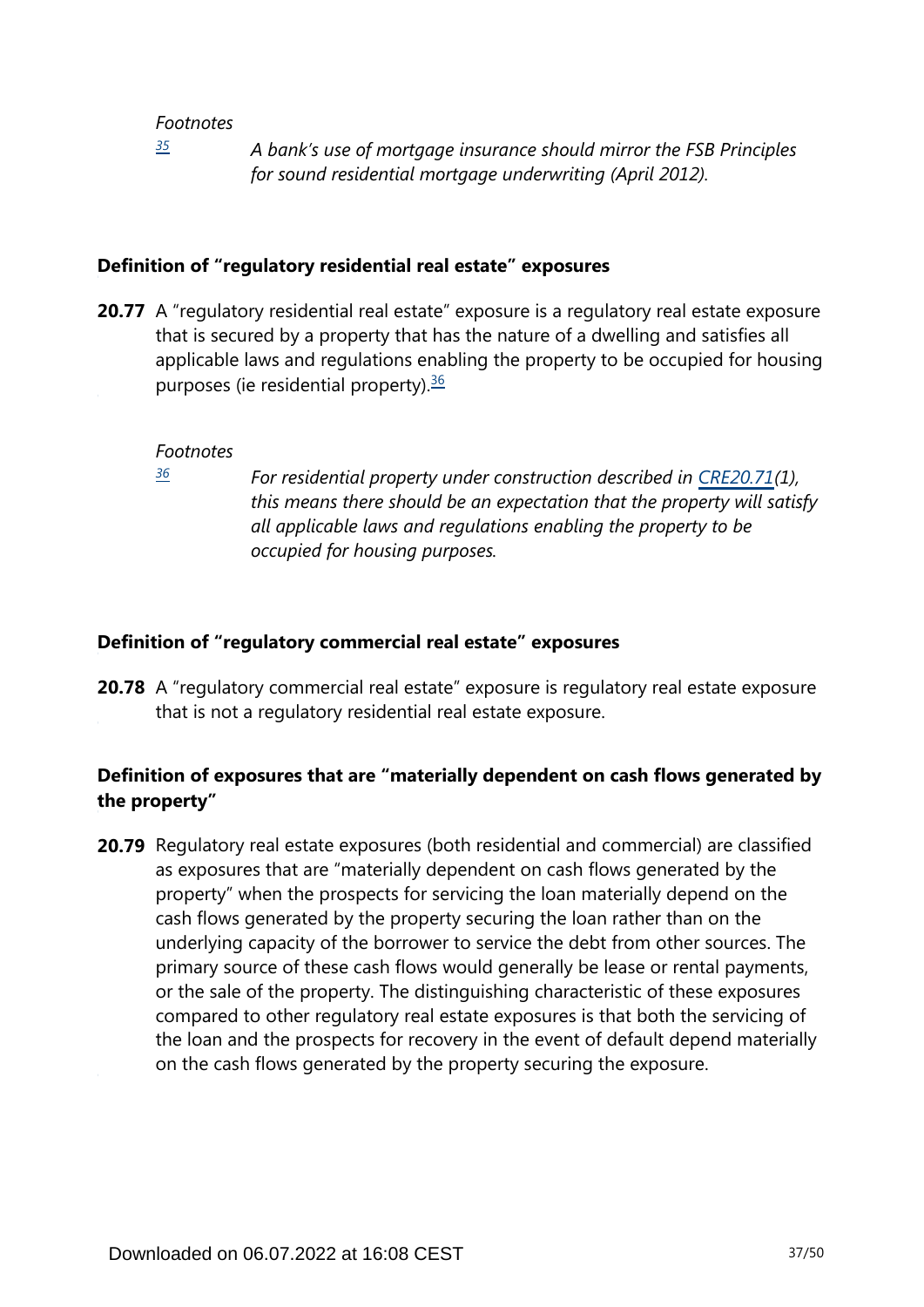**20.80** It is expected that the material dependence condition, set out in [CRE20.79](https://www.bis.org/basel_framework/chapter/CRE/20.htm?tldate=20250101&inforce=20220101&published=20191215#paragraph_CRE_20_20220101_20_79) above, would predominantly apply to loans to corporates, SMEs or SPVs, but is not restricted to those borrower types. As an example, a loan may be considered materially dependent if more than 50% of the income from the borrower used in the bank's assessment of its ability to service the loan is from cash flows generated by the residential property. National supervisors may provide further

guidance setting out criteria on how material dependence should be assessed for specific exposure types.

- **20.81** As exceptions to the definition contained in [CRE20.79](https://www.bis.org/basel_framework/chapter/CRE/20.htm?tldate=20250101&inforce=20220101&published=20191215#paragraph_CRE_20_20220101_20_79) above, the following types of regulatory real estate exposures are not classified as exposures that are materially dependent on cash flows generated by the property:
	- (1) An exposure secured by a property that is the borrower's primary residence;
	- (2) An exposure secured by an income-producing residential housing unit, to an individual who has mortgaged less than a certain number of properties or housing units, as specified by national supervisors;
	- (3) An exposure secured by residential real estate property to associations or cooperatives of individuals that are regulated under national law and exist with the only purpose of granting its members the use of a primary residence in the property securing the loans; and
	- (4) An exposure secured by residential real estate property to public housing companies and not-for-profit associations regulated under national law that exist to serve social purposes and to offer tenants long-term housing.

# **Risk weights for regulatory residential real estate exposures that are not materially dependent on cash flows generated by the property**

**20.82** For regulatory residential real estate exposures that are not materially dependent on cash flow generated by the property, the risk weight to be assigned to the total exposure amount will be determined based on the exposure's LTV ratio in Table 11 below. The use of the risk weights in Table 11 is referred to as the "whole loan" approach.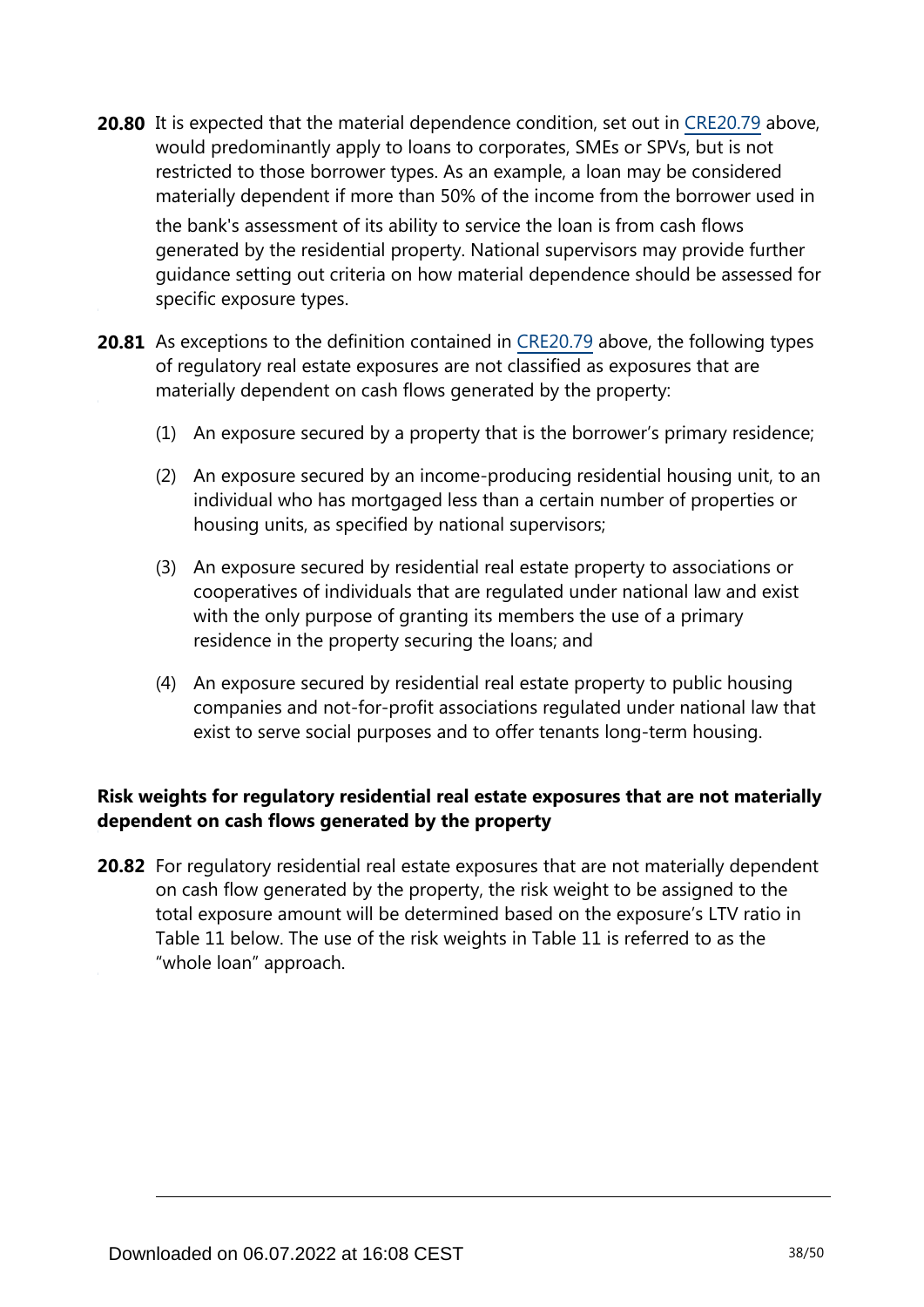Whole loan approach risk weights for regulatory residential real estate exposures that are not materially dependent on cash flows generated by the property Table 11

|                       | $LTV \leq$<br>50% | $50\% <$<br>$LTV \leq$<br>60% | $60\% < LTV$<br>$\leq 80\%$ | $80\% < LTV$<br>$\leq 90\%$ | $90\% <$ LTV $\leq$<br>100% | $LTV$ ><br>100% |
|-----------------------|-------------------|-------------------------------|-----------------------------|-----------------------------|-----------------------------|-----------------|
| <b>Risk</b><br>weight | 20%               | 25%                           | 30%                         | 40%                         | 50%                         | 70%             |

- <span id="page-38-0"></span>**20.83** As an alternative to the whole loan approach for regulatory residential real estate exposures that are not materially dependent on cash flows generated by the property, jurisdictions may apply the "loan splitting" approach. Under the loan splitting approach, the risk weight of 20% is applied to the part of the exposure up to 55% of the property value and the risk weight of the counterparty (as prescribed in [CRE20.89](https://www.bis.org/basel_framework/chapter/CRE/20.htm?tldate=20250101&inforce=20220101&published=20191215#paragraph_CRE_20_20220101_20_89)(1)) is applied to the residual exposure.<sup>[37](#page-39-0)</sup> Where there are liens on the property that are not held by the bank, the treatment is as follows:
	- (1) Where a bank holds the junior lien and there are senior liens not held by the bank, to determine the part of the bank's exposure that is eligible for the 20% risk weight, the amount of 55% of the property value should be reduced by the amount of the senior liens not held by the bank. For example, for a loan of €70,000 to an individual secured on a property valued at €100,000, where there is also a senior ranking lien of €10,000 held by another institution, the bank will apply a risk weight of 20% to  $\epsilon$ 45,000 (=max  $(655,000 - 10,000, 0)$  of the exposure and, according to [CRE20.89\(](https://www.bis.org/basel_framework/chapter/CRE/20.htm?tldate=20250101&inforce=20220101&published=20191215#paragraph_CRE_20_20220101_20_89)1), a risk weight of 75% to the residual exposure of €25,000.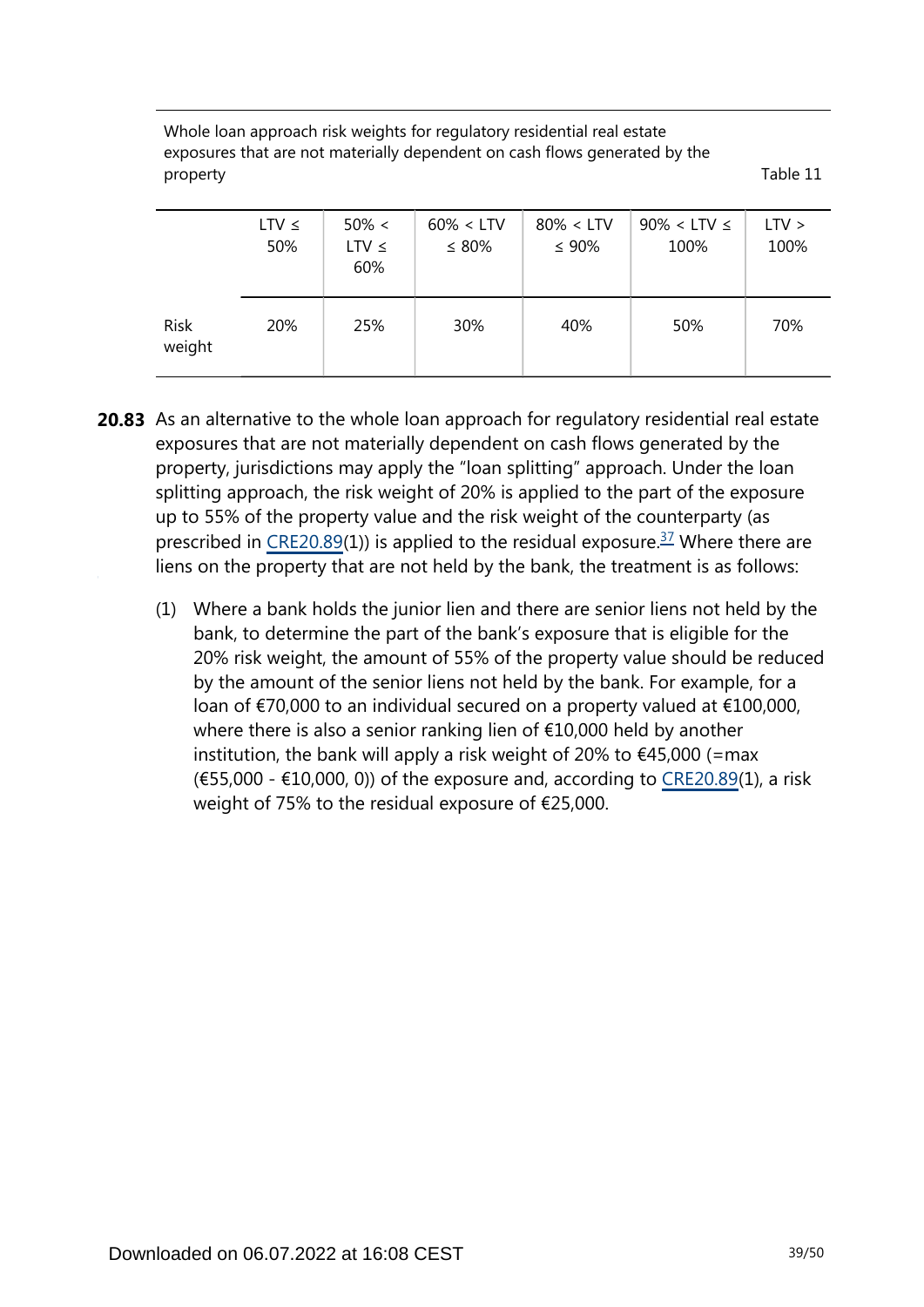(2) Where liens not held by the bank rank pari passu with the bank's lien, to determine the part of the bank's exposure that is eligible for the 20% risk weight, the amount of 55% of the property value, reduced by the amount of more senior liens not held by the bank (if any), should be reduced by the product of: (i) 55% of the property value, reduced by the amount of any senior liens (if any, both held by the bank and held by other institutions); and (ii) the amount of liens not held by the bank that rank pari passu with the bank's lien divided by the sum of all pari passu liens. For example, for a loan of €70,000 to an individual secured on a property valued at €100,000, where there is also a pari passu ranking lien of €10,000 held by another institution, the bank will apply a risk weight of 20% to  $\epsilon$ 48,125 (= $\epsilon$ 55,000 -  $\epsilon$ 55,000 \* €10,000/€80,000) of the exposure and, according to [CRE20.89\(](https://www.bis.org/basel_framework/chapter/CRE/20.htm?tldate=20250101&inforce=20220101&published=20191215#paragraph_CRE_20_20220101_20_89)1), a risk weight of 75% to the residual exposure of €21,875. If both the loan and the bank's lien is only €30,000 and there is additionally a more senior lien of

 $\epsilon$ 10,000 not held by the bank, the property value remaining available is €33,750 (= (€55,000 - €10,000) - ((€55,000 - €10,000) \* €10,000/(€10,000+ €30,000)), and the bank will apply a risk weight of 20% to €30,000.

### *Footnotes*

<span id="page-39-0"></span>*[37](#page-38-0)*

*For example, for a loan of €70,000 to an individual secured on a property valued at €100,000, the bank will apply a risk weight of 20% to €55,000 of the exposure and, according to [CRE20.89](https://www.bis.org/basel_framework/chapter/CRE/20.htm?tldate=20250101&inforce=20220101&published=20191215#paragraph_CRE_20_20220101_20_89)(1), a risk weight of 75% to the residual exposure of €15,000. This gives total risk weighted assets for the exposure of €22,250 =(0.20 \* €55,000) + (0.75 \* €15,000).*

# **Risk weights for regulatory residential real estate exposures that are materially dependent on cash flows generated by the property**

**20.84** For regulatory residential real estate exposures that are materially dependent on cash flows generated by the property, the risk weight to be assigned to the total exposure amount will be determined based on the exposure's LTV ratio in Table 12 below.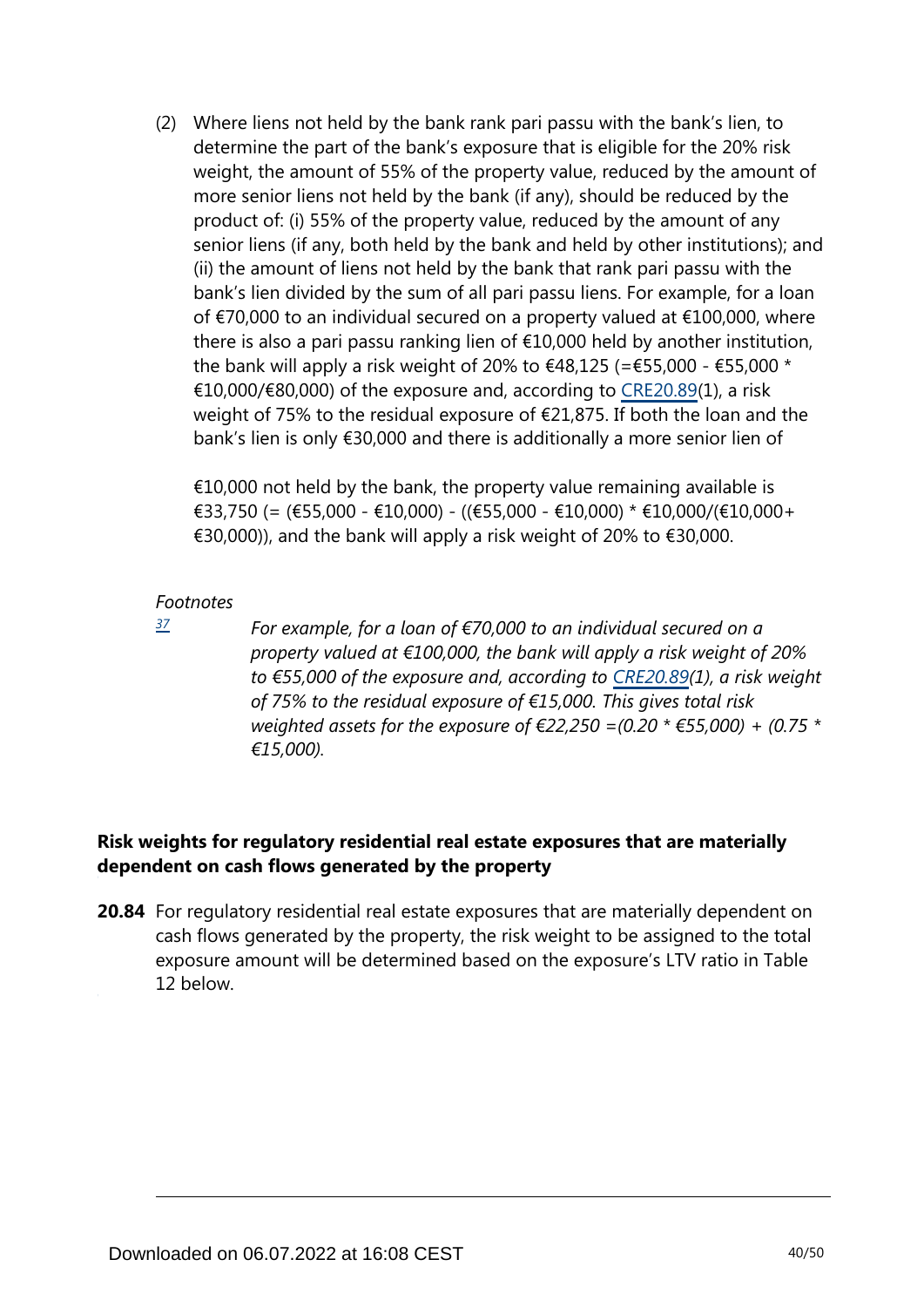Risk weights for regulatory residential real estate exposures that are materially dependent on cash flows generated by the property Table 12

|                       | LTV $\leq$      | $50\% < LTV$ | $60\% < LTV$ | $80\% < LTV$ | $90\% <$ LTV $\leq$ | LTV > |
|-----------------------|-----------------|--------------|--------------|--------------|---------------------|-------|
|                       | 50%             | $\leq 60\%$  | $\leq 80\%$  | $\leq 90\%$  | 100%                | 100%  |
| <b>Risk</b><br>weight | 30 <sup>%</sup> | 35%          | 45%          | 60%          | 75%                 | 105%  |

# **Risk weights for regulatory commercial real estate exposures that are not materially dependent on cash flows generated by the property**

**20.85** For regulatory commercial real estate exposures that are not materially dependent on cash flow generated by the property, the risk weight to be assigned to the total exposure amount will be determined based on the exposure' s LTV in Table 13 below (which sets out a whole loan approach). The risk weight of the counterparty for the purposes of Table 13 below and [CRE20.86](https://www.bis.org/basel_framework/chapter/CRE/20.htm?tldate=20250101&inforce=20220101&published=20191215#paragraph_CRE_20_20220101_20_86) below is prescribed in [CRE20.89](https://www.bis.org/basel_framework/chapter/CRE/20.htm?tldate=20250101&inforce=20220101&published=20191215#paragraph_CRE_20_20220101_20_89)(1).

| Whole loan approach risk weights for regulatory commercial real estate<br>exposures that are not materially dependent on cash flows generated by the | Table |
|------------------------------------------------------------------------------------------------------------------------------------------------------|-------|
| property                                                                                                                                             |       |
|                                                                                                                                                      |       |

|             | LTV $\leq 60\%$               | $LTV > 60\%$       |
|-------------|-------------------------------|--------------------|
| Risk weight | Min (60%, RW of counterparty) | RW of counterparty |

<span id="page-40-0"></span>**20.86** As an alternative to the whole loan approach for regulatory commercial real estate exposures that are not materially dependent on cash flows generated by the property, jurisdictions may apply the "loan splitting" approach. Under the loan splitting approach, the risk weight of 60% or the risk weight of the counterparty, whichever is lower, is applied to the part of the exposure up to 55% of the property value<sup>[38](#page-41-0)</sup>, and the risk weight of the counterparty is applied to the residual exposure.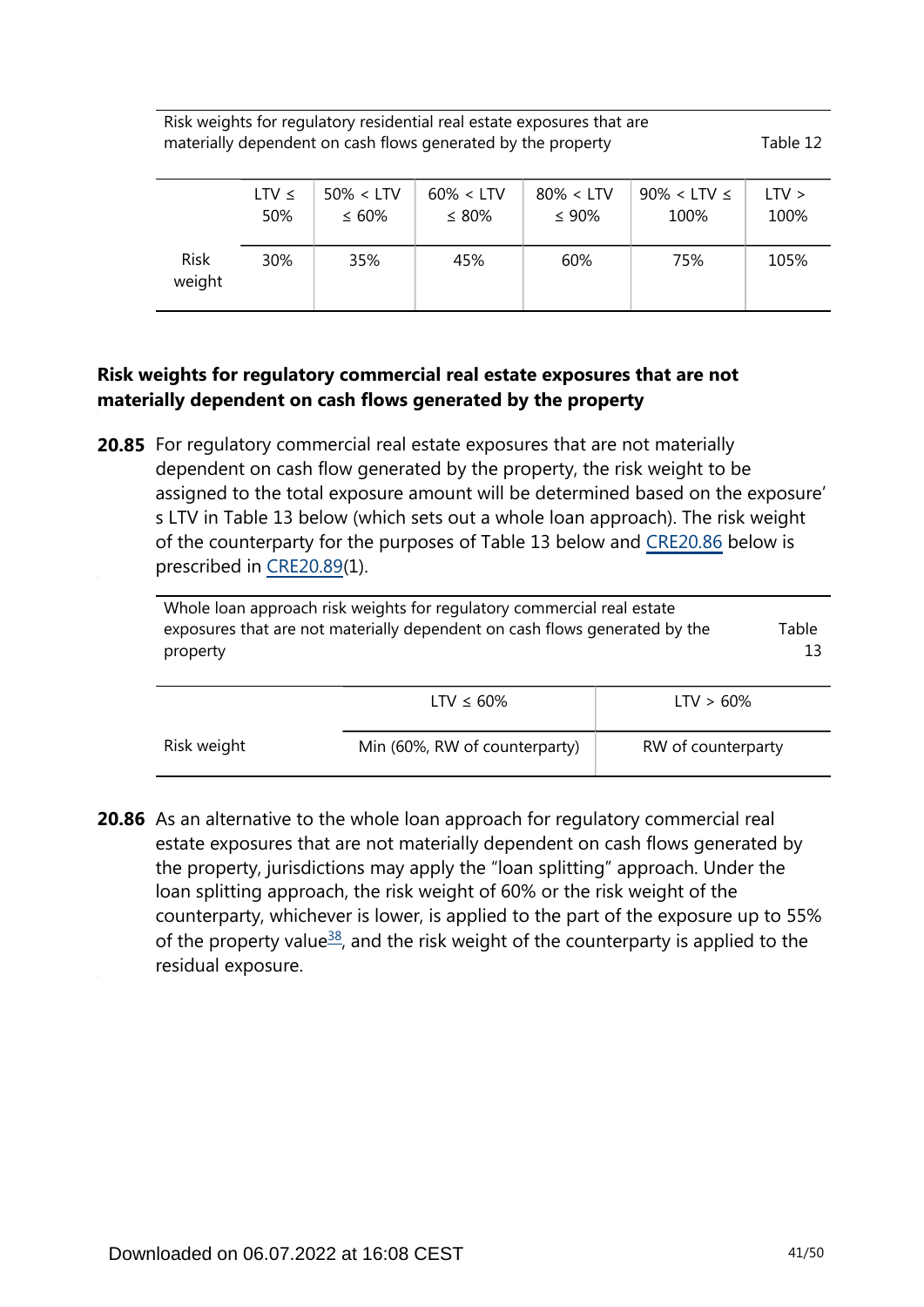<span id="page-41-0"></span>*[38](#page-40-0)*

*Where there are liens on the property that are not held by the bank, the part of the exposure up to 55% of the property value should be reduced by the amount of the senior liens not held by the bank and by a pro-rata percentage of any liens pari passu with the bank's lien but not held by the bank. See [CRE20.83](https://www.bis.org/basel_framework/chapter/CRE/20.htm?tldate=20250101&inforce=20220101&published=20191215#paragraph_CRE_20_20220101_20_83) for examples of how this methodology applies in the case of residential retail exposures.*

# **Risk weights for regulatory commercial real estate exposures that are materially dependent on cash flows generated by the property**

<span id="page-41-2"></span><span id="page-41-1"></span>**20.87** For regulatory commercial real estate exposures that are materially dependent on cash flows generated by the property<sup>[39](#page-42-0)</sup>, the risk weight to be assigned to the total exposure amount will be determined based on the exposure's LTV in Table 14 below.  $\frac{40}{2}$  $\frac{40}{2}$  $\frac{40}{2}$ 

| Whole loan approach risk weights for regulatory commercial real estate<br>exposures that are materially dependent on cash flows generated by the<br>property | Table<br>14     |                          |              |
|--------------------------------------------------------------------------------------------------------------------------------------------------------------|-----------------|--------------------------|--------------|
|                                                                                                                                                              | LTV $\leq 60\%$ | $60\% <$ LTV $\leq 80\%$ | $LTV > 80\%$ |
| Risk weight                                                                                                                                                  | 70%             | 90%                      | 110%         |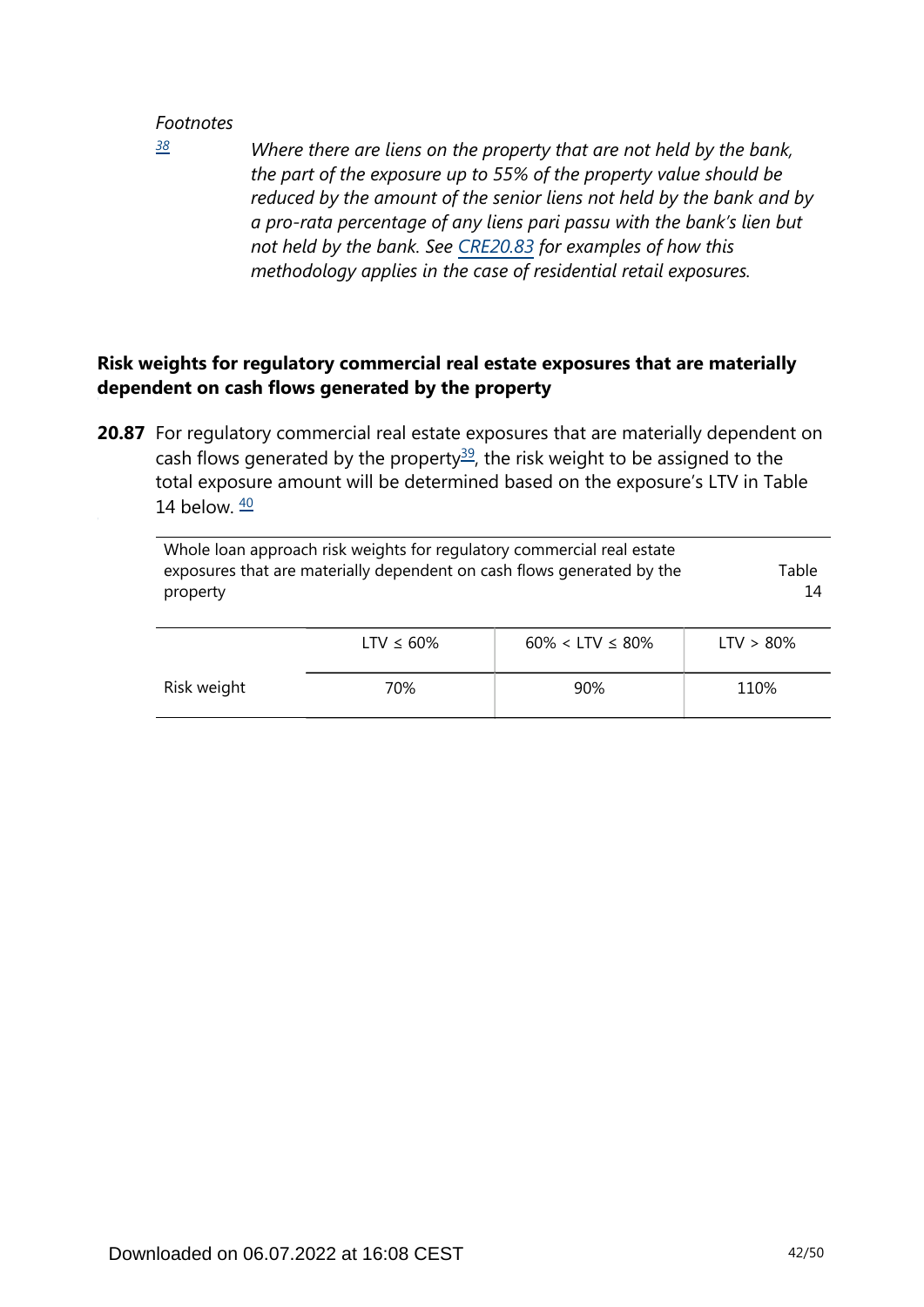<span id="page-42-0"></span>*[39](#page-41-1)*

*For such exposures, national supervisors may allow banks to apply the risk weights applicable for regulatory commercial real estate exposures that are not materially dependent on cash flows generated by the property (ie the treatment set out in [CRE20.85](https://www.bis.org/basel_framework/chapter/CRE/20.htm?tldate=20250101&inforce=20220101&published=20191215#paragraph_CRE_20_20220101_20_85) to [CRE20.86\)](https://www.bis.org/basel_framework/chapter/CRE/20.htm?tldate=20250101&inforce=20220101&published=20191215#paragraph_CRE_20_20220101_20_86), subject to the following conditions: (i) the losses stemming from commercial real estate lending up to 60% of LTV must not exceed 0.3% of the outstanding loans in any given year and (ii) overall losses stemming from commercial real estate lending must not exceed 0.5% of the outstanding loans in any given year. If either of these tests are not satisfied in a given year, the eligibility of the exemption will cease and the exposures where the prospect for servicing the loan materially depend on cash flows generated by the property securing the loan rather than the underlying capacity of the borrower to service the debt from other sources will again be risk weighted according to [CRE20.87](https://www.bis.org/basel_framework/chapter/CRE/20.htm?tldate=20250101&inforce=20220101&published=20191215#paragraph_CRE_20_20220101_20_87) until both tests are satisfied again in the future. Jurisdictions applying such treatment must publicly disclose whether these conditions are met.*

<span id="page-42-1"></span>*National supervisors may also require that the risk weight treatment described in [CRE20.87](https://www.bis.org/basel_framework/chapter/CRE/20.htm?tldate=20250101&inforce=20220101&published=20191215#paragraph_CRE_20_20220101_20_87) be applied to exposures where the servicing of the loan materially depends on the cash flows generated by a portfolio of properties owned by the borrower. [40](#page-41-2)*

# **Definition of "other real estate" exposures and applicable risk weights**

- **20.88** An "other real estate" exposure is an exposure within the real estate asset class that is not a regulatory real estate exposure (as defined in [CRE20.71](https://www.bis.org/basel_framework/chapter/CRE/20.htm?tldate=20250101&inforce=20220101&published=20191215#paragraph_CRE_20_20220101_20_71) above) and is not a land ADC exposure (as defined in [CRE20.90](https://www.bis.org/basel_framework/chapter/CRE/20.htm?tldate=20250101&inforce=20220101&published=20191215#paragraph_CRE_20_20220101_20_90) below).
- **20.89** Other real estate exposures are risk weighted as follows:
	- (1) The risk weight of the counterparty is used for other real estate exposures that are not materially dependent on the cash flows generated by the property. For exposures to individuals the risk weight applied will be 75%. For exposures to SMEs, the risk weight applied will be 85%. For exposures to other counterparties, the risk weight applied is the risk weight that would be assigned to an unsecured exposure to that counterparty.
	- (2) The risk weight of 150% is used for other real estate exposures that are materially dependent on the cash flows generated by the property.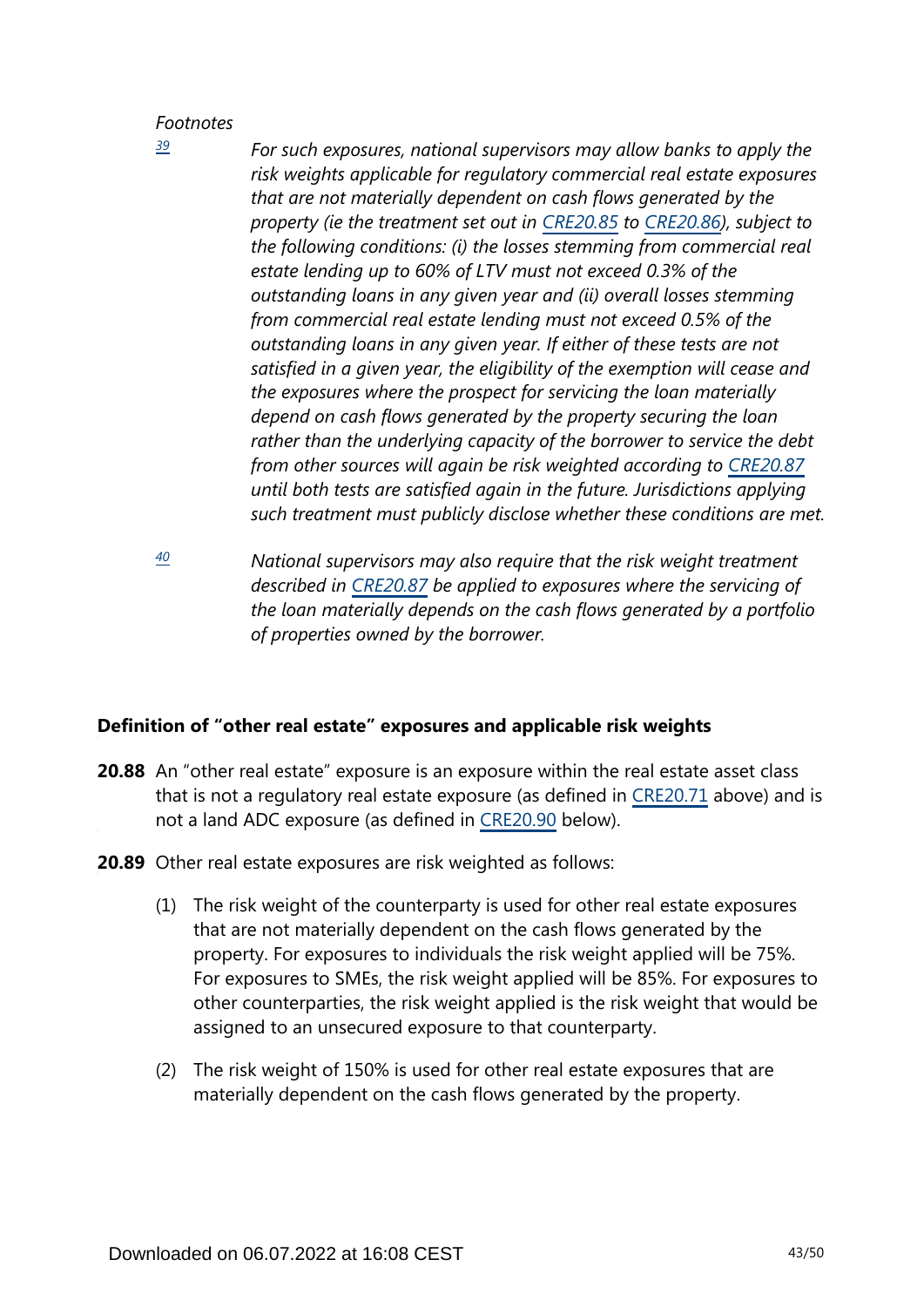# **Definition of land acquisition, development and construction exposures and applicable risk weights**

<span id="page-43-1"></span>**20.90** Land ADC exposures $41$  refers to loans to companies or SPVs financing any of the land acquisition for development and construction purposes, or development and construction of any residential or commercial property. ADC exposures will be risk-weighted at 150%, unless they meet the criteria in [CRE20.91.](https://www.bis.org/basel_framework/chapter/CRE/20.htm?tldate=20250101&inforce=20220101&published=20191215#paragraph_CRE_20_20220101_20_91)

### *Footnotes*

<span id="page-43-0"></span>*[41](#page-43-1)*

*ADC exposures do not include the acquisition of forest or agricultural land, where there is no planning consent or intention to apply for planning consent.*

**20.91** ADC exposures to residential real estate may be risk weighted at 100%, provided that the following criteria are met:

- (1) prudential underwriting standards meet the requirements in [CRE20.71](https://www.bis.org/basel_framework/chapter/CRE/20.htm?tldate=20250101&inforce=20220101&published=20191215#paragraph_CRE_20_20220101_20_71) (ie the requirements that are used to classify regulatory real estate exposures) where applicable;
- <span id="page-43-3"></span>(2) pre-sale or pre-lease contracts amount to a significant portion of total contracts or substantial equity at risk. $42$  Pre-sale or pre-lease contracts must be legally binding written contracts and the purchaser/renter must have made a substantial cash deposit which is subject to forfeiture if the contract is terminated. Equity at risk should be determined as an appropriate amount of borrower-contributed equity to the real estate's appraised as-completed value.

# *Footnotes*

<span id="page-43-2"></span>*[42](#page-43-3)*

*National supervisors will give further guidance on the appropriate levels of pre-sale or pre-lease contracts and/or equity at risk to be applied in their jurisdictions.*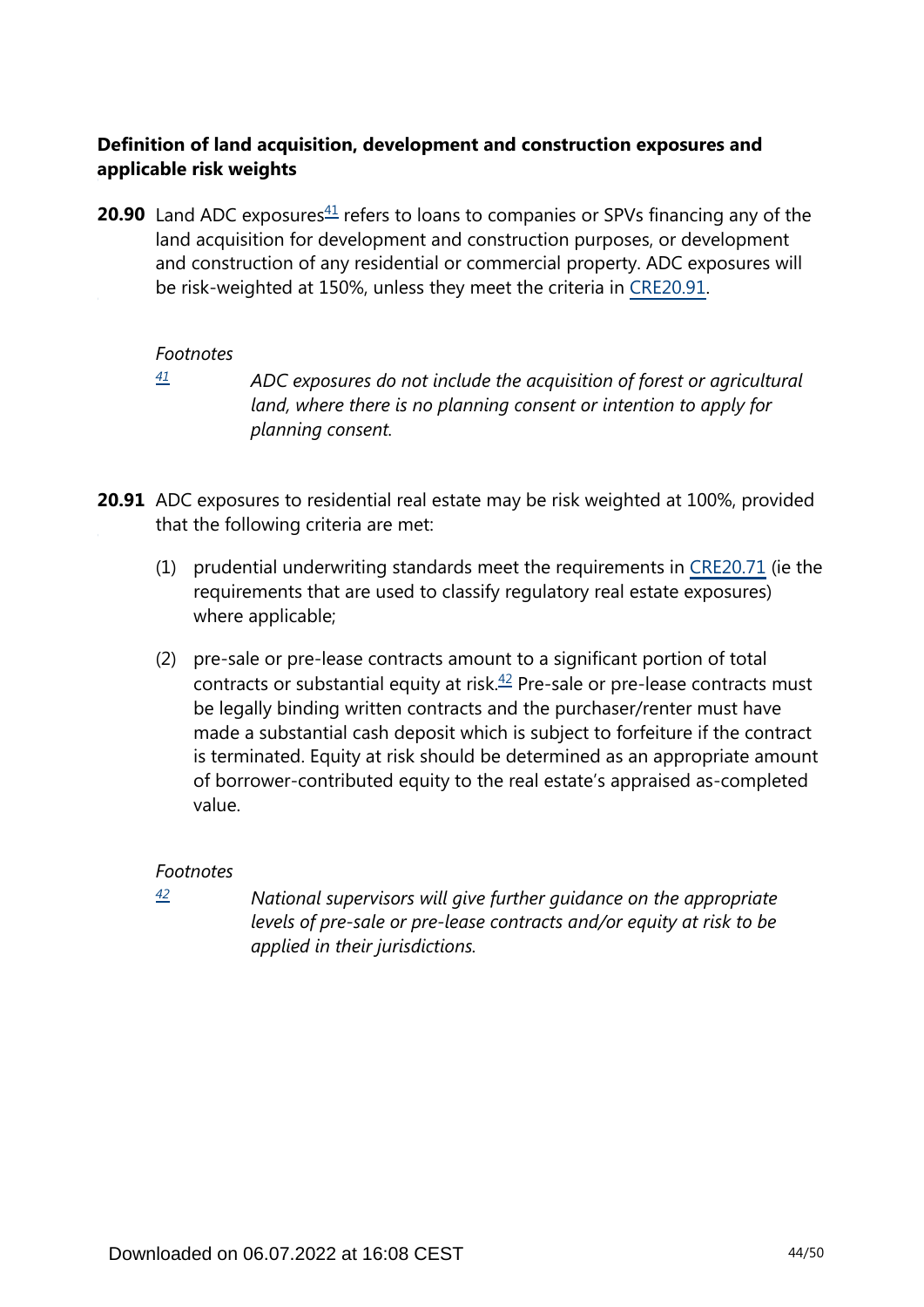# **Risk weight multiplier to certain exposures with currency mismatch**

- **20.92** For unhedged retail and residential real estate exposures to individuals where the lending currency differs from the currency of the borrower's source of income, banks will apply a 1.5 times multiplier to the applicable risk weight according to [CRE20.63](https://www.bis.org/basel_framework/chapter/CRE/20.htm?tldate=20250101&inforce=20220101&published=20191215#paragraph_CRE_20_20220101_20_63) to [CRE20.68](https://www.bis.org/basel_framework/chapter/CRE/20.htm?tldate=20250101&inforce=20220101&published=20191215#paragraph_CRE_20_20220101_20_68) and [CRE20.82](https://www.bis.org/basel_framework/chapter/CRE/20.htm?tldate=20250101&inforce=20220101&published=20191215#paragraph_CRE_20_20220101_20_82) to [CRE20.84,](https://www.bis.org/basel_framework/chapter/CRE/20.htm?tldate=20250101&inforce=20220101&published=20191215#paragraph_CRE_20_20220101_20_84) subject to a maximum risk weight of 150%.
- **20.93** For the purposes of [CRE20.92,](https://www.bis.org/basel_framework/chapter/CRE/20.htm?tldate=20250101&inforce=20220101&published=20191215#paragraph_CRE_20_20220101_20_92) an unhedged exposure refers to an exposure to a borrower that has no natural or financial hedge against the foreign exchange risk resulting from the currency mismatch between the currency of the borrower's income and the currency of the loan. A natural hedge exists where the borrower, in its normal operating procedures, receives foreign currency income that matches the currency of a given loan (eg remittances, rental incomes, salaries). A financial hedge generally includes a legal contract with a financial institution (eg forward contract). For the purposes of application of the multiplier, only these natural or financial hedges are considered sufficient where they cover at least 90% of the loan instalment, regardless of the number of hedges.

# **Off-balance sheet items**

<span id="page-44-0"></span>**20.94** Off-balance sheet items will be converted into credit exposure equivalents through the use of credit conversion factors (CCF). In the case of commitments, the committed but undrawn amount of the exposure would be multiplied by the CCF. For these purposes, commitment means any contractual arrangement that has been offered by the bank and accepted by the client to extend credit, purchase assets or issue credit substitutes. $43$  It includes any such arrangement that can be unconditionally cancelled by the bank at any time without prior notice to the obligor. It also includes any such arrangement that can be cancelled by the bank if the obligor fails to meet conditions set out in the facility documentation, including conditions that must be met by the obligor prior to any initial or subsequent drawdown under the arrangement. Counterparty risk weightings for over-the-counter (OTC) derivative transactions will not be subject to any specific ceiling.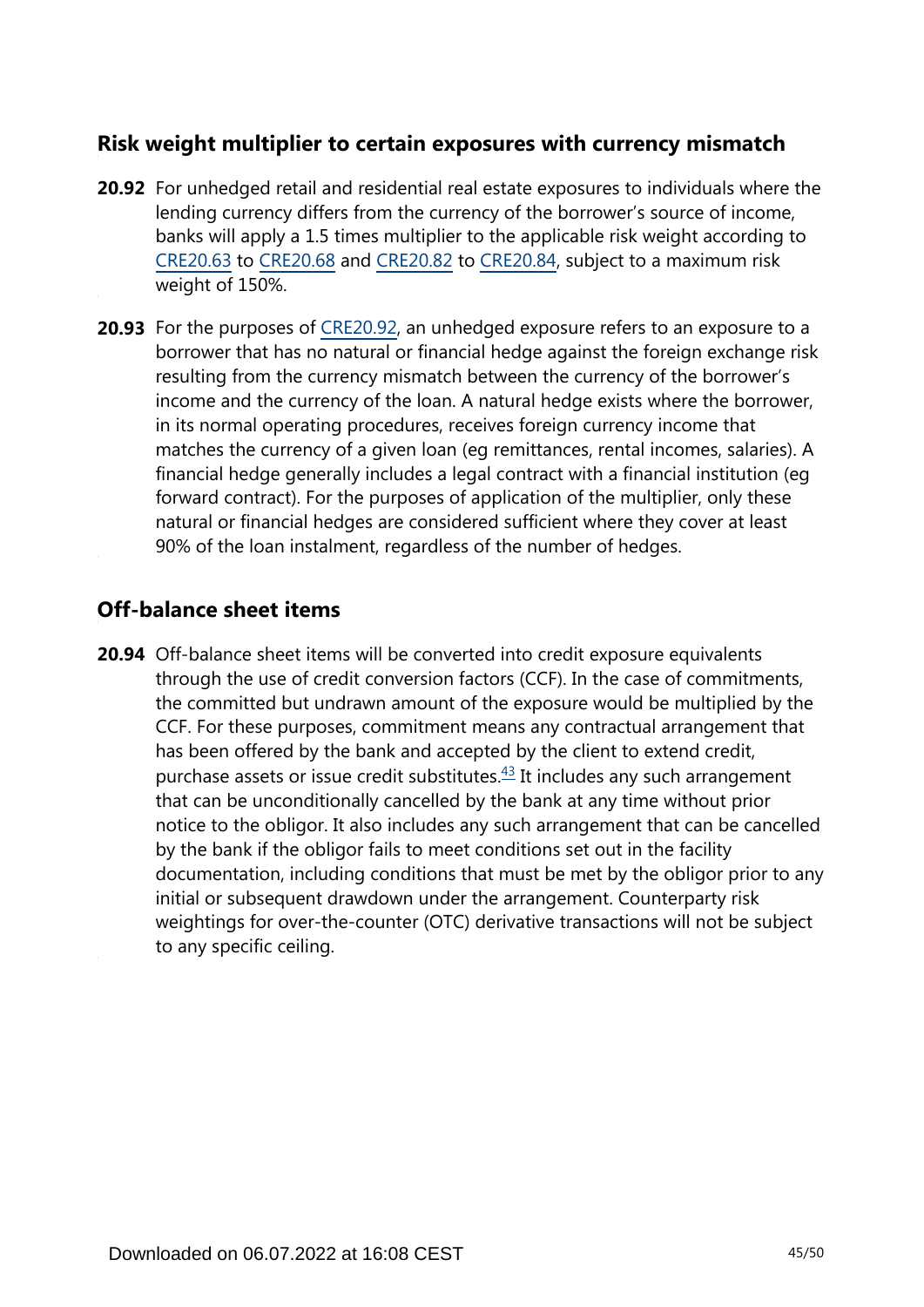*At national discretion, a jurisdiction may exempt certain arrangements from the definition of commitments provided that the following conditions are met: (i) the bank receives no fees or commissions to establish or maintain the arrangements; (ii) the client is required to apply to the bank for the initial and each subsequent drawdown; (iii) the bank has full authority, regardless of the fulfilment by the client of the conditions set out in the facility documentation, over the execution of each drawdown; and (iv) the bank's decision on the execution of each drawdown is only made after assessing the creditworthiness of the client immediately prior to drawdown. Exempted arrangements that meet the above criteria are limited to certain arrangements for corporates and SMEs, where counterparties are closely monitored on an ongoing basis.*

**20.95** A 100% CCF will be applied to the following items:

- (1) Direct credit substitutes, eg general guarantees of indebtedness (including standby letters of credit serving as financial guarantees for loans and securities) and acceptances (including endorsements with the character of acceptances).
- <span id="page-45-1"></span>(2) Sale and repurchase agreements and asset sales with recourse  $44$  where the credit risk remains with the bank.
- (3) The lending of banks' securities or the posting of securities as collateral by banks, including instances where these arise out of repo-style transactions (ie repurchase/reverse repurchase and securities lending/securities borrowing transactions). The risk-weighting treatment for counterparty credit risk must be applied in addition to the credit risk charge on the securities or posted collateral, where the credit risk of the securities lent or posted as collateral remains with the bank. This paragraph does not apply to posted collateral related to derivative transactions that is treated in accordance with the counterparty credit risk standards.
- <span id="page-45-2"></span>(4) Forward asset purchases, forward forward deposits and partly paid shares and securities, $45$  which represent commitments with certain drawdown.
- (5) Off-balance sheet items that are credit substitutes not explicitly included in any other category.

<span id="page-45-0"></span>*[<sup>43</sup>](#page-44-0)*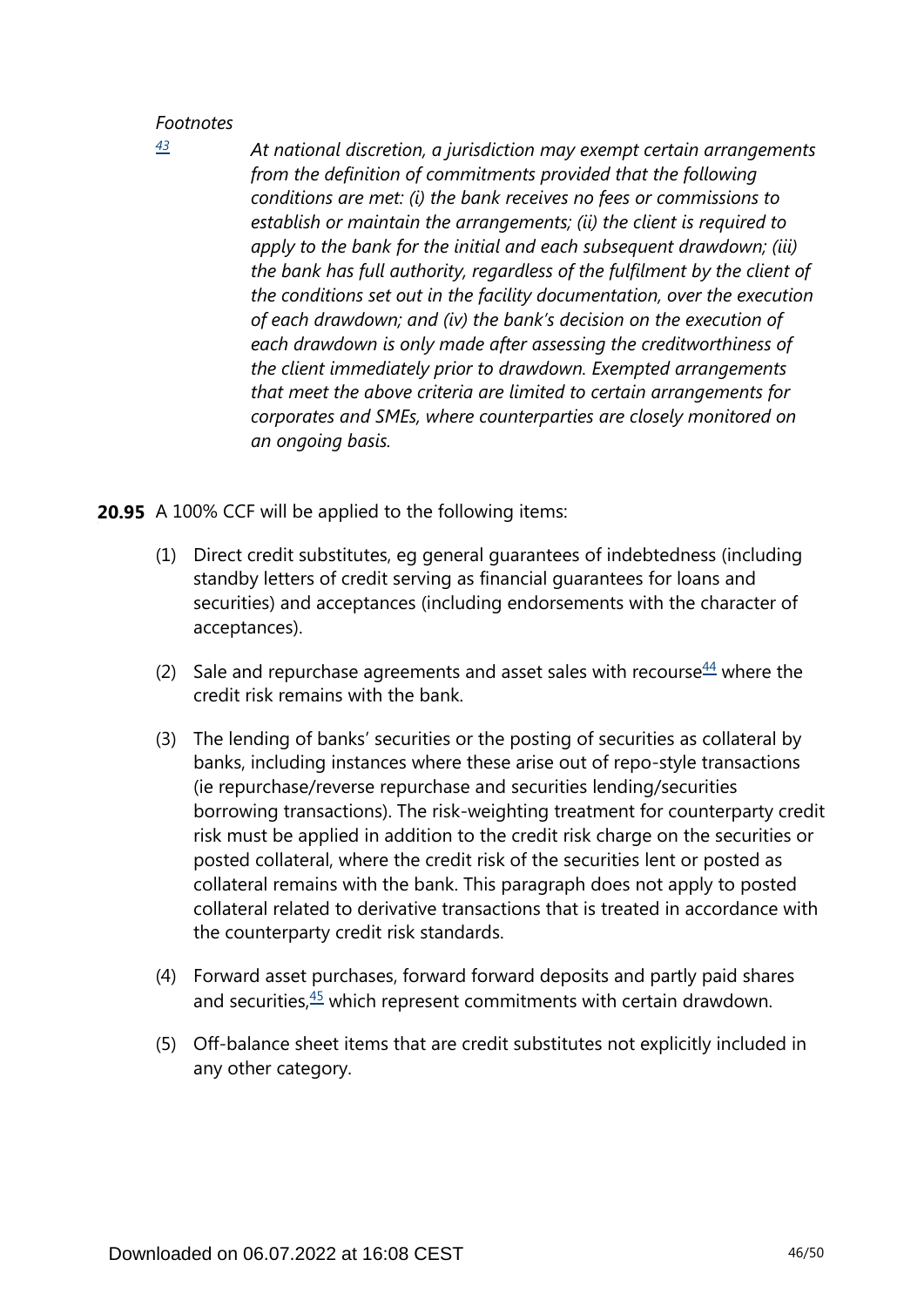- <span id="page-46-0"></span>*These items are to be weighted according to the type of asset and not according to the type of counterparty with whom the transaction has been entered into. [44](#page-45-1)*
- <span id="page-46-1"></span>*These items are to be weighted according to the type of asset and not according to the type of counterparty with whom the transaction has been entered into. [45](#page-45-2)*
- **20.96** A 50% CCF will be applied to note issuance facilities and revolving underwriting facilities regardless of the maturity of the underlying facility.
- **20.97** A 50% CCF will be applied to certain transaction-related contingent items (eg performance bonds, bid bonds, warranties and standby letters of credit related to particular transactions).
- **20.98** A 40% CCF will be applied to commitments, regardless of the maturity of the underlying facility, unless they qualify for a lower CCF.
- **20.99** A 20% CCF will be applied to both the issuing and confirming banks of shortterm self-liquidating trade letters of credit arising from the movement of goods (eg documentary credits collateralised by the underlying shipment). Short term in this context means with a maturity below one year.
- **20.100**A 10% CCF will be applied to commitments that are unconditionally cancellable at any time by the bank without prior notice, or that effectively provide for automatic cancellation due to deterioration in a borrower's creditworthiness. National supervisors should evaluate various factors in the jurisdiction, which may constrain banks' ability to cancel the commitment in practice, and consider applying a higher CCF to certain commitments as appropriate.
- <span id="page-46-3"></span><span id="page-46-2"></span>**20.101**Where there is an undertaking to provide a commitment on an off-balance sheet item, banks are to apply the lower of the two applicable CCFs. $46$

#### *Footnotes*

*[46](#page-46-3)*

*For example, if a bank has a commitment to open short-term selfliquidating trade letters of credit arising from the movement of goods, a 20% CCF will be applied (instead of a 40% CCF); and if a bank has an unconditionally cancellable commitment described in [CRE20.100](https://www.bis.org/basel_framework/chapter/CRE/20.htm?tldate=20250101&inforce=20220101&published=20191215#paragraph_CRE_20_20220101_20_100) to issue direct credit substitutes, a 10% CCF will be applied (instead of a 100% CCF).*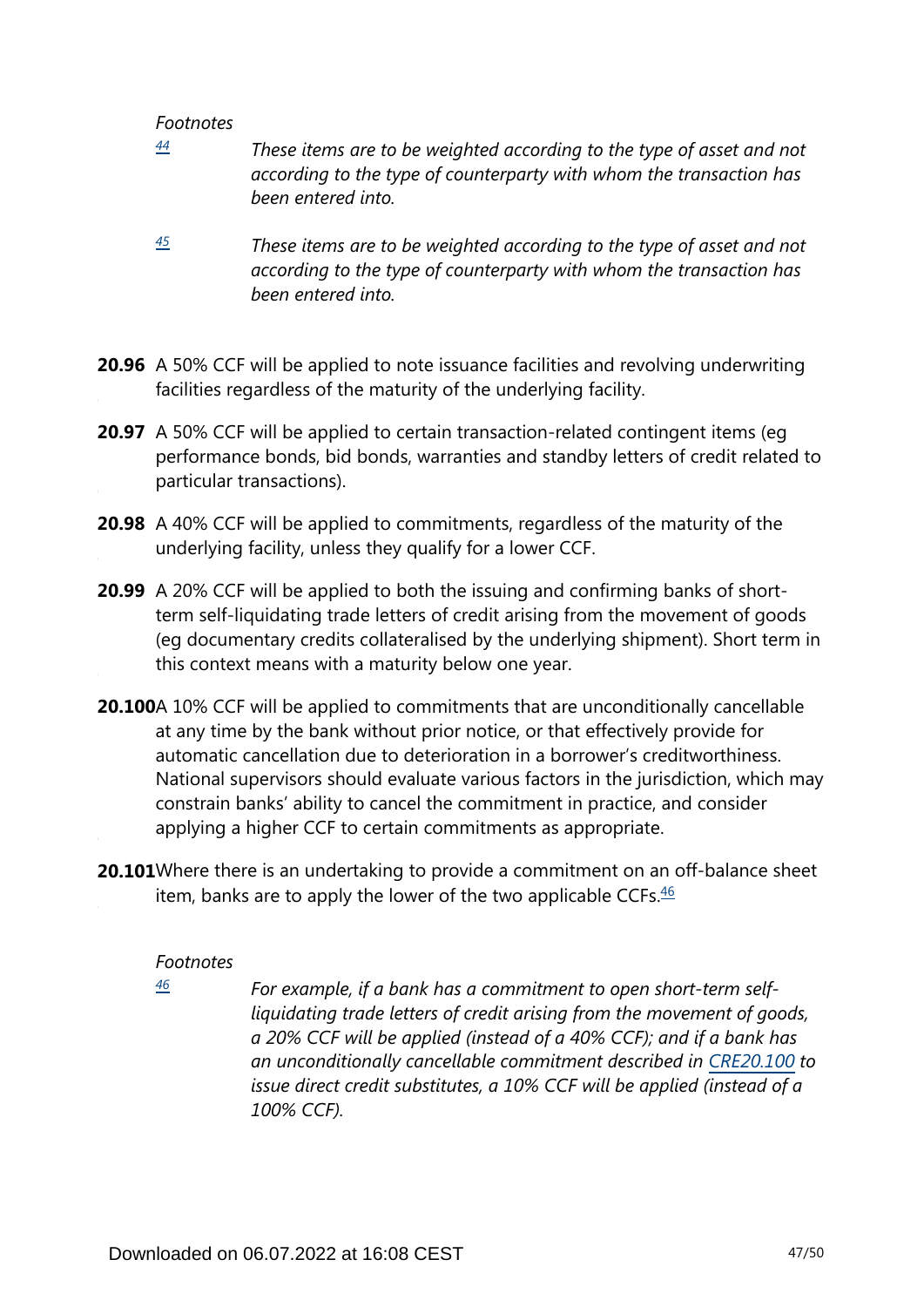# **Exposures that give rise to counterparty credit risk**

**20.102**For exposures that give rise to counterparty credit risk according to [CRE51.4](https://www.bis.org/basel_framework/chapter/CRE/51.htm?tldate=20250101&inforce=20230101&published=20200327#paragraph_CRE_51_20230101_51_4) (ie OTC derivatives, exchange-traded derivatives, long settlement transactions and securities financing transactions), the exposure amount to be used in the determination of RWA is to be calculated under the rules set out in [CRE50](https://www.bis.org/basel_framework/chapter/CRE/50.htm?tldate=20250101&inforce=20191215&published=20191215) to [CRE54.](https://www.bis.org/basel_framework/chapter/CRE/54.htm?tldate=20250101&inforce=20230101&published=20200327)

# **Credit derivatives**

**20.103**A bank providing credit protection through a first-to-default or second-to-default credit derivative is subject to capital requirements on such instruments. For firstto-default credit derivatives, the risk weights of the assets included in the basket must be aggregated up to a maximum of 1250% and multiplied by the nominal amount of the protection provided by the credit derivative to obtain the riskweighted asset amount. For second-to-default credit derivatives, the treatment is similar; however, in aggregating the risk weights, the asset with the lowest riskweighted amount can be excluded from the calculation. This treatment applies respectively for nth-to-default credit derivatives, for which the n-1 assets with the lowest risk-weighted amounts can be excluded from the calculation.

# **Defaulted exposures**

- **20.104** For risk-weighting purposes under the standardised approach, a defaulted exposure is defined as one that is past due for more than 90 days, or is an exposure to a defaulted borrower. A defaulted borrower is a borrower in respect of whom any of the following events have occurred:
	- (1) Any material credit obligation that is past due for more than 90 days. Overdrafts will be considered as being past due once the customer has breached an advised limit or been advised of a limit smaller than current outstandings;
	- (2) Any material credit obligation is on non-accrued status (eg the lending bank no longer recognises accrued interest as income or, if recognised, makes an equivalent amount of provisions);
	- (3) A write-off or account-specific provision is made as a result of a significant perceived decline in credit quality subsequent to the bank taking on any credit exposure to the borrower;
	- (4) Any credit obligation is sold at a material credit-related economic loss;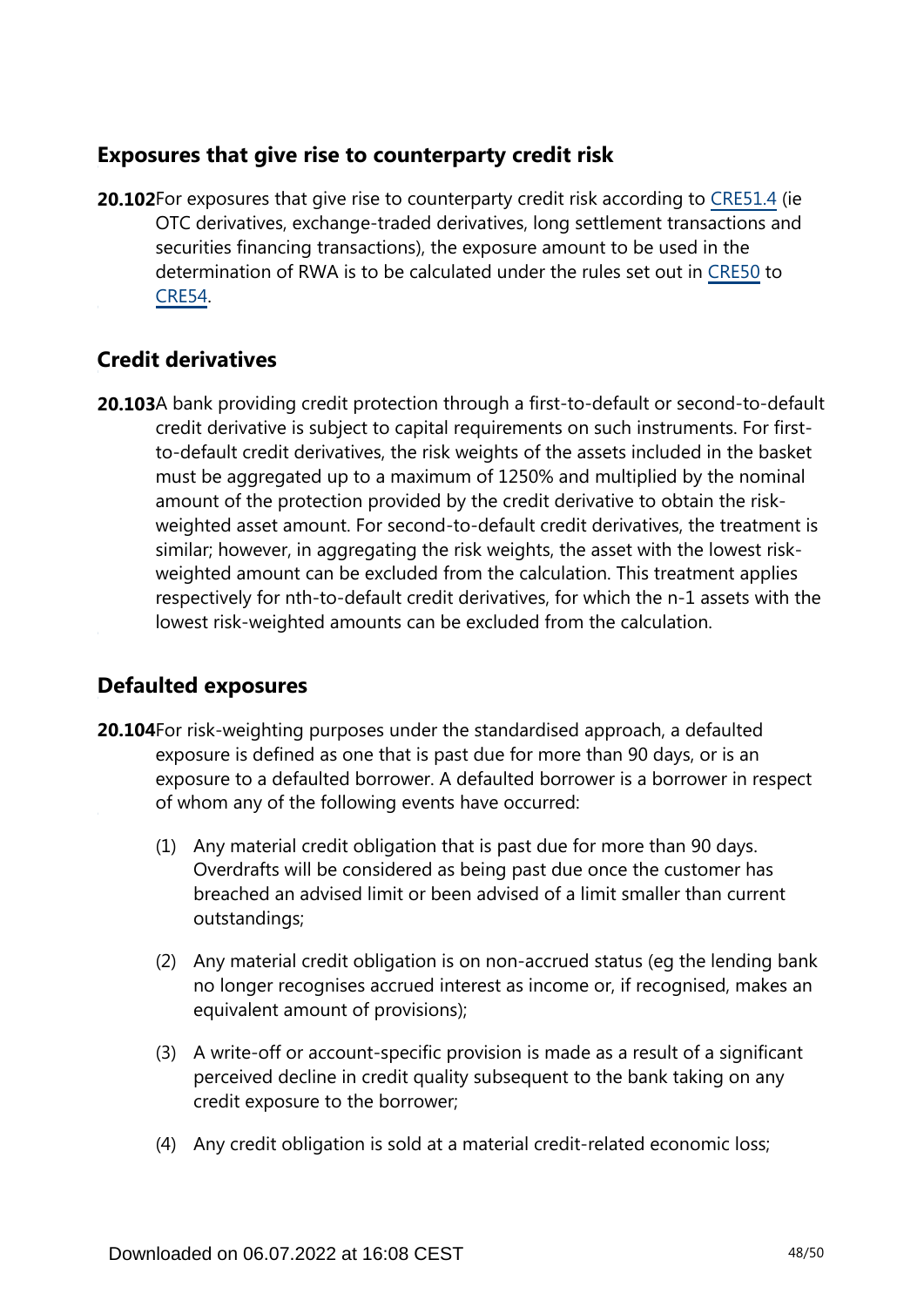- (5) A distressed restructuring of any credit obligation (ie a restructuring that may result in a diminished financial obligation caused by the material forgiveness, or postponement, of principal, interest or (where relevant) fees) is agreed by the bank;
- (6) The borrower's bankruptcy or a similar order in respect of any of the borrower's credit obligations to the banking group has been filed;
- (7) The borrower has sought or has been placed in bankruptcy or similar protection where this would avoid or delay repayment of any of the credit obligations to the banking group; or
- (8) Any other situation where the bank considers that the borrower is unlikely to pay its credit obligations in full without recourse by the bank to actions such as realising security.
- **20.105**For retail exposures, the definition of default can be applied at the level of a particular credit obligation, rather than at the level of the borrower. As such, default by a borrower on one obligation does not require a bank to treat all other obligations to the banking group as defaulted.
- **20.106** With the exception of residential real estate exposures treated under [CRE20.107,](https://www.bis.org/basel_framework/chapter/CRE/20.htm?tldate=20250101&inforce=20220101&published=20191215#paragraph_CRE_20_20220101_20_107) the unsecured or unguaranteed portion of a defaulted exposure shall be riskweighted net of specific provisions and partial write-offs as follows:
	- (1) 150% risk weight when specific provisions are less than 20% of the outstanding amount of the loan; and
	- (2) 100% risk weight when specific provisions are equal or greater than 20% of the outstanding amount of the loan. $\frac{47}{2}$  $\frac{47}{2}$  $\frac{47}{2}$

- <span id="page-48-1"></span><span id="page-48-0"></span>*National supervisors have discretion to reduce the risk weight to 50% when specific provisions are no less than 50% of the outstanding amount of the loan. [47](#page-48-1)*
- **20.107**Defaulted residential real estate exposures where repayments do not materially depend on cash flows generated by the property securing the loan shall be riskweighted net of specific provisions and partial write-offs at 100%. Guarantees or financial collateral which are eligible according to the credit risk mitigation framework might be taken into account in the calculation of the exposure in accordance with [CRE20.76](https://www.bis.org/basel_framework/chapter/CRE/20.htm?tldate=20250101&inforce=20220101&published=20191215#paragraph_CRE_20_20220101_20_76).